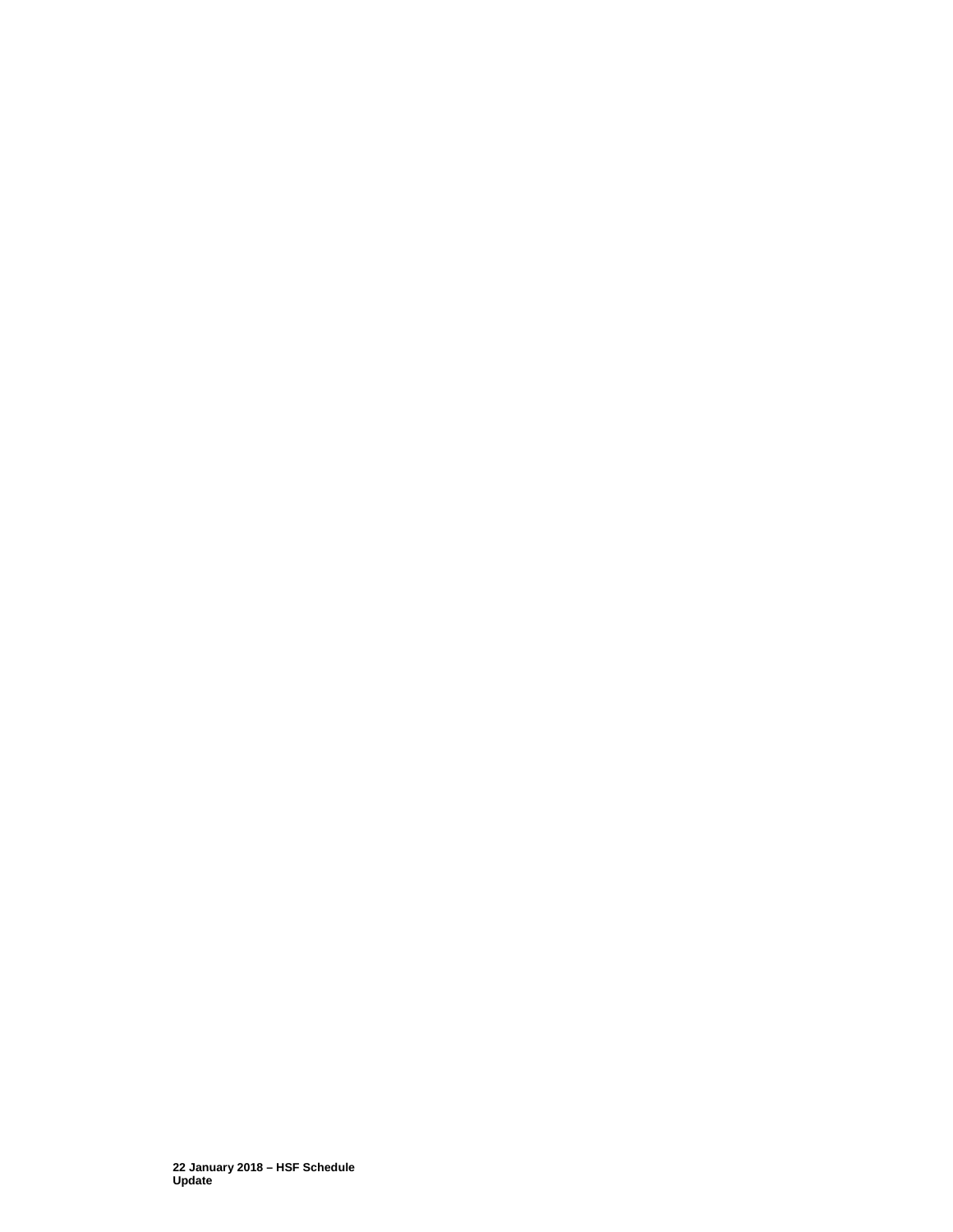Signed for and on behalf of each of the parties by:

 The Hon Michael Keenan MP Minister for Justice of

Minister for the Environment and Energy of Show Joylevizey the Commonwealth of Australia The Hon Josh Frydenberg MP

Minister for Emergency Services<br>of New South Wales ) of New South Wales The Hon David Elliott MP

of Victoria The Hon James Merlino MP Minister for Emergency Services of Victoria )

 Minister for Police, Fire and Emergency Services of Queensland (a) and the state of  $\left( \frac{1}{2}, \frac{1}{2} \right)$ The Hon William Byrne MP

 of Western Australia ) The Hon Joe M. Francis MLA Minister for Emergency Services

of South Australia (a) and the set of the set of the set of the set of the set of the set of the set of the set of the set of the set of the set of the set of the set of the set of the set of the set of the set of the set The Hon Peter Malinauskas MLC Minister for Emergency Services

of Tasmania  $\bigcup_{\lambda} \bigcup_{\lambda} \bigcup_{\lambda} \bigcup_{\lambda} \bigcup_{\lambda}$ The Hon Rene Hidding MP Minister for Police and Emergency Management

 Minister for Police and Emergency Services Mr Simon Corbell MLA Attorney-General of the Australian Capital Territory

 Minister for Police, Fire and Emergency Services The Hon Adam Giles MLA Chief Minister of the Northern Territory

the Commonwealth of Australia **the Commonwealth of Australia** 







) )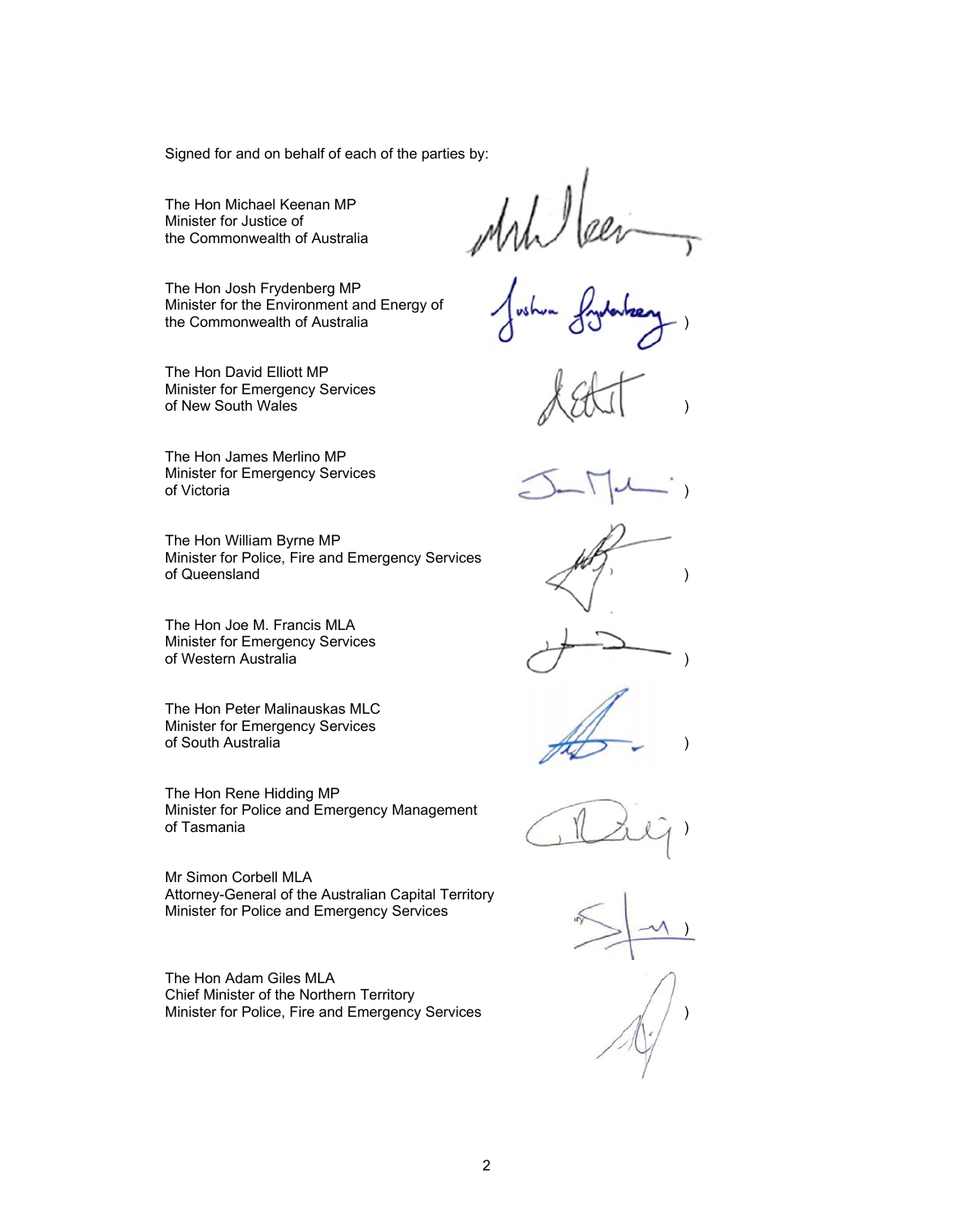# **Table of contents**

| 1              |                                                                                    |  |
|----------------|------------------------------------------------------------------------------------|--|
| $\overline{2}$ |                                                                                    |  |
| 3              |                                                                                    |  |
| 4              |                                                                                    |  |
| 5              |                                                                                    |  |
| 6              |                                                                                    |  |
| 7              |                                                                                    |  |
| 8              |                                                                                    |  |
| 9              |                                                                                    |  |
| 10             |                                                                                    |  |
| 11             |                                                                                    |  |
|                | Schedule 1 Terms of Reference of the Bureau of Meteorology Hazards Services Forum1 |  |
|                |                                                                                    |  |
|                |                                                                                    |  |
|                | Schedule 4 Schedule of Current Extreme Weather and Hazard Impact Event Services 1  |  |
|                |                                                                                    |  |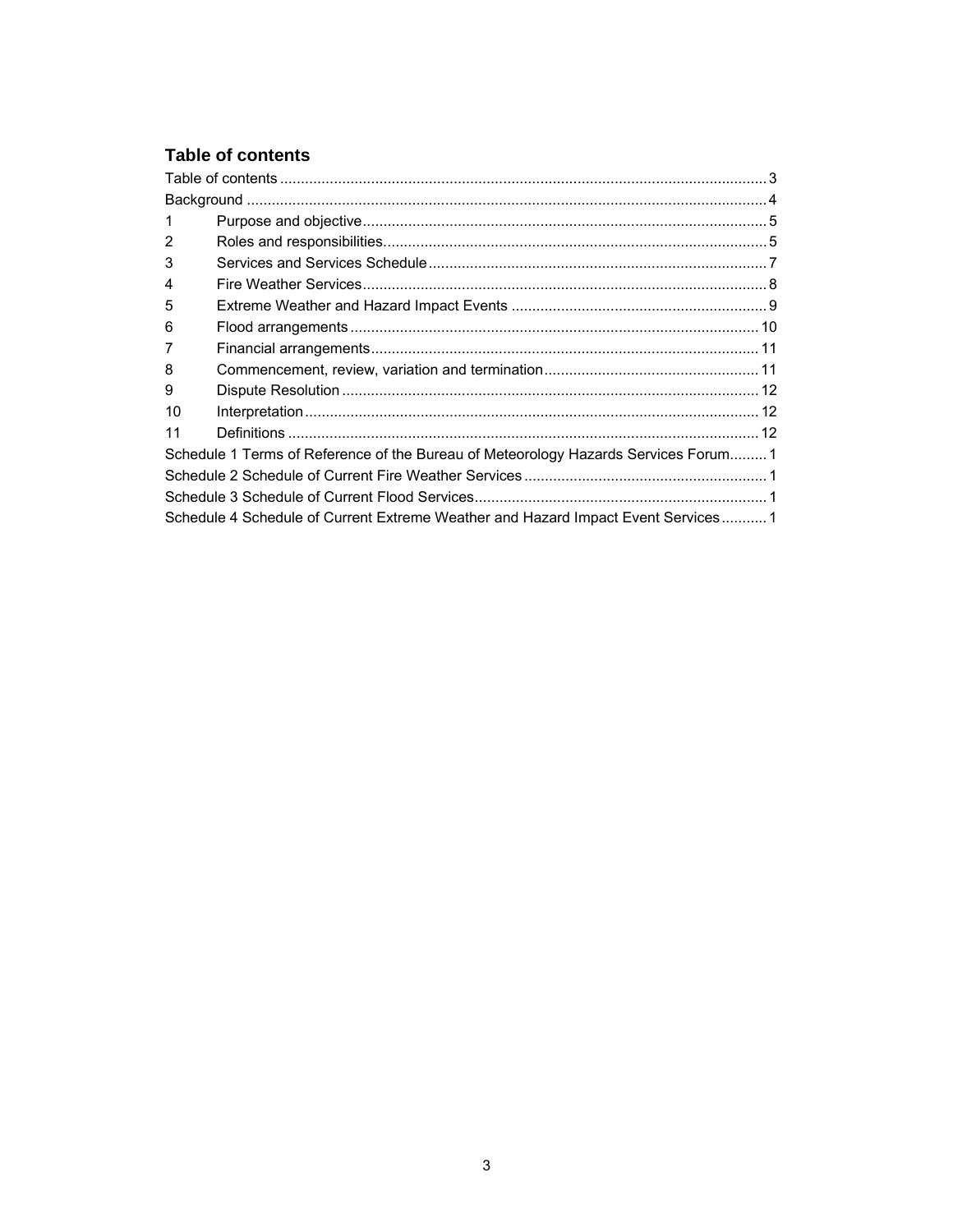## <span id="page-4-0"></span>**Background**

- forecasting and warning services of the Bureau of Meteorology (**Bureau**) are relied upon frost and other extreme weather events. The high impact of extreme weather events in Australia, combined with a growing population and infrastructure and assets, has seen increased demand on the services of the Bureau. **A** Economic activity and public safety are heavily impacted by severe weather. The heavily whenever there are heatwaves, fires, cyclones, gales, floods, thunderstorms, fog,
- **B** The Bureau's mission is to provide Australians with the information they need to manage and land. In undertaking this mission, the Bureau has formed partnerships with State and and live within their natural environment, encompassing the atmosphere, oceans, water, Territory emergency services agencies (**Emergency Services Agencies**) to assist in the delivery of services that help to ensure the safety and resilience of Australians.
- agencies, and across different levels of government and jurisdictional boundaries. agencies, and across different levels of government and jurisdictional boundaries.<br>Emergency Services Agencies use the Bureau's information, warnings and advice to plan for, and manage, the impact of natural hazards on the Australian community. **C**  For hazard warning systems to be fully effective, they must be multi-faceted and responsive in nature, and be developed and operated collaboratively through a number of
- **D** In July 2011, a review of the Bureau's capacity to respond to future extreme weather and undertaken. The Review identified 13 'Priority Actions' to mitigate risks requiring early attention and 16 'Options' that could provide savings, enhance efficiency or increase natural disaster events and to provide seasonal forecasting services (**Review**) was revenue for the Bureau.
- **E** In response to the Review, the Australian Government, in partnership with the States and Territories, progressed the matters raised under Priority Action 3 ("formalise and Australia-New Zealand Emergency Management Committee on 4 October 2013 and standardise service levels provided to emergency services"), Priority Action 4 ("agree clear allocation of responsibilities to state and local government for flood management, with defined boundaries on the Bureau's role") and Option 21 ("apply a consistent cost-recovery model to all services delivered to state/territory fire agencies") through the establishment of the Standardisation of Bureau of Meteorology Services Taskforce (**Taskforce**) under the reporting to the Law, Crime and Community Safety Council of the Council of Australian Governments.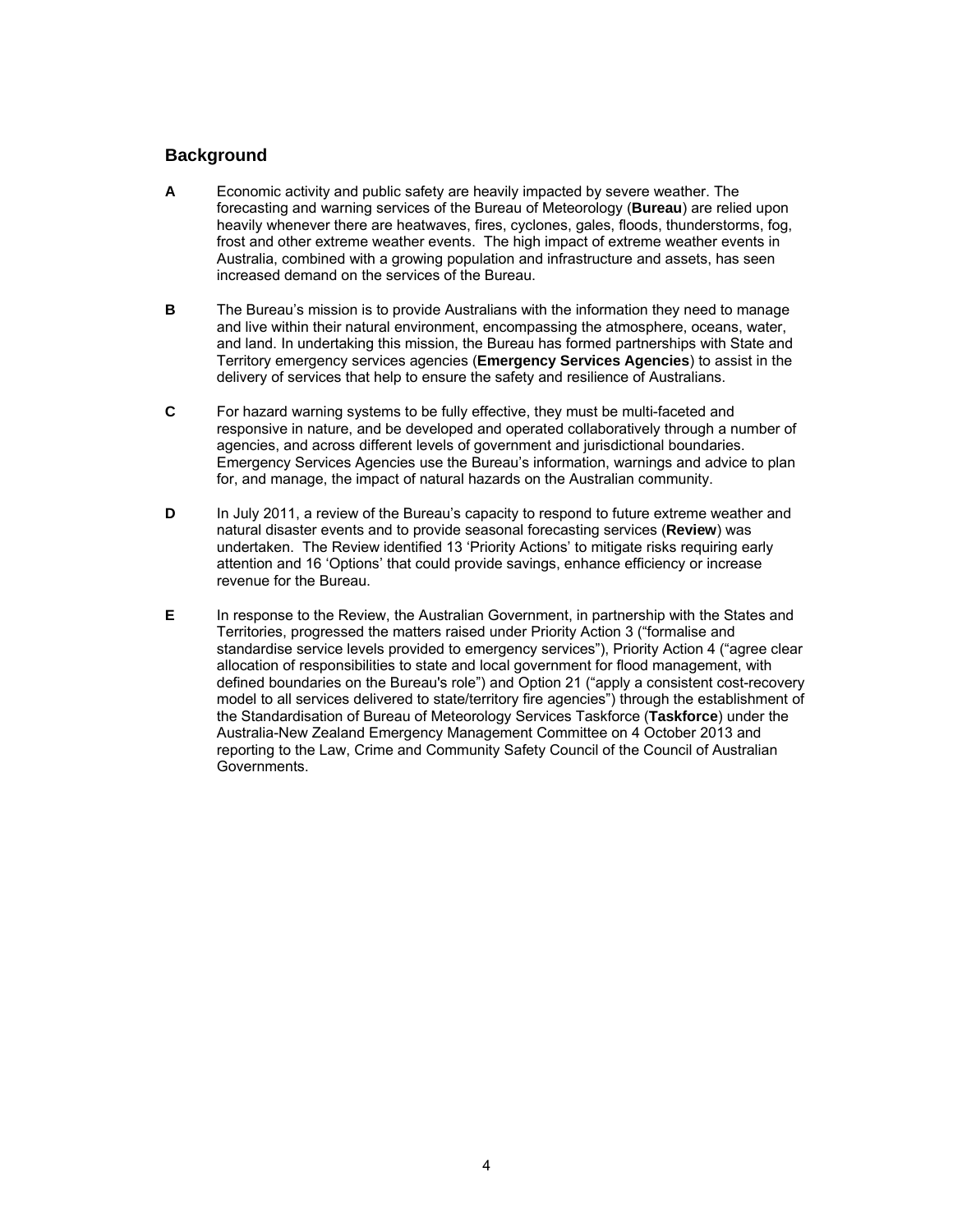## <span id="page-5-0"></span>**1 Purpose and objective**

- 1.1 This Agreement is intended to formalise and standardise services provided to State and Territory Emergency Services Agencies, agree on clear allocation of responsibilities of the Australian Government, the States, Territories and local governments for Flood Hazard Impact Events. management, Fire Weather management and management of Extreme Weather and
- Weather, Flood, and Extreme Weather and Hazard Impact Events. The Agreement also 1.2 This Agreement is entered into to implement the agreed approach for the delivery of the Bureau's Services to Emergency Services Agencies and includes the development of governance arrangements, Standard Services and Supplementary Services for Fire outlines the agreed responsibilities for forecasting and warning services for Riverine Flooding and Flash Flood.
- improved community safety outcomes. 1.3 This Agreement, through clear articulation of roles and responsibilities, will further strengthen the existing collaborative relationship between the Bureau and Emergency Services Agencies, and help to plan for and manage the impact of Hazard Events for
- to organisations other than Emergency Services Agencies. 1.4 This Agreement does not cover, and does not limit, the provision of services by the Bureau

## **2 Roles and responsibilities**

#### 2.1 **General**

Each party, having regard to available resources and operational limitations, will;

- (1) continue to be accountable to the community for achieving outcomes in its area of responsibility;
- (2) use its best endeavours to strive for effective management of Hazard Events within their area of responsibility;
- $(3)$ work towards consistent interpretation and public communication of threats; and
- $(4)$ work together to raise the awareness of State and Territory Emergency Services Agencies in respect of the Services provided by the Bureau.

#### 2.2 **Responsible Ministers**

- (1) The responsible Ministers for this Agreement are the Commonwealth Ministers responsible for Emergency Services and the Bureau of Meteorology and a Minister from each State and Territory, nominated by their respective Premier or Chief Minister.
- (2) The responsible Ministers will:
	- (a) oversee the coordination and implementation of this Agreement within their jurisdiction;
	- (b) endeavour to support a nationally consistent approach to the provision of Services to Emergency Services Agencies across the jurisdictions; and
	- (c) support the establishment of the Hazards Services Forum.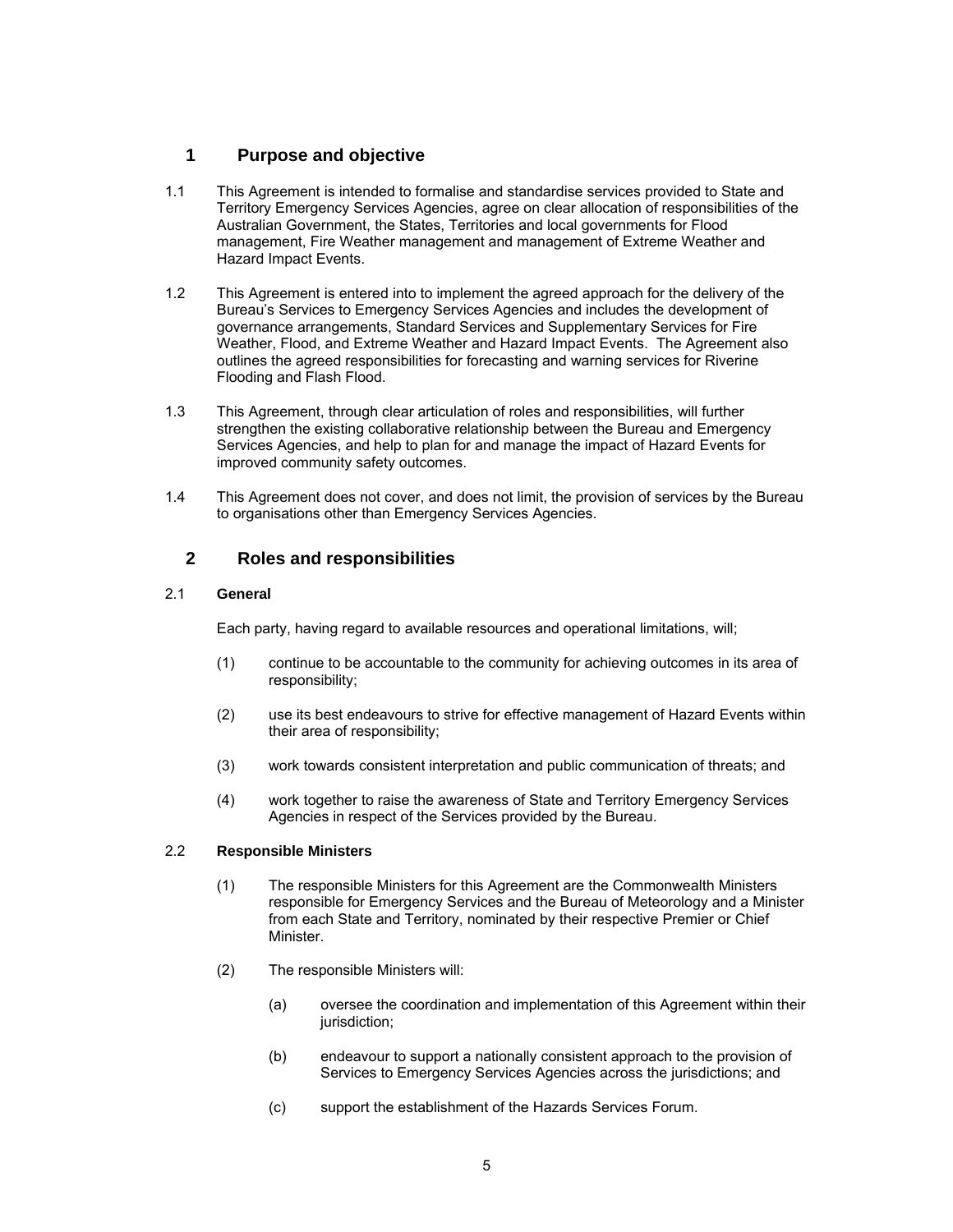#### 2.3 **Commonwealth**

The Commonwealth Government will:

- (1) establish and co-chair the Hazards Services Forum,
- $(2)$  to be provided by the Bureau to Emergency Services Agencies; and work with State and Territory governments and the Bureau to develop the Services
- (3) consult with the Hazards Services Forum on proposed variation to the Services Schedules.

#### 2.4 **States and Territories**

 In accordance with clause 2.1, the State and Territory Governments will, having regard to available resources and operational limitations:

- (1) provide representatives to participate in meetings of the Hazards Services Forum as required;
- $(2)$  to be provided by the Bureau to Emergency Services Agencies; and work with the Commonwealth Government and the Bureau to develop the Services
- where necessary, submit proposed variations to the Services Schedule to the (3) monitor the effectiveness of the Services within each of their jurisdictions and, Hazards Services Forum.

#### 2.5 **Bureau of Meteorology Hazards Services Forum**

- consideration (1) The parties will establish the Bureau of Meteorology Hazards Services Forum (**Hazards Services Forum**) to enable the States and Territories to request and prioritise changes to the Standard Services and to refer services that could possibly be categorised as Supplementary Services to the Bureau for its
- $(2)$ The parties will ensure that the Hazards Services Forum operates in accordance with the Hazards Services Forum Terms of Reference.
- (3) The parties agree that while the Bureau will consult with the Hazards Services on the Bureau. Forum, and the Hazards Services Forum will provide advice to the Bureau, the recommendations and decisions of the Hazards Services Forum will not be binding
- consulting the States and Territories on modifications to Services Schedules. (4) In addition to the responsibilities set out in the Hazards Services Forum Terms of Reference, the Hazards Services Forum will assist the Bureau with the process of

#### 2.6 **The Bureau**

- $(1)$  Bureau to vary the provision of Services for certain States or Territories, or to The Bureau will aim to provide consistent Services across the nation. However, the parties acknowledge and accept that there may be circumstances based on hazard risk, population, climatological and other scientific factors that require the redirect its resources to address one or more particular Hazard Events.
- (2) The parties also acknowledge and agree that the ability of the Bureau to provide the Services is subject to: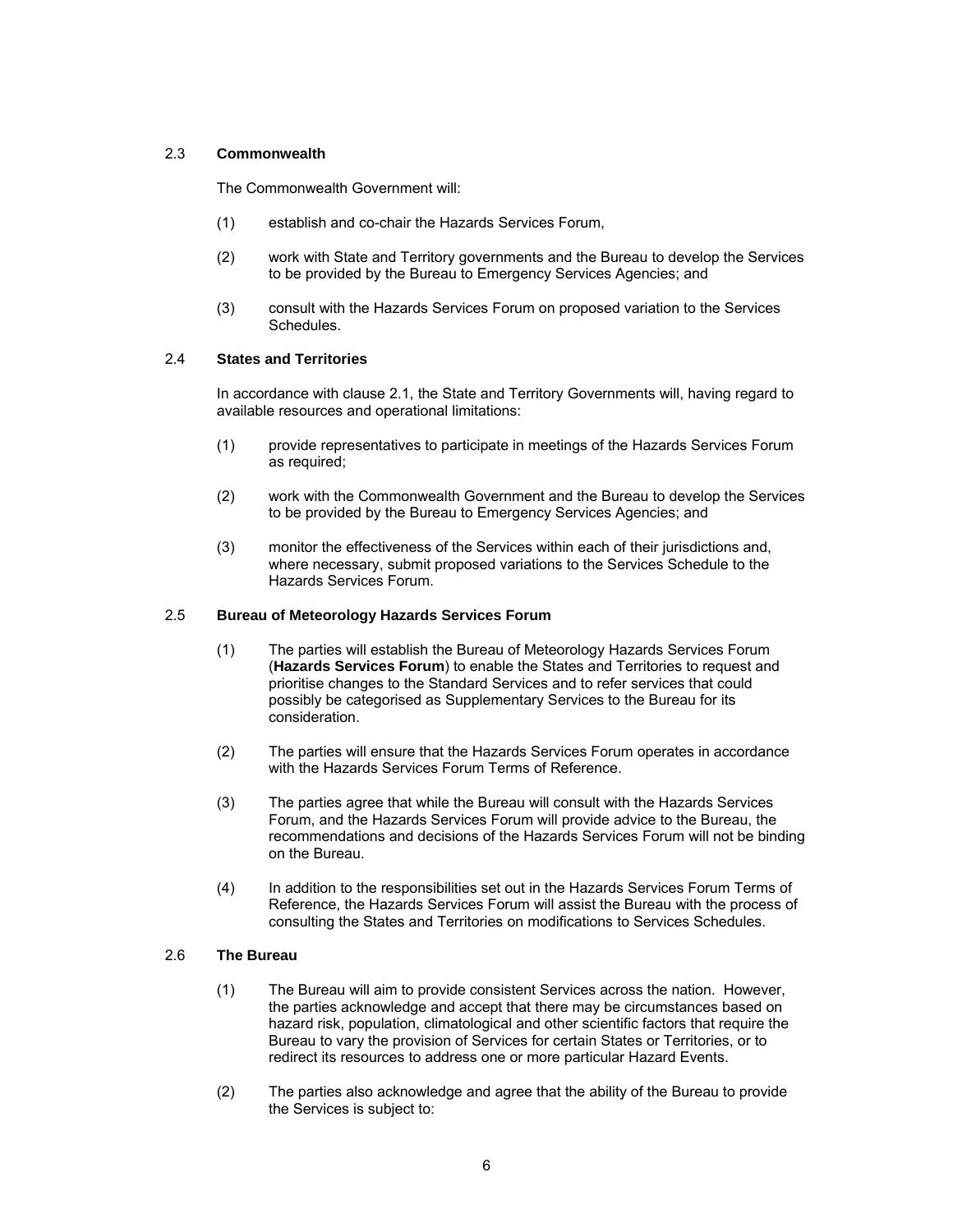- <span id="page-7-0"></span>(a) the Bureau's available resources, operational limitations and any applicable policy considerations; and
- (b) the Emergency Services Agencies and relevant third parties discharging their responsibilities,

 Emergency Services Agency does not or cannot discharge its responsibilities. It is and that the Bureau may need to vary the scope of, suspend or withdraw a Service if there are excessive demands on the Bureau's services or resources, or if an acknowledged that the Bureau will act reasonably in making such decisions, and will use reasonable endeavours to consult with any affected Emergency Services Agencies before varying the scope of, suspending or withdrawing a Service.

## **3 Services and Services Schedule**

#### 3.1 **Standard Services and Supplementary Services**

- (1) Services to be delivered by the Bureau to Emergency Services Agencies will be categorised as "Standard Services" and "Supplementary Services".
- interest in accordance with section 6(2) of the *Meteorology Act 1955* (Cth). As at (2) Standard Services are core Services that the Bureau will provide in the public the date of this Agreement, it is intended that the Bureau will not charge any fees for the provision of Standard Services to Emergency Services Agencies.
- may be requested by an Emergency Services Agency from time to time. (3) Supplementary Services are Services that are additional to Standard Services, and
- $(4)$ As at the date of this Agreement, the Bureau will continue to charge Emergency Services Agencies to recover the cost of providing Supplementary Services.
	- $(a)$ The Bureau intends that the charges for Supplementary Services will continue to be set in accordance with the Commonwealth's Cost Recovery Guidelines if the relevant Supplementary Service is not subject to competition (potential or actual).
	- $(b)$  competitively neutral and recognise the users' public interest functions. The charges for other Supplementary Services will continue to be
	- (c) The Bureau may require Emergency Services Agencies to enter into an agreement with the Bureau for the provision of Supplementary Services.

#### 3.2 **Service exclusions**

The Services do not include:

- (1) services provided by other Commonwealth Government agencies;
- (2) services provided by the Bureau to other Commonwealth Government agencies;
- (3) other services provided by the Bureau which are not Services in respect of the relevant Hazard Events; or
- (4) any natural hazard initiatives owned or implemented by a State or Territory within their jurisdiction.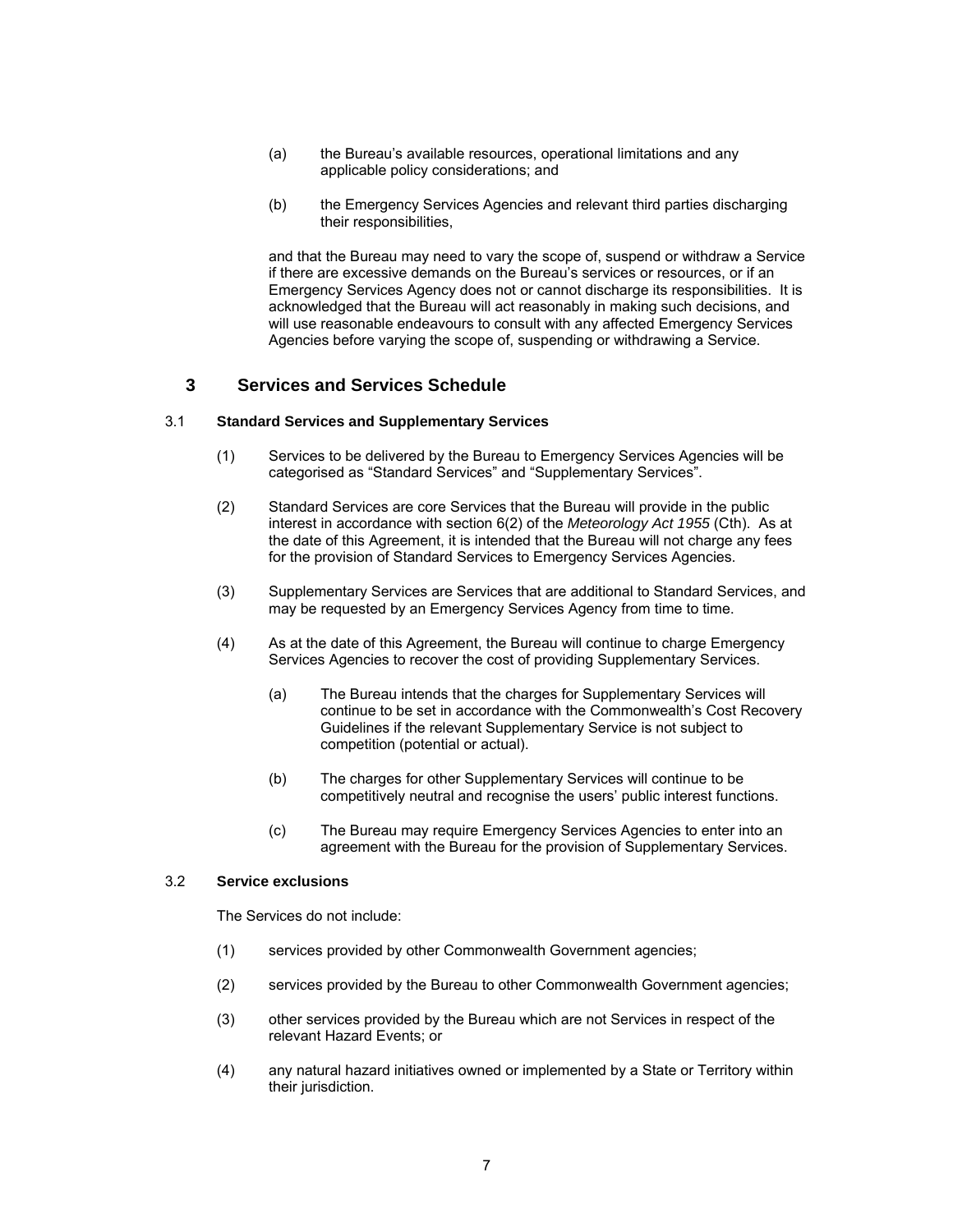#### <span id="page-8-0"></span>3.3 **Services Schedule**

- $(1)$  Weather, Flood and Extreme Weather and Hazard Impact Events that the Bureau details on the definition of the Services. The Services Schedules describes the set of Standard Services in respect of Fire will provide. Where applicable, the Services Schedules also describe further
- $(2)$ The Services Schedules may also set out one or more Supplementary Services which are not considered Standard Services.
- $(3)$ The Services Schedules do not contain an exhaustive list of all Supplementary Services that the Bureau may offer.
- $(4)$ The parties agree and accept that the Services Schedules (as varied from time to time) exhaustively describe the set of Standard Services that the Bureau will provide to Emergency Services Agencies.

#### 3.4 **Variation to Services Schedule**

- $(1)$  Emergency Services Agencies will evolve over time and that certain Services may be introduced and withdrawn by the Bureau from time to time. The Bureau does at a particular time. The parties acknowledge that the Services that the Bureau will provide to not warrant that any particular Service will always be available, or will be available
- vary the Services that it provides to Emergency Services Agencies by varying the Emergency Services Agencies. (2) To further the objectives of this Agreement, the parties agree that the Bureau may Services Schedule in accordance with this clause 3.4, without the need for formal variation to this Agreement, or further agreement between the Bureau and the
- (3) If the Bureau wishes to vary a Services Schedule, the Bureau will submit the proposed variation to the Hazards Services Forum, and will consult the Hazards Services Forum and the States and Territories, at all times acting reasonably and consistent with the purpose and objectives of this Agreement.
- $(4)$  States and Territories and the Bureau, submit proposed variations to the Services The Hazards Services Forum may also, from time to time, after consulting with the Schedules to the Bureau.
- $(5)$  Services Schedules. The parties acknowledge that the Bureau may also have regard to other factors such as available resources, operational limitations and any The Bureau will have full regard to the recommendation and advice of the Hazards Services Forum and act reasonably in determining any proposed variation to the applicable policy considerations.
- $(6)$ If the Bureau varies a Services Schedule, the Bureau will notify the Hazards Services Forum of the variation, and the variation will take effect on the Hazards Services Forum's receipt of such notice.
- (7) The Hazards Services Forum will agree on and establish a formal process through which variations to the Services Schedules will be proposed, considered and implemented in that Forum.

## **4 Fire Weather Services**

4.1 The parties acknowledge the following, which provides context to this clause 4: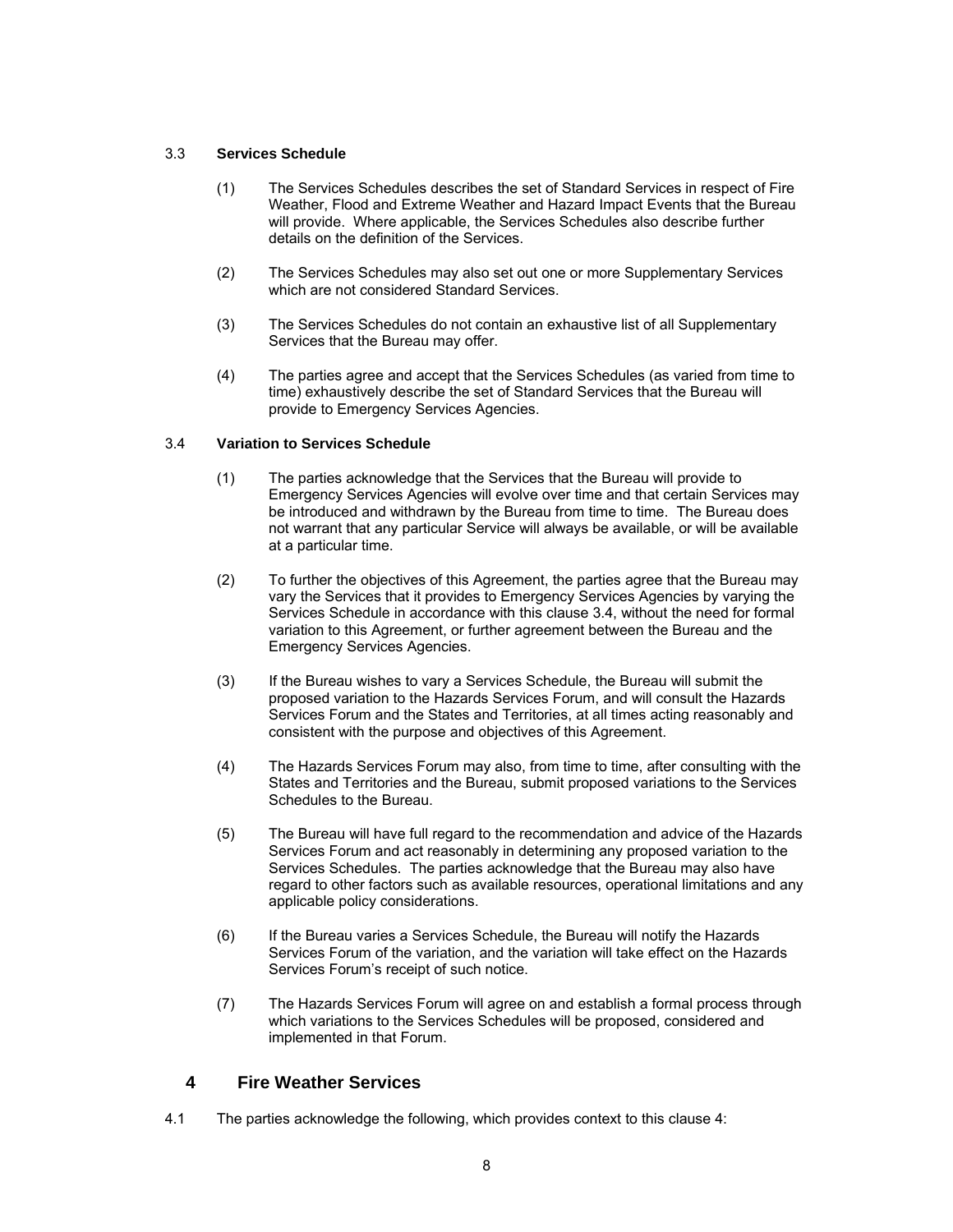- <span id="page-9-0"></span>(1) The Bureau has historical and statutory responsibility for the issue of warnings of weather conditions likely to endanger life or property, including weather conditions likely to give rise to bush fires.
- $(2)$  lies with State and Territory governments and local governments. This includes the The responsibility for bush fire preparation, response and warnings of bush fires determination of Fire Danger Ratings using a range of criteria incorporating forecast weather provided by the Bureau.
- 4.2 Having regard to the context set out in clause 4.1, the parties agree:
	- services for weather conditions likely to give rise to bush fires in all jurisdictions in Australia; (1) that the Bureau has the responsibility for provision of forecasting and warning
	- relevant information that is in their possession or control and required by the Bureau in order to discharge the Bureau's responsibilities; and (2) that to support the Bureau, the States and Territories will provide the Bureau with
	- (3) to work together to mutually develop and maintain national standards for warnings of bush fires and Fire Danger Ratings subject to clause 4.1(2).
- Services relating to Fire Weather are delineated Schedule 2of this Agreement. 4.3 Specialised Services are provided by the Bureau to Emergency Service Agencies. These Services generally provide detailed technical information to assist these organisations in planning disaster mitigation strategies. The Standard Services and Supplementary

## **5 Extreme Weather and Hazard Impact Events**

- 5.1 The parties acknowledge the following, which provides context to this clause 5:
	- $(1)$  gales, storms and other weather conditions likely to endanger life or property. The Bureau has historical and statutory responsibility for the issue of warnings of
	- weather is occurring in an area or is expected to develop or move into an area. (2) In practice, the Bureau of Meteorology issues these warnings whenever severe
	- (3) Warnings services may be more limited in some areas, particularly remote and unpopulated areas, as data may not be available for effective monitoring and prediction.
- 5.2 Having regard to the context set out in clause 5.1, the parties agree:
	- services for Extreme Weather and Hazard Impact Events in all jurisdictions in Australia: (1) that the Bureau has the responsibility for provision of forecasting and warning
	- relevant information that is in their possession or control and required by the Bureau in order to discharge the Bureau's responsibilities; (2) that to support the Bureau, the States and Territories will provide the Bureau with
	- for Extreme Weather and Hazard Impact Events, subject to clauses 5.1(2) and (3) to work together to mutually develop and maintain national standards for warnings 5.1(3).
- 5.3 Tailored Supplementary Services are provided by the Bureau to Emergency Services Agencies. These Services generally provide detailed technical information to assist these organisations in planning disaster mitigation strategies. The Standard Services and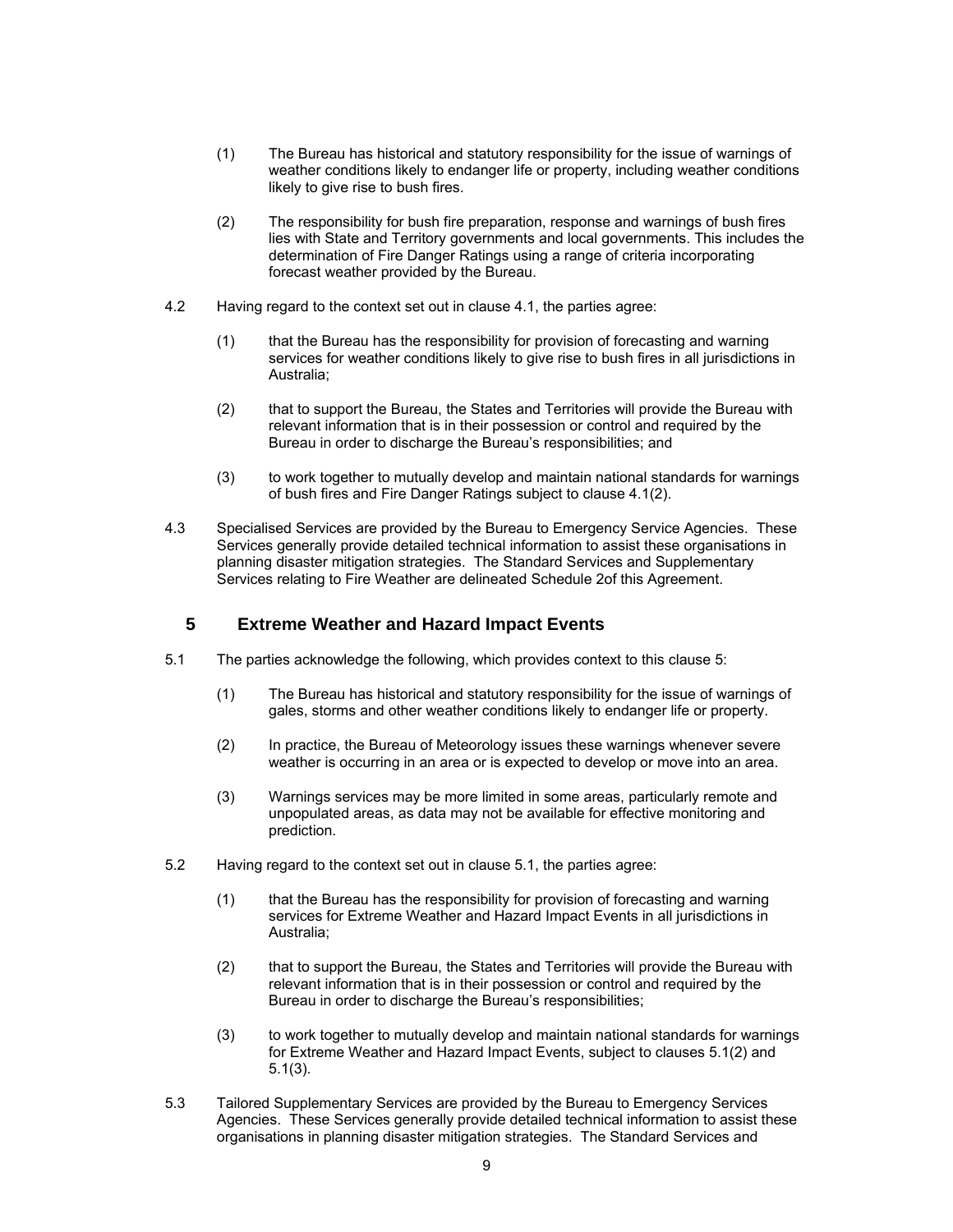<span id="page-10-0"></span> delineated in Schedule 4 of this Agreement. Supplementary Services relating to Extreme Weather and Hazard Impact Events are

### **6 Flood arrangements**

- 6.1 The parties acknowledge the following, which provides context to this clause 6:
	- weather conditions likely to give rise to Floods. (1) The Bureau has historical and statutory responsibility for the issue of warnings of
	- (2) In practice, the responsibility for Flood preparation, Flood monitoring, developing forecasts and warnings and the dissemination of these warnings are shared between all levels of government.
	- (3) Priority Action 3 of the Review recommends formalising and standardising service levels provided to emergency services.
	- (4) Priority Action 4 of the Review recommends agreement on the clear allocation of boundaries on the Bureau's role. responsibilities to State and local government for Flood management, with defined
	- (5) In its response to the Review (available at http://www.bom.gov.au/governmentresponse/doc/munro-review.pdf), the Commonwealth Government:
		- (a) recognised that an important first step to improving flood preparation, monitoring and warning arrangements is establishing clear and consistent roles and responsibilities for agencies involved in flood management at all levels of government;
		- require whole-of-government consultation and cooperation, with State and (b) noted that these issues cannot be resolved by the Bureau alone, and will local governments;
		- (c) agreed that it will be important to develop national standards for investment in, and operation of, flood monitoring networks and infrastructure; and
		- (d) noted that prime responsibility for flash flood warnings lies with States and Territories through local councils, and that the Bureau does not have the capacity to directly communicate with all councils during a major widespread disaster event on every occasion.
- data sharing agreements with a number of water data providers. 6.2 In relation to Priority Action 3 of the Review, the parties acknowledge that the Bureau has partially addressed this through the development of service level specifications for Flood forecasting and warning services in respect of all jurisdictions, and through the entry into
- 6.3 Without limiting clause 3.4, in respect of Riverine Flood Services, the parties acknowledge level specifications have been accepted by (and in the case of Australian Capital Territory, that the Bureau, in consultation with all Flood Warning Consultative Committees, has developed service level specifications applicable in each jurisdiction and those service on behalf of) the relevant States and Territories as at the date of this Agreement.
- 6.4 Having regard to the context set out in clause 6.1, the parties agree that:
	- (1) the Bureau has the responsibility for provision of forecasting and warning services for Riverine Flooding in all States and Territories, except where otherwise outlined in Schedule 3 and<br>10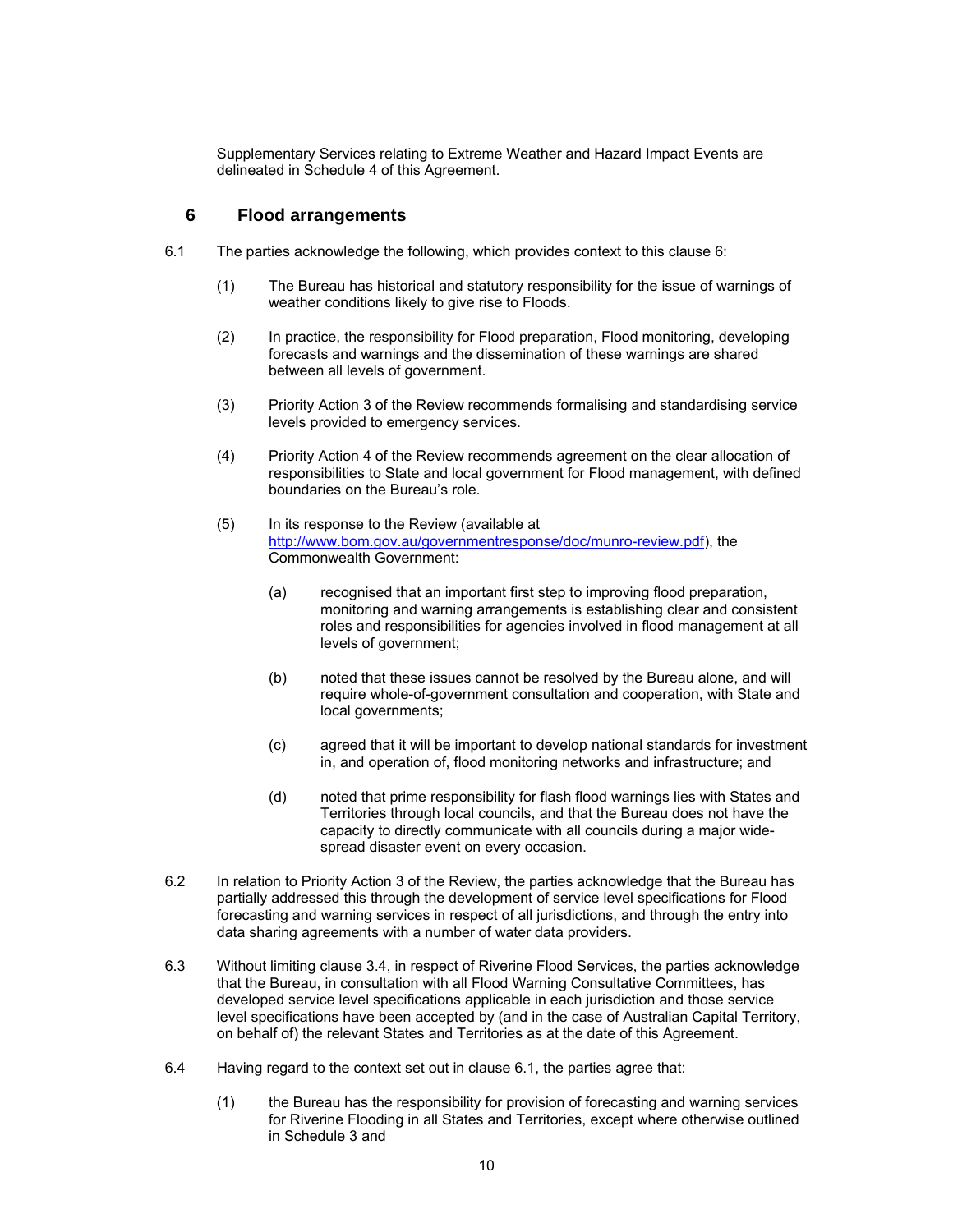- <span id="page-11-0"></span> (2) to support the Bureau, the States and Territories will provide the Bureau with relevant flood information that is in their possession or control and required by the Bureau in order to discharge the Bureau's responsibilities.
- 6.5 In relation to Flash Floods, the parties agree that:
	- (1) all levels of government will collaborate in preparing the community for the potential of Flash Flooding, which by its nature may not allow sufficient lead time for site specific warnings and forecasts;
	- (2) responsibility for Flash Flood warnings and systems lies with the States and Territories in partnership with local government (where appropriate) within their jurisdictions. States and Territories generally determine localities at risk of Flash Flooding from flood studies as part of a formal risk assessment process. The Bureau will support this role by:
		- (a) continuing to work actively with local governments to support the development of such systems and procedures;
		- emergency services mechanism established in each State and Territory; (b) communicating supplementary information (to its standard warning products) , such as radar and rainfall forecasts, directly through the and
		- flooding information on its website if a mechanism for doing so is agreed (c) republishing any State, Territory or local government generated flash and arranged prior to the operational event; and
	- provide forecasts and warnings for severe weather conditions and potential heavy rainfall conducive to Flash Flooding and to carry out applied research and development to improve the provision of severe weather information (e.g. areal, (3) the Commonwealth's responsibility in relation to Flash Floods is for the Bureau to intensity and timing).

## **7 Financial arrangements**

- 7.1 The parties agree that unless otherwise mutually agreed by the relevant parties (and having regard to available resources and operational limitations referred to in clause 2.1):
	- (1) the Commonwealth will meet the cost of its activities associated with the implementation of the provisions of this Agreement; and
	- (2) each of the States and Territories will meet the cost of its activities associated with the implementation of the provisions of this Agreement.
- 7.2 This clause 7 does not limit the Bureau's ability to charge Emergency Services Agencies to recover the cost of providing Supplementary Services, as outlined in clause 3.1(3).

## **8 Commencement, review, variation and termination**

- 8.1 This Agreement commences immediately upon its execution by all the parties.
- 8.2 This Agreement will be reviewed five years after its commencement. This review will be conducted by a body agreed by the parties. If agreement cannot be reached by all parties, Clause 9 regarding dispute resolution shall take effect.
- 8.3 This Agreement may be varied only by the unanimous agreement, in writing, of the parties.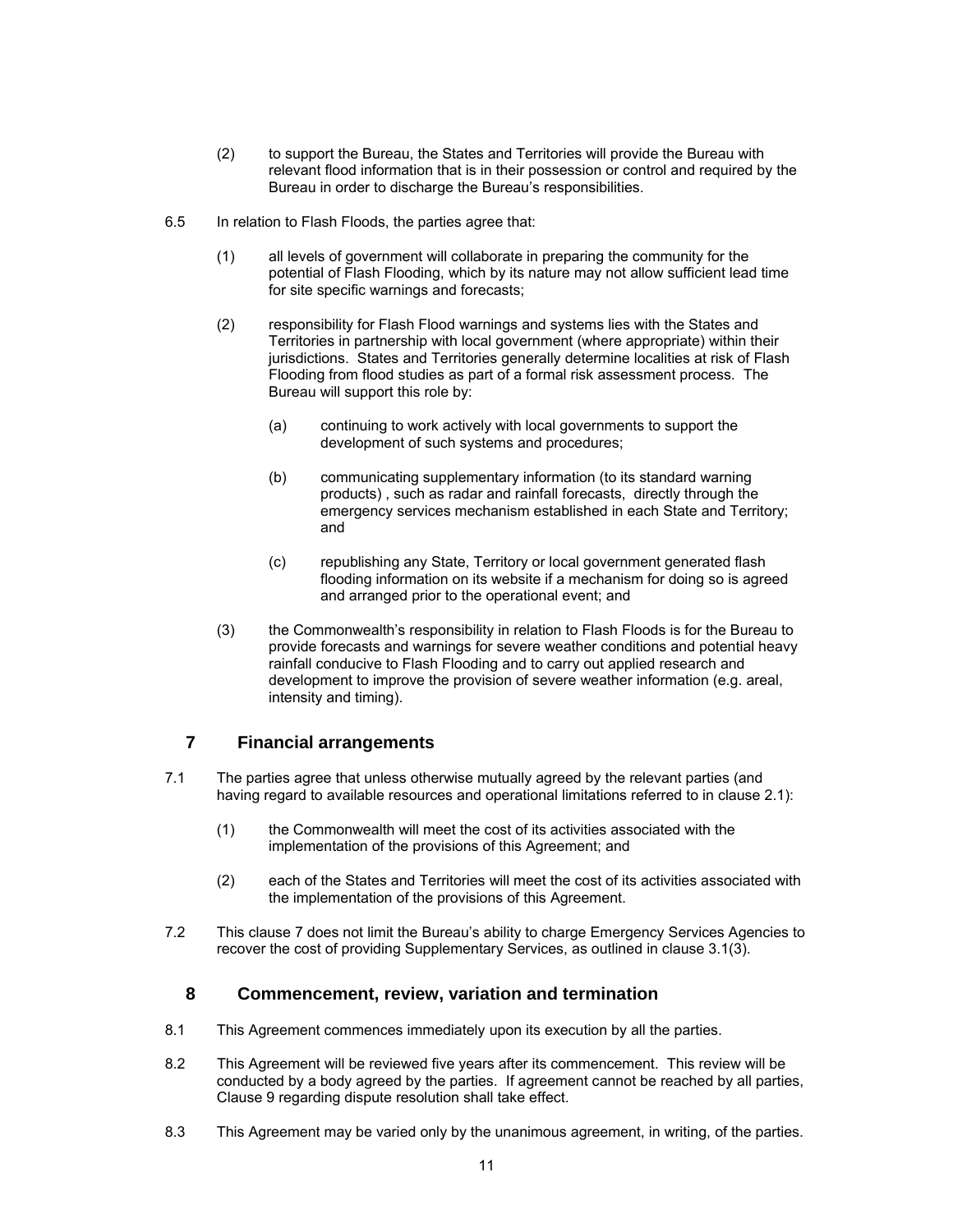- <span id="page-12-0"></span> anniversary of its commencement date. However, if a Hazard Event exists as at the date of termination that requires the Services of the Bureau, the parties agree that this 8.4 Unless otherwise agreed by the parties, this Agreement will automatically expire on the 10<sup>th</sup> Agreement will survive during the period of the Hazard Event.
- 8.5 This Agreement may also be terminated by the unanimous agreement, in writing, of the parties.

## **9 Dispute Resolution**

- 9.1 If a dispute about this Agreement arises between the parties, it must be resolved expeditiously:
	- $(1)$ by the Hazards Services Forum if it remains in operation;
	- then the dispute may be referred to the Minister with responsibility for the Bureau (2) if the Hazards Services Forum does not exist, or if the dispute remains unresolved, of Meteorology to resolve with the relevant state and territory responsible minister/s; and
	- (3) if the dispute continues to remain unresolved, it may be referred to the LCCSC for resolution as soon as practicable.
- 9.2 In this clause 9, Responsible Minister means the Minister responsible for emergency services in their respective jurisdiction.

## **10 Interpretation**

 the plural and vice versa. In this Agreement, unless expressed to the contrary words importing the singular include

## **11 Definitions**

- 11.1 In this Agreement, unless the contrary intention appears:
	- (1) **Bureau** means the Bureau of Meteorology of the Commonwealth of Australia.
	- (2) **Emergency Services Agency** means an emergency services agency or organisation in a State or Territory (including local government, where applicable) that is responsible for the management of or response to emergency events in its respective State or Territory.
	- (3) **Extreme Weather and Hazard Impact Event** has the meaning given in Schedule 4.
	- (4) **Fire Weather** has the meaning given in Schedule 2.
	- (5) **Flash Flood** or **Flash Flooding** has the meaning given in Schedule 3.
	- (6) **Flood** or **Flooding** has the meaning given in Schedule 3.
	- each State and the Northern Territory and chaired by the Bureau. Membership of the committees is drawn from key stakeholder agencies with an interest in flood forecasting and warning services. The New South Wales Flood Warning (7) **Flood Warning Consultative Committees** means the committees established in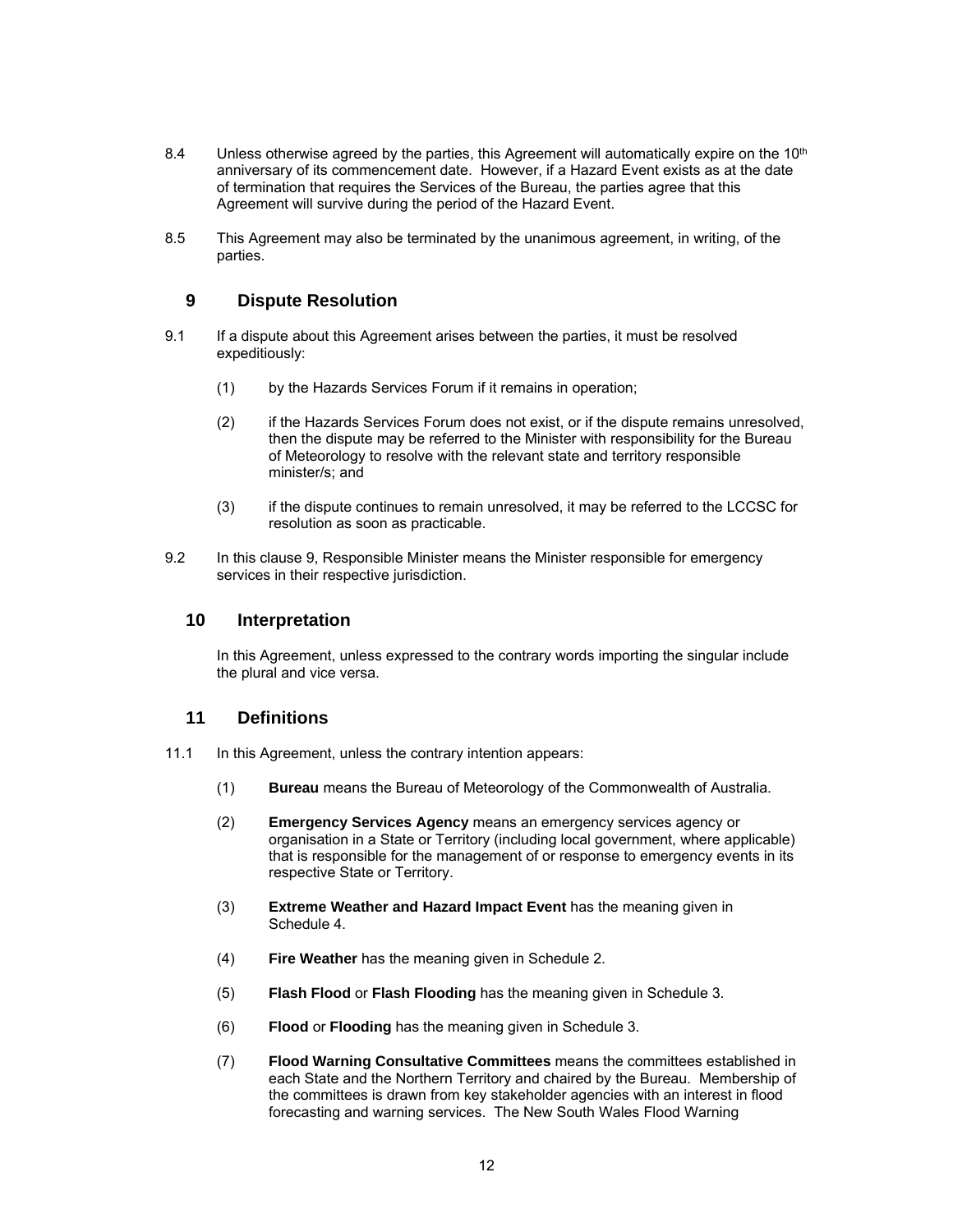Consultative Committee acts on behalf of New South Wales and the Australian Capital Territory.

- (8) **Hazard Event** means an event giving rise to the need for emergency management by one or more Emergency Services Agencies, being:
	- (a) Fire Weather;
	- (b) Flood; or
	- (c) Extreme Weather and Hazard Impact Event.
- Forum established pursuant to the Hazards Services Forum Terms of Reference, (9) **Hazards Services Forum** means the Bureau of Meteorology Hazards Services and referred to in clause 2.5.
- (10) **Hazards Services Forum Terms of Reference** means the terms of reference set out in Schedule 1.
- (11) **LCCSC** means the Law, Crime and Community Safety Council of the Council of Australian Governments, and its successor or replacement council.
- (12) **Review** means the "Review of the Bureau of Meteorology's capacity to respond to future extreme weather and natural disaster events and to provide seasonal forecasting services" commissioned by the Department of Sustainability, Environment, Water, Population and Communities, dated December 2011, available at http://www.environment.gov.au/system/files/resources/bc0cc118-a6f2-496c-82fd-0b092c4cc7a5/files/bom-review.pdf.
- (13) **Riverine Flooding** means any Flooding where the rain-to-flood delay time is relatively high and typically more than six hours, but excludes Flooding caused by:
	- (a) elevated sea levels;
	- (b) Storm Surge;
	- (c) Flash Floods;
	- $(d)$ failure of any man-made infrastructure, for example failure of dams or levees; or
	- (e) urban overland flow.
- (14) **Services** means the services provided by the Bureau to Emergency Services Agencies in respect of one or more Hazard Events, as categorised further into Standard Services and Supplementary Services, but excludes those services referred to in clause 3.2.
- (15) **Services Schedule** means each of Schedule 2 Schedule 1 Schedule 4 (as amended from time to time by the Bureau pursuant to clause 3.4).
- (16) **Standard Service** has the meaning given in clause 3.1(2).
- middle latitude storm. The storm surge height is the difference between the (17) **Storm Surge** means the rise in water level due to a tropical storm or cyclone or a observed tide level and the level that would have occurred in the absence of the cyclone or storm (i.e. the astronomical tide).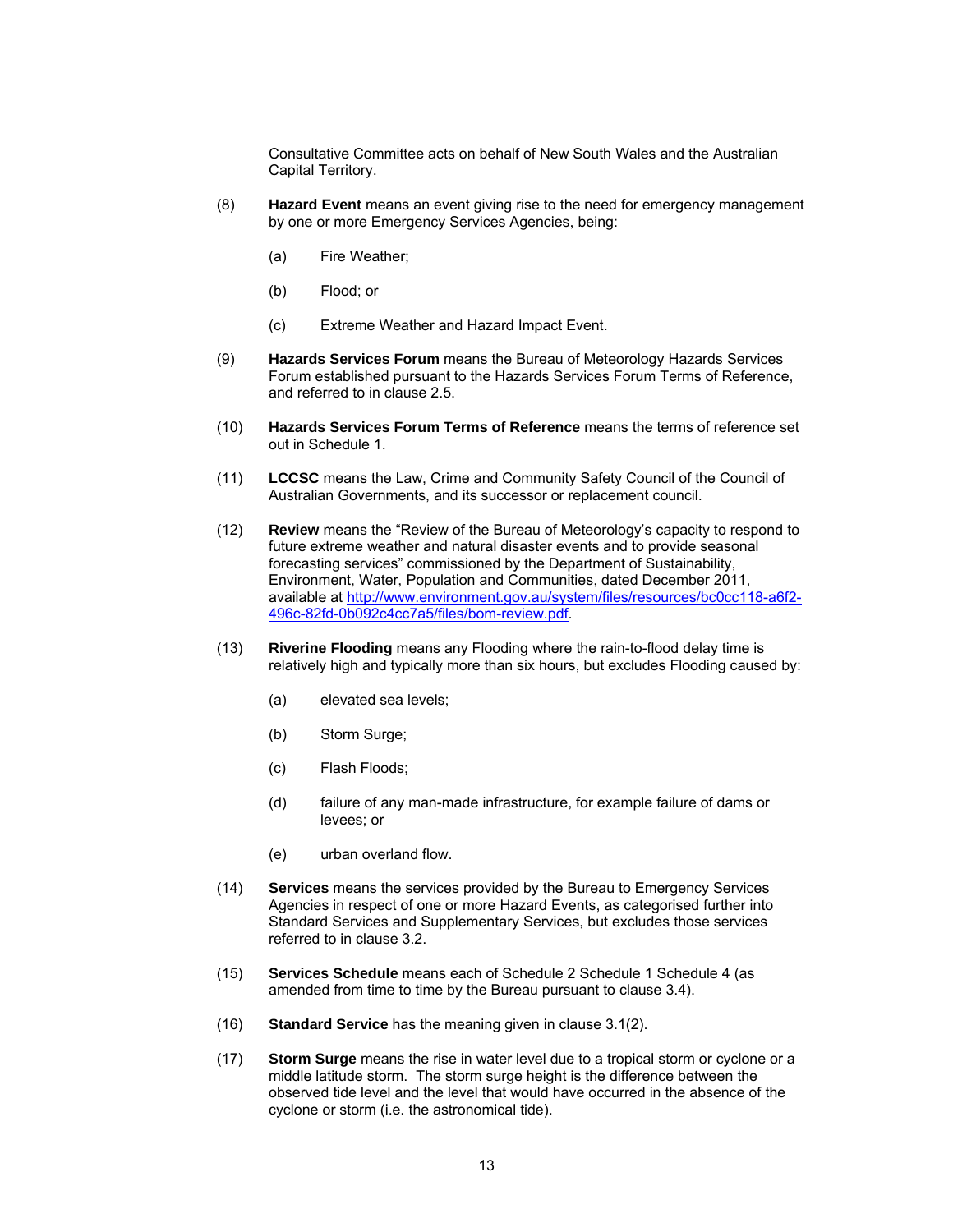- (18) **Supplementary Service** has the meaning given in clause 3.1(3).
- (19) **Taskforce** means the taskforce referred to in paragraph E of the Background.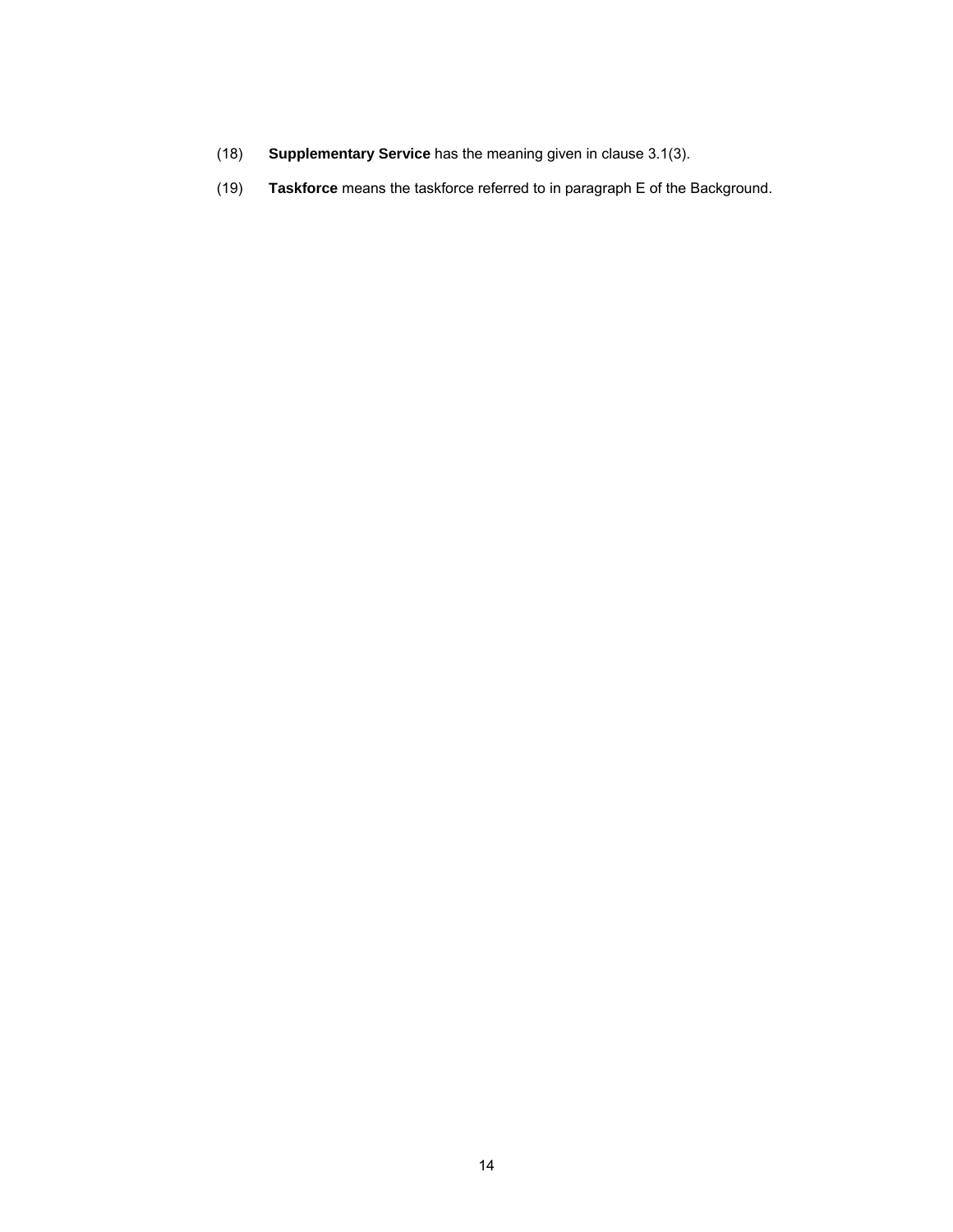## **Schedule 1 Terms of Reference of the Bureau of Meteorology Hazards Services Forum**

| Name:<br><b>Co-Chairs:</b> | Bureau of Meteorology Hazards Services Forum<br>Group Executive National Forecast Services (Deputy CEO) Bureau of<br>Meteorology and Assistant Secretary, Crisis Management, Emergency |  |
|----------------------------|----------------------------------------------------------------------------------------------------------------------------------------------------------------------------------------|--|
| <b>Meeting Regularity:</b> | Management Australia<br>Bi-annually (proposed at end of March and end of September each year)<br>or as required                                                                        |  |

#### **Introduction**

 the ANZEMC in October 2013. The Taskforce, jointly chaired by the Australian Bureau of Governments (COAG) in early 2015 to standardise the Bureau's hazard services to emergency Commonwealth, State, Territory and Local Government for flood management. One of the The *Standardisation of Bureau of Meteorology (Hazards) Services Taskforce* was established by Meteorology (the Bureau) and the Australian Attorney-General's Department (AGD), delivered detailed recommendations to the Australia-New Zealand Emergency Management Committee (ANZEMC) and Law Crime and Community Safety Council (LCCSC) of the Council of Australian services organisations across Australia and to agree clear allocation of responsibilities to Taskforce's key outcomes was agreement on a set of nationally-consistent standard and supplementary services covering the Bureau's hazard-related services for fire weather, flood and extreme weather and hazard impact events.

 In order to ensure the Bureau's hazard services remain nationally standardised into the future, it the signing of a formal agreement between the Commonwealth and State and Territory Agreement on the Provision of Bureau of Meteorology Hazard Services to States and Territories"). was agreed to establish the Bureau of Meteorology Hazards Services Forum (the Hazards Services Forum). The Hazards Services Forum will immediately progress the issues that have remained outstanding from the Taskforce in order to achieve standardisation of all the Bureau's hazard-related services. The establishment of the Hazards Services Forum will be formalised by Governments at the Law Crime and Community Safety Council in late 2015 (the "National

#### **Purpose**

 services agencies to guide current and future strategic development of the Bureau of Meteorology's hazard services. Specifically, the Hazards Services Forum will provide advice on the appropriateness and relative priority of requested changes to the Bureau's standard services, The Hazards Services Forum facilitates consultation with state and territory operational emergency increasing the Bureau's ability to more effectively meet community needs.

#### **Scope**

 provided to state and territory emergency services agencies by the Bureau. These services are give rise to floods or bush fires" and through other Australian Government policy directives. The scope considered by the Hazards Services Forum includes all hazard related services provided by the Bureau under s6.1(c) of the *Meteorology Act 1955* which requires the Bureau to provide advice, forecasts and warnings in relation to meteorological matters including "gales, storms and other weather conditions likely to endanger life or property, including conditions likely to The following items were considered out-of-scope*:*

- Services provided by other Commonwealth Government agencies.
- Services provided by the Bureau to Commonwealth Government agencies.
- Other Bureau services not related to natural hazards.
- Natural hazard initiatives owned by and being implemented by the state and territory emergency services agencies within their own State/Territory.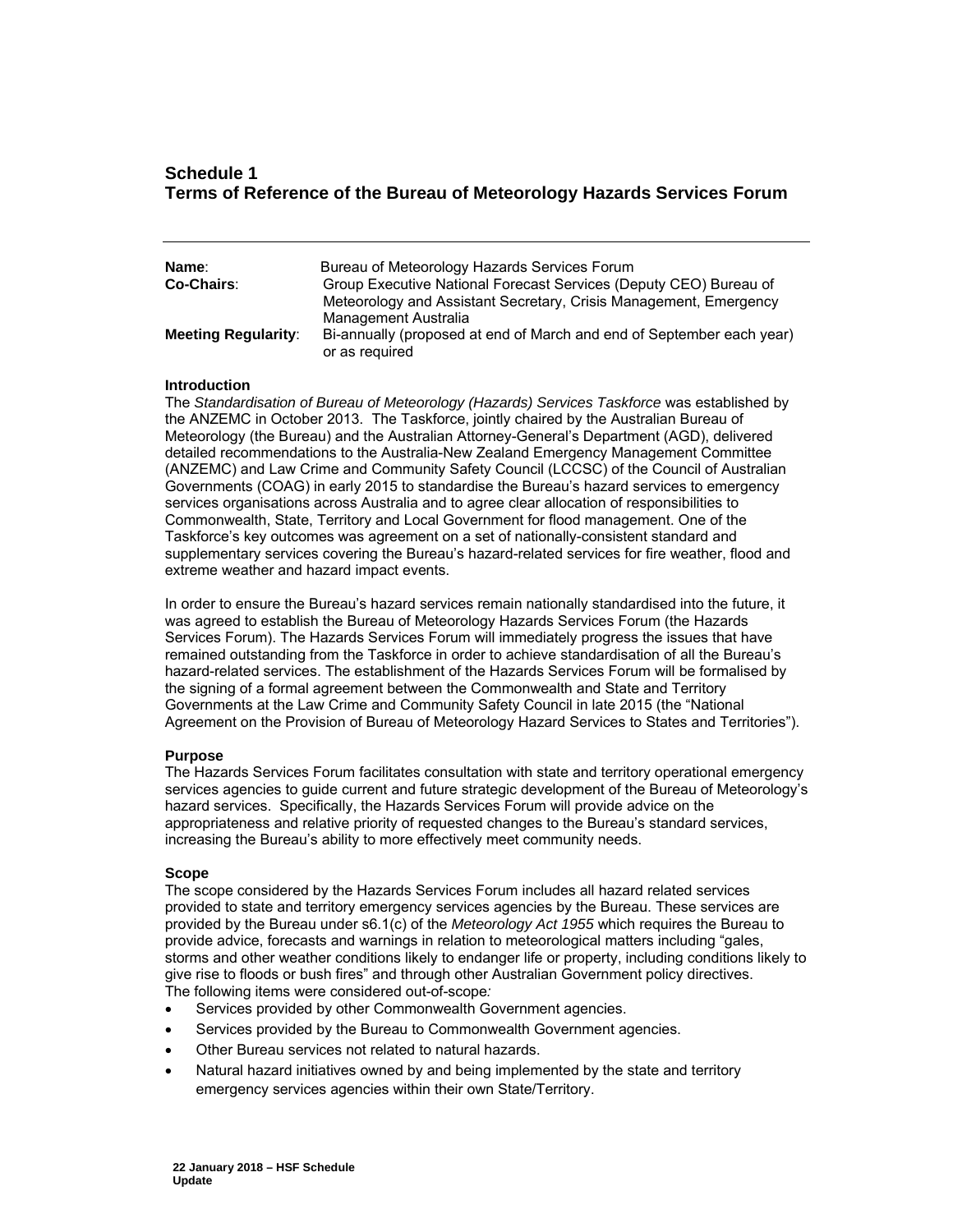#### **Responsibilities**

The Hazards Services Forum will:

- 1. Oversee the implementation of the outcomes of the Standardisation of Bureau of Hazard Services to States and Territories" for the term of the Agreement; Meteorology (Hazards) Services Taskforce, including the roles and responsibilities of the parties as outlined in the "National Agreement on the Provision of Bureau of Meteorology
- 2. Ensure the creation of linkages and relationships between the Hazards Services Forum's work and related projects and activities proposed or taking place within the Commonwealth, State, Territory and Local Government, and maximise possible outcomes presented by future funding opportunities for the improvement of hazard services;
- 3. Advise emergency services agencies of current and future Bureau capabilities that would contribute to their emergency roles;
- Bureau hazard services, and provide advice to the Bureau on the appropriateness and 4. Take technical advice on matters that impact upon the provision of existing or future relative priority of proposed changes to standard and supplementary services; and;
- 5. Examine and provide advice on the strategic directions of the state and territory emergency services agencies in concert with future directions and capabilities of the Bureau's hazard services.

#### **Operation**

The authority, membership and operation for the Hazards Services Forum are as follows:

#### Authority

 from operational emergency services agencies to the Bureau and to ensure that the Bureau's current and future hazard services meet community needs. Giving due consideration to the advice of the Hazards Services Forum, the Director of Meteorology remains responsible for any decisions The Hazards Services Forum has been established as a consultation mechanism to provide advice that impact on the management of the Bureau under the relevant legislation.

#### Membership

The Group Executive National Forecast Services (Deputy CEO) Bureau of Meteorology and the Assistant Secretary, Crisis Management, Emergency Management Australia, are the Co-Chairs of the Hazards Services Forum.

The other members of the Hazards Services Forum are:

- In addition to the Co-Chairs, no more than one representative from the Bureau of Meteorology and Emergency Management Australia;
- From within the operational emergency services agencies of each state and territory, at least one (no more than two) senior strategic operational officers at the deputy commissioner/assistant commissioner level or other appropriate senior officials;
- At least one (but no more than two) representatives from the Australian Local Government Association; and
- Services Authorities Council. At least one (but no more than two) representatives from the Australasian Fire and Emergency

 With the exception of the Co-Chairs, members of the Hazards Services Forum are required to Bureau will provide and fund a Secretary for the Hazards Services Forum. nominate an appropriate proxy that will take their place if they are unable to attend a meeting. The

 Membership of the Hazards Services Forum may be altered by agreement between the Co-chairs. Advisers and observers may attend meetings with the prior written approval of the Co-Chairs.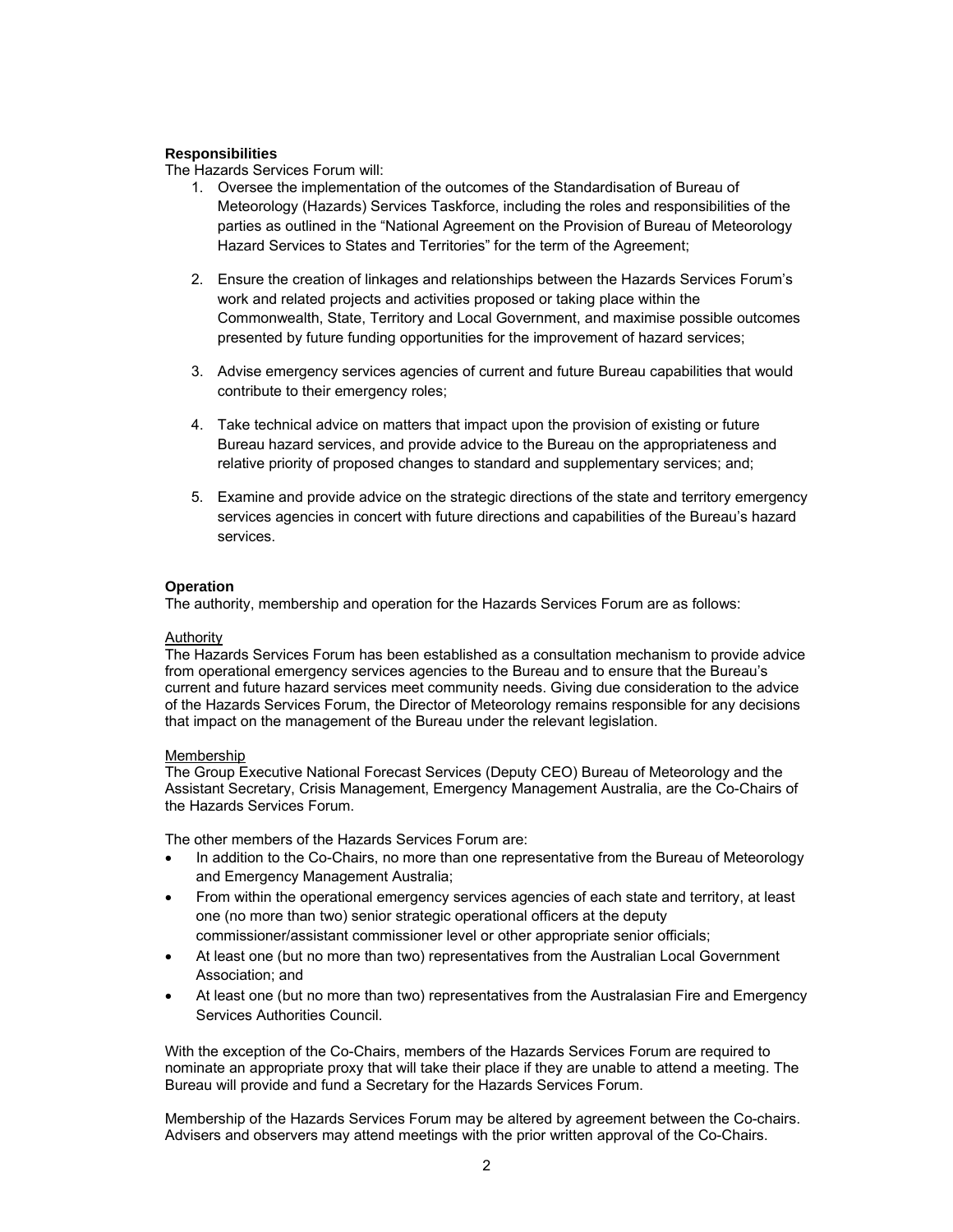performing of its duties from: The Hazards Services Forum may, at its discretion, seek and receive advice to assist it in the

- Government officers at a Commonwealth or State and Territory level;
- Technical and peak bodies; and
- Other external parties and/or private providers.

 At its discretion, the Hazards Services Forum may establish technical working groups to provide advice on specific matters of a technical nature.

 The Hazards Services Forum will establish a process to evaluate proposed changes to the Bureau's hazard services against agreed criteria, including its level of national or state/territory priority, resource requirements (initial and ongoing), community benefits and delivery timeframes.

#### **Conflict of Interest**

 commercial, which might conflict or restrict provision of fair and independent involvement in Members of the Hazards Services Forum must declare any interests, whether personal, financial or Hazards Services Forum matters.

 and take the necessary steps to resolve or otherwise deal with the conflict including the option of The Co-Chairs must be advised of any such conflicts, whether established, potential or apparent, deciding that the member should leave the meeting while the matter is under consideration.

#### **Confidentiality**

 The discussions and papers of the Hazards Services Forum will normally remain confidential unless otherwise communicated through the decisions and minutes of the meetings.

 person outside the Hazards Services Forum without prior written approval of the Co-Chairs. The meeting minutes and papers are 'For Official Use Only'. They should not be released to any

 and other parties as determined by the Co-Chairs. The distribution of Hazards Services Forum materials should be limited to required consultation

The Secretary to the Hazards Services Forum is responsible for providing advice on security and appropriate marking of papers in line with the Australian Government's standard protective security markings for official information.

#### Agenda and Papers to the Meetings

 provided to the Secretary at least 4 working weeks prior to the set meeting date, unless otherwise Completed papers to be considered by the Hazards Services Forum at the meetings must be agreed.

 Papers received after this time will be subject to consideration by the Co-Chairs as to their importance or otherwise for late inclusion on the meeting agenda.

 both the agenda and papers are forwarded to Hazards Services Forum members at least 2 working The Secretary will prepare an agenda in consultation with the Co-Chairs. The Secretary will ensure weeks prior to the set meeting date.

#### **Timing and Structure of Meetings**

 Chairs and members as required. The Hazards Services Forum will meet approximately twice per year in person. Meeting dates will be set in December each year for the following year by the Secretary in consultation with the Co-

 Additional meetings may occasionally be called outside of these regular meetings as required at the discretion of the Co-Chairs in consultation with members.

 expenses of jurisdictions will be met by jurisdictions. Venue, catering and equipment will be arranged, and costs will be met by the Bureau. Travel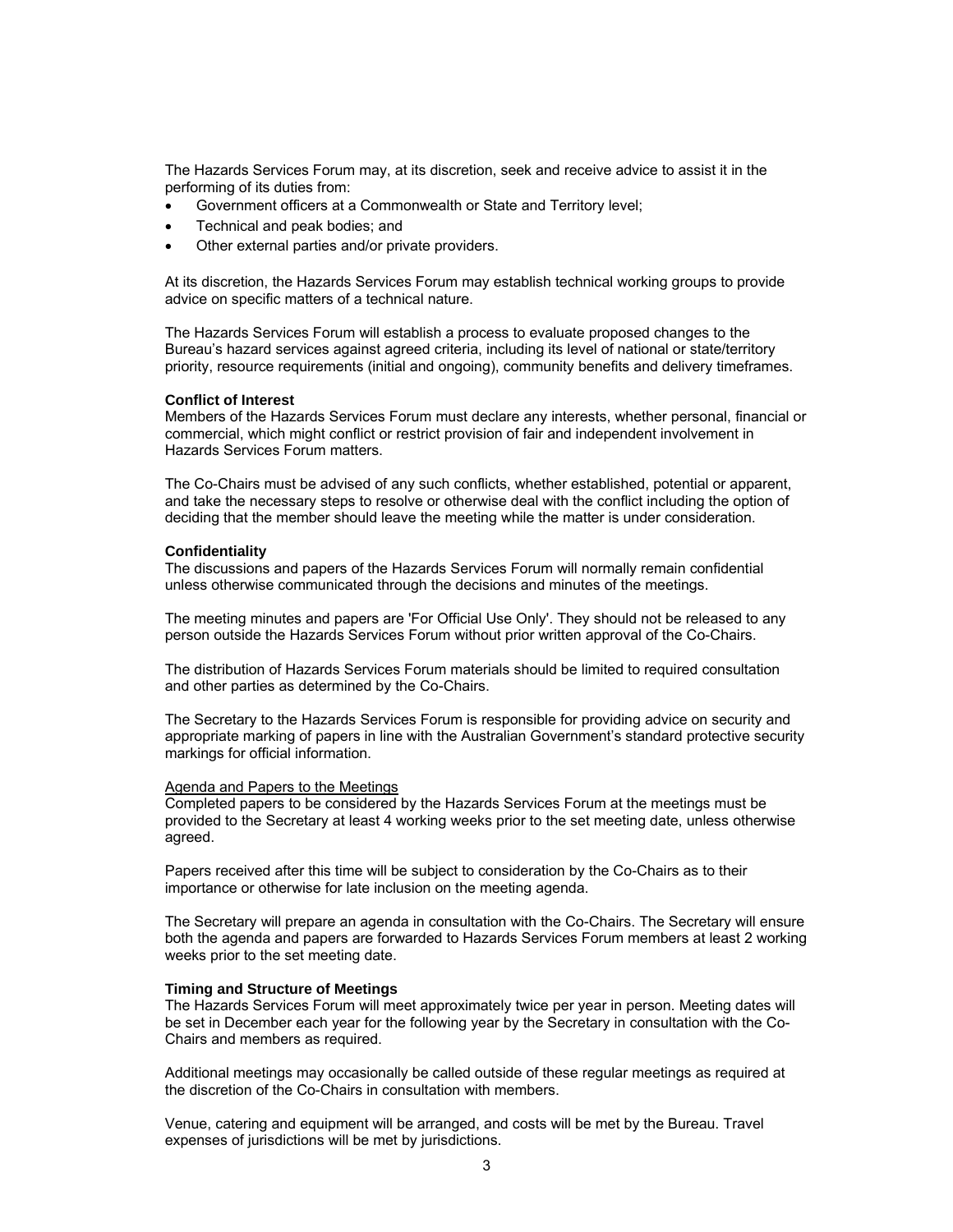#### **Minutes of Meetings**

If significant disagreements arise regarding the contents of the minutes, the Secretary will consult with the Co-Chairs before amendments are made.

Minutes will be distributed to members once signed-off by the Co-Chairs.

#### **Review of Terms of Reference**

 These Terms of Reference can be reviewed at the discretion of the Hazards Services Forum. Changes to these Terms of Reference require the endorsement of the Co-Chairs.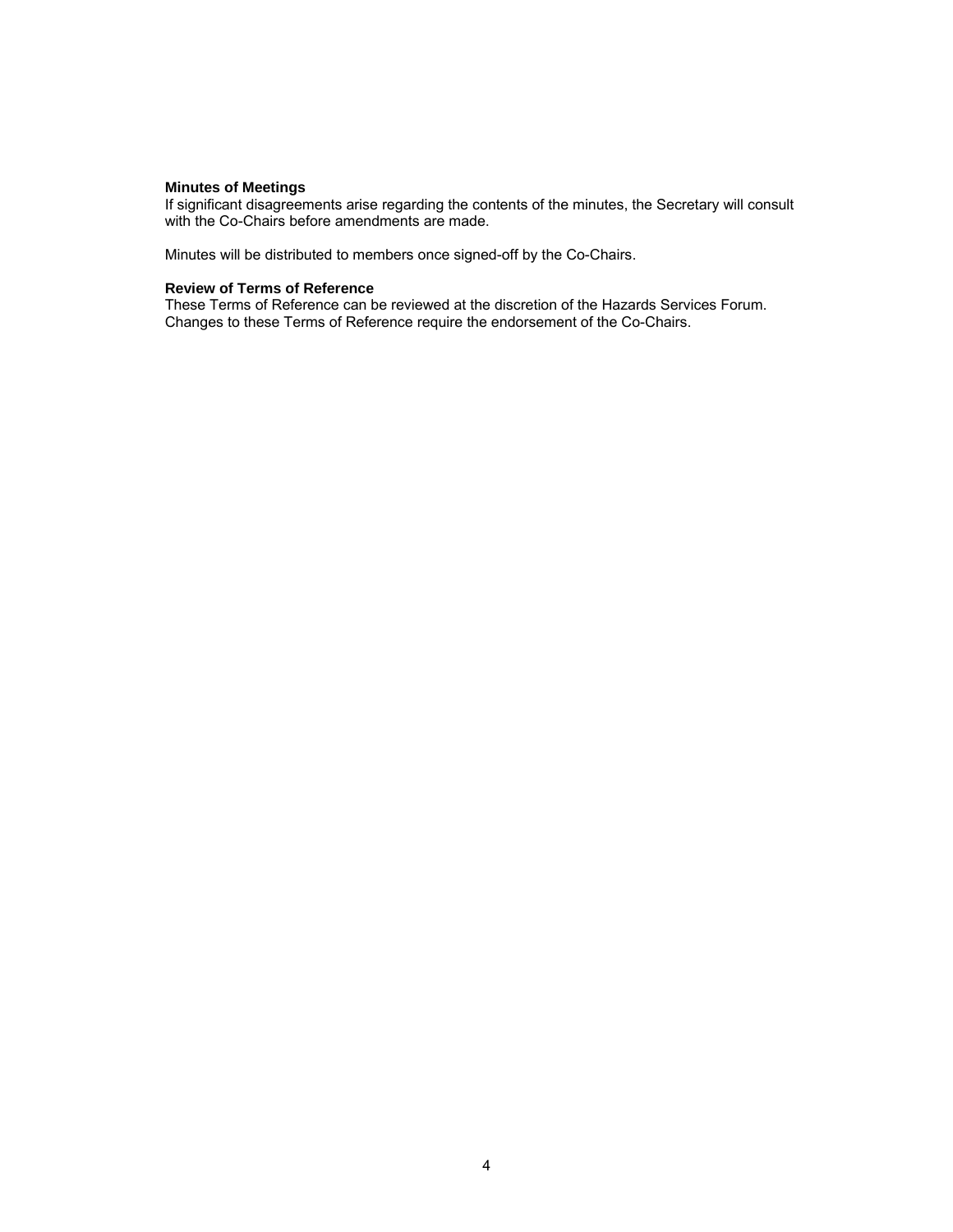## **Schedule 2 Schedule of Current Fire Weather Services**

#### **Schedule of Current Fire Weather Services**

- **1 Definitions**
- 1.1 **Fire Weather** means the threat of weather conditions conducive to supporting or accelerating the burning of areas of natural vegetation.

#### **2 Nationally-agreed services**

- 2.1 Table 2A below outlines those current Fire Weather Services that are nationally-agreed by the ANZEMC Standardisation of Bureau of Meteorology Hazards Services Taskforce. A short description of these services, as well as whether it is a standard or supplementary service is also included. Table 2B outlines those Fire Weather Services that have not been nationally-agreed and which are subject to further work across key stakeholders. The numbering shown below is consistent with the contents of the Action Plan for Fire Weather Services contained within the ANZEMC Standardisation of Bureau of Meteorology Hazards Services Taskforce's Final Report.
- **3Status of all Hazard Services in Schedule 2 as at 22 January 2018.**

#### **Tables 2A and 2B - Column 1: Taskforce Service Reference Number**

**Orange: in progress. Green: completed.** 

| <b>SERVICES</b><br><b>SCHEDULE</b> | <b>TOTAL</b> | <b>AGREED</b><br>to Standardise | YET TO BE<br><b>AGREED</b><br>At 22/1/2018 | Service Numbers to be<br>agreed |
|------------------------------------|--------------|---------------------------------|--------------------------------------------|---------------------------------|
| <b>Fire Weather Services</b>       | 37           | 33 (Table 2A)                   | (Table 2B)<br>In progress                  | Nos 3, 6, 7, 30                 |
| (Schedule 2)                       |              | 26 Completed<br>7 In Progress   |                                            |                                 |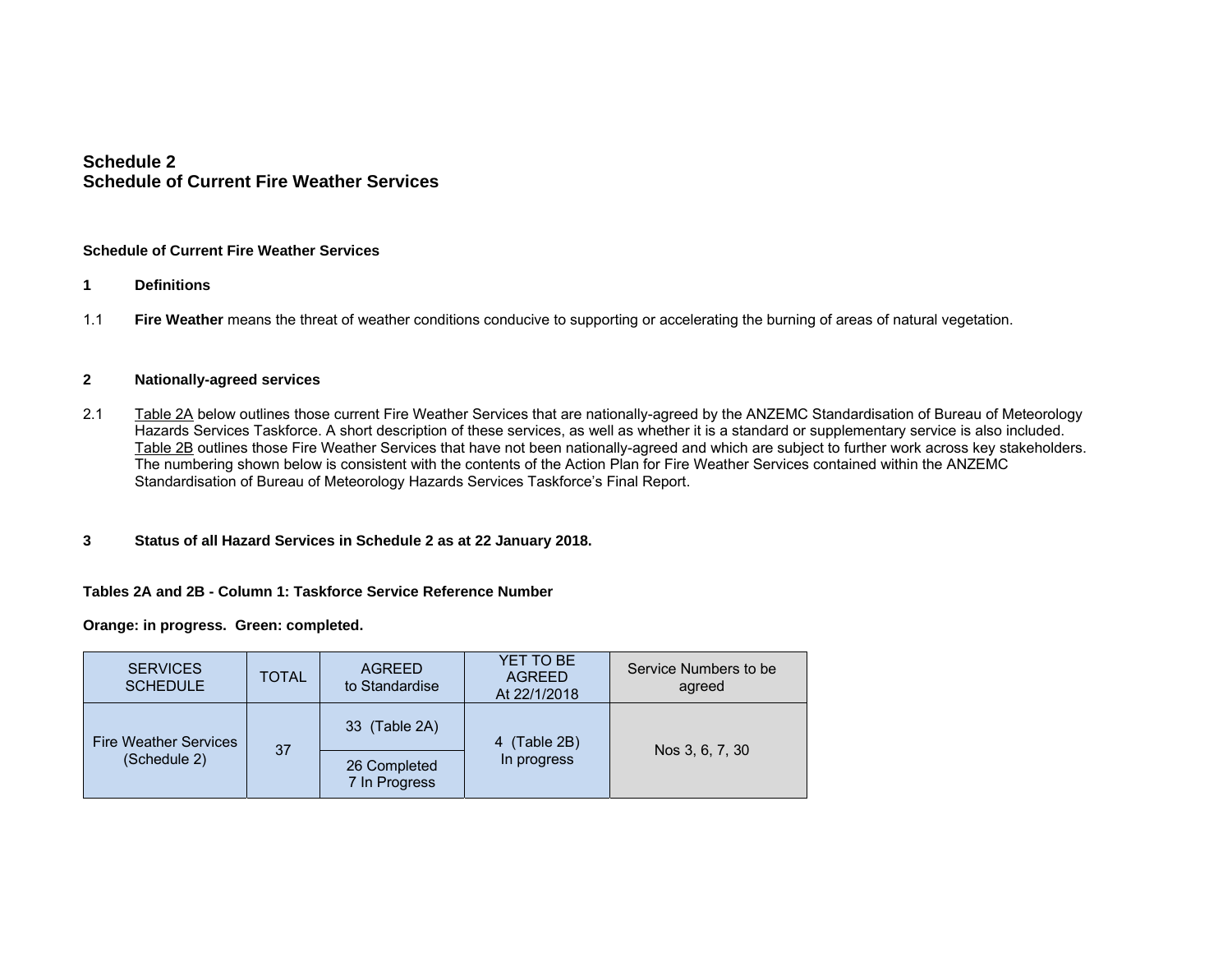| <b>Service</b><br>No. | <b>Description of the Fire Weather Services</b>                                                                                                                                                                                                                                                                                                                                                                                                                                                                                                                         |
|-----------------------|-------------------------------------------------------------------------------------------------------------------------------------------------------------------------------------------------------------------------------------------------------------------------------------------------------------------------------------------------------------------------------------------------------------------------------------------------------------------------------------------------------------------------------------------------------------------------|
|                       | Section 2.1 - Monitoring & Prediction                                                                                                                                                                                                                                                                                                                                                                                                                                                                                                                                   |
| 1                     | 2.1.1 Grassland Curing                                                                                                                                                                                                                                                                                                                                                                                                                                                                                                                                                  |
|                       | Grassland curing is a measure of how dry grasslands are and this is used as an input to derive grassland fire danger indices. Each<br>jurisdiction varies in its method of monitoring and providing grassland curing information to the Bureau of Meteorology, and this is a major<br>contributor to cross-jurisdictional variation in fire danger ratings. It was agreed that the Bureau of Meteorology would use agency provided<br>satellite derived curing, although some agencies will need some assistance to develop this capability.<br><b>Standard Service</b> |
| $\overline{2}$        | 2.1.2 Grass Fuel Load                                                                                                                                                                                                                                                                                                                                                                                                                                                                                                                                                   |
|                       | Each jurisdiction varies in its method of monitoring and providing grass fuel load information to the Bureau of Meteorology for derivation of<br>grassland fire danger indices. This variation does not currently have a large impact on Bureau systems or processes; however it is a major<br>contributor to cross-jurisdictional variation in fire danger ratings which erodes public confidence in the rating information.<br>Outcomes of the CFA Project titled "Development of the improved assessment of grassland curing and fire behaviour modelling" are to be |
|                       | closely monitored for potential national application. Methodology agreed by Predictive Services Group in March 2017, implementation is in<br>progress.<br><b>Standard or Supplementary Service not applicable</b>                                                                                                                                                                                                                                                                                                                                                       |
| 4                     | 2.1.4 Fuel Type Allocation                                                                                                                                                                                                                                                                                                                                                                                                                                                                                                                                              |
|                       | Emergency Services agencies define which grid locations are forest, grass, moorland or combined fuel types. There is variation on how this<br>is done, which results in different methods being used when calculating an overall fire danger rating for a district. Methodology agreed by<br>Predictive Services Group in March 2017, implementation is in progress.<br>Standard or Supplementary Service not applicable.                                                                                                                                               |
| 5.                    | 2.1.5 Fire Season Dates                                                                                                                                                                                                                                                                                                                                                                                                                                                                                                                                                 |
|                       | Fire season dates from the Bureau of Meteorology's perspective define when the regional forecast office uses specific fire weather<br>forecasters to edit grids and provide agreed fire weather products. These dates vary around the country, and are considered acceptable and<br>necessary given the range of climates.<br><b>Standard Service</b>                                                                                                                                                                                                                   |
| 130                   | 2.1.6 Fire Weather Observations                                                                                                                                                                                                                                                                                                                                                                                                                                                                                                                                         |
|                       | Observations of fire weather index. Improvements to robustness of products and standard formats are required.                                                                                                                                                                                                                                                                                                                                                                                                                                                           |

## **Table 2A – Nationally-Agreed Current Fire Weather Services**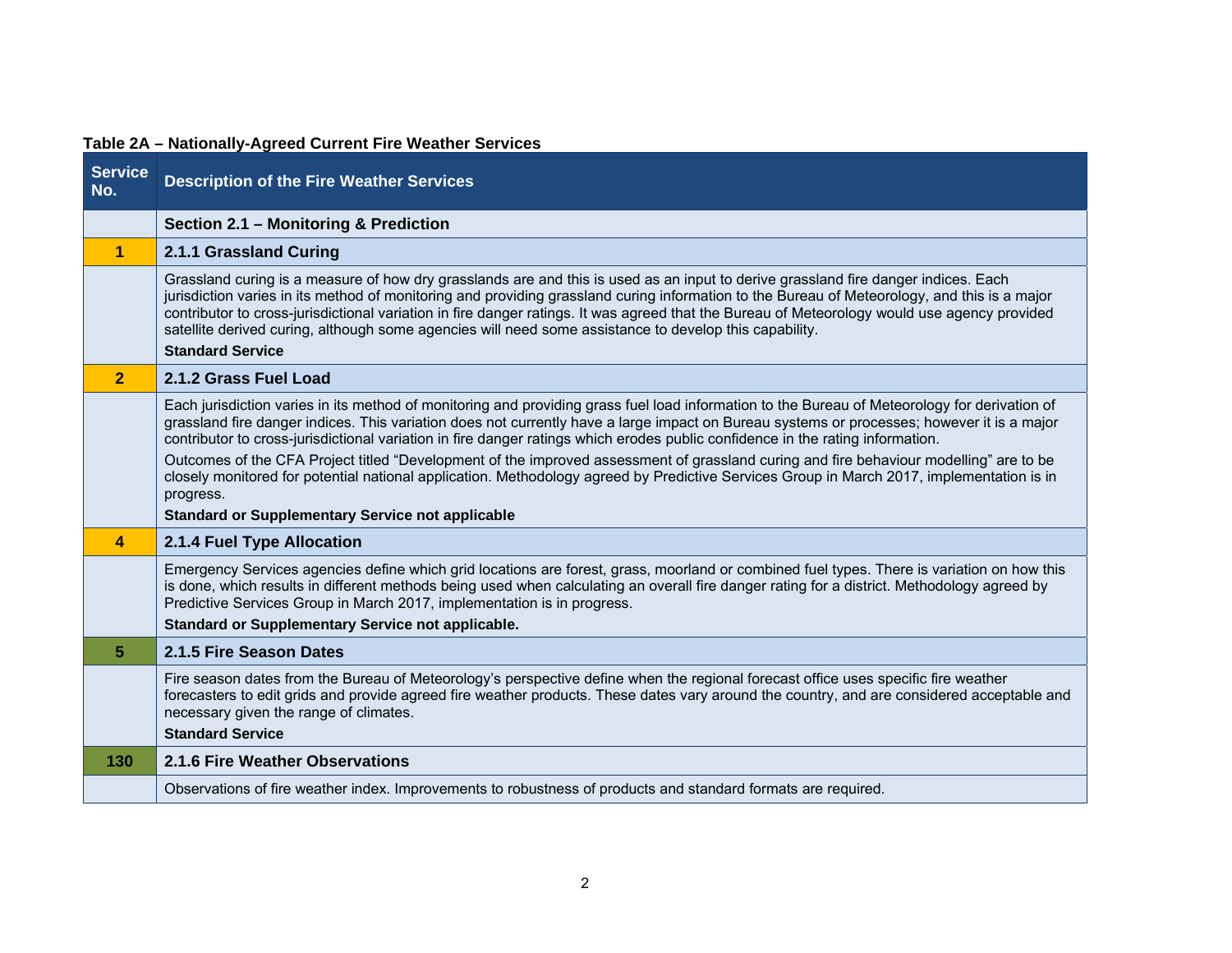| <b>Service</b><br>No. | <b>Description of the Fire Weather Services</b>                                                                                                                                                                                                                                                                                                                                                                                                                                                                                                                                                                                                                                                                                      |
|-----------------------|--------------------------------------------------------------------------------------------------------------------------------------------------------------------------------------------------------------------------------------------------------------------------------------------------------------------------------------------------------------------------------------------------------------------------------------------------------------------------------------------------------------------------------------------------------------------------------------------------------------------------------------------------------------------------------------------------------------------------------------|
|                       | Section 2.2 - Interpretation                                                                                                                                                                                                                                                                                                                                                                                                                                                                                                                                                                                                                                                                                                         |
| 8                     | 2.2.3 Fire Danger Meters                                                                                                                                                                                                                                                                                                                                                                                                                                                                                                                                                                                                                                                                                                             |
|                       | Fire danger index meters are methods that combine weather and fuel information to derive a fire danger index. There is consistency across<br>jurisdictions on the fire danger index meters used.                                                                                                                                                                                                                                                                                                                                                                                                                                                                                                                                     |
|                       | <b>Standard Service</b>                                                                                                                                                                                                                                                                                                                                                                                                                                                                                                                                                                                                                                                                                                              |
|                       | <b>Section 2.3 Products</b>                                                                                                                                                                                                                                                                                                                                                                                                                                                                                                                                                                                                                                                                                                          |
| 9                     | 2.3.1 Fire Weather Warning Trigger                                                                                                                                                                                                                                                                                                                                                                                                                                                                                                                                                                                                                                                                                                   |
|                       | The Fire Weather Warning product warns for weather conditions conducive to the spread of bushfires. Fire agencies have usually been quite<br>involved in developing the "triggers" for when it is issued, and therefore we have the situation where there is variation in approach to the<br>warning. No immediate change proposed, but outcomes of fire danger research may provide future direction.<br><b>Standard Service</b>                                                                                                                                                                                                                                                                                                    |
| 10                    | 2.3.2 Fire Weather Action Statements                                                                                                                                                                                                                                                                                                                                                                                                                                                                                                                                                                                                                                                                                                 |
|                       | Action statements are inserted towards the end of the Fire Weather Warning, the content of which has been determined by jurisdictional fire<br>agencies. Although there was an attempt to have a national framework which included standard action statements when the fire danger<br>rating scale was developed in 2009/2010, there are still quite a number of differences between jurisdictions.<br>It was agreed that standard statements regarding calls to action would be included in the warning.<br><b>Standard Service</b>                                                                                                                                                                                                 |
| 11                    | 2.3.3 Total Fire Ban Issuing Agency                                                                                                                                                                                                                                                                                                                                                                                                                                                                                                                                                                                                                                                                                                  |
|                       | Total Fire Bans were until recently the only mechanism that prescribed the lighting of fires and other activities that create an ignition risk.<br>Since 2009 the declaration of some Fire Danger Ratings is becoming a method of prescribing activities, either by State legislation or by<br>insurance risk mitigation. The decision to implement a Total Fire Ban is taken by the appropriate fire agency, but in some jurisdiction the<br>Bureau of Meteorology issues a product on their behalf. It was agreed that the Bureau of Meteorology would cease issuing the Total Fire ban<br>with the messaging to be carried by the state jurisdiction, although a transition plan for this is required.<br><b>Standard Service</b> |
| $12 \overline{ }$     | 2.3.4 Total Fire Ban Cancellation                                                                                                                                                                                                                                                                                                                                                                                                                                                                                                                                                                                                                                                                                                    |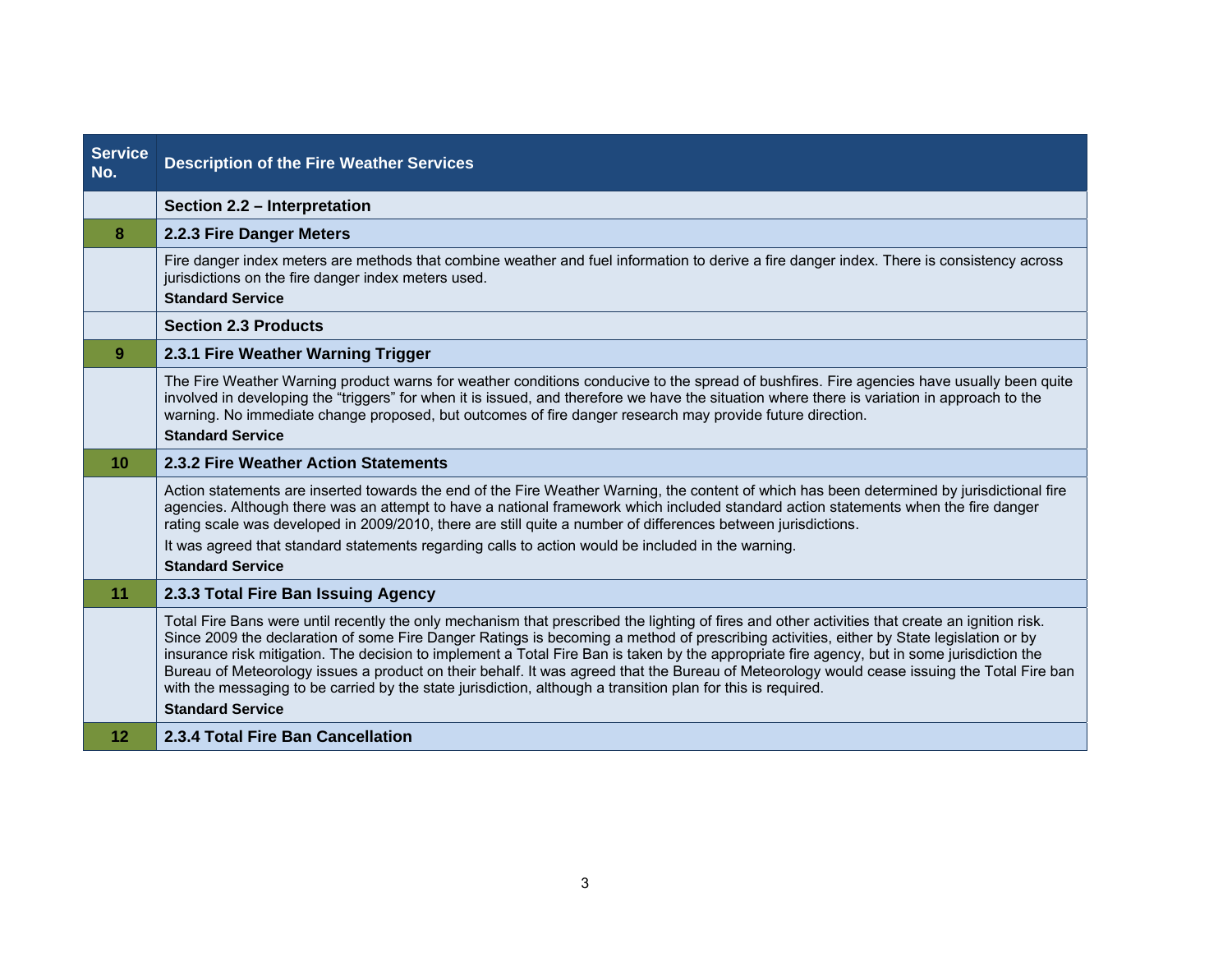| Service<br>No. | <b>Description of the Fire Weather Services</b>                                                                                                                                                                                                                                                                                                                                                                                                                                                                                                                                                                                                                           |
|----------------|---------------------------------------------------------------------------------------------------------------------------------------------------------------------------------------------------------------------------------------------------------------------------------------------------------------------------------------------------------------------------------------------------------------------------------------------------------------------------------------------------------------------------------------------------------------------------------------------------------------------------------------------------------------------------|
|                | In some jurisdictions, a Total Fire Ban can be cancelled by the fire agency if the factors resulting in the issue of the ban, including weather<br>conditions change during the day. Variation in this practice is acceptable, although this will become redundant when 2.3.3 (Total Fire Ban<br>Issuing Agency) plan is implemented.<br>Not applicable.                                                                                                                                                                                                                                                                                                                  |
| 13             | 2.3.5 Wind Change Forecast Charts                                                                                                                                                                                                                                                                                                                                                                                                                                                                                                                                                                                                                                         |
|                | Wind change charts are used to provide guidance of wind change development on days of significant (usually very high fire danger or above)<br>fire danger, and consist of forecast times of wind change position. Due to the complex nature of wind changes, these charts are only<br>provided for areas where wind change movements can be appropriately approximated by this product.<br>It was agreed that no changes would occur in the short-term.<br><b>Standard Service</b>                                                                                                                                                                                        |
| 14             | 2.3.6 Fire Weather Estimates - Issuance Times                                                                                                                                                                                                                                                                                                                                                                                                                                                                                                                                                                                                                             |
|                | Fire Weather Estimates provide detailed forecasts of expected weather and fire danger indices and are used by jurisdictions for bushfire<br>preparedness and planning.<br>The issuance time of the fire weather estimates varies around the jurisdictions.<br>It was agreed that the Bureau of Meteorology would move towards providing standard issue times in consultation with agencies.<br><b>Standard Service</b>                                                                                                                                                                                                                                                    |
| 15             | 2.3.7 Fire Weather Estimates - Forecast number of days                                                                                                                                                                                                                                                                                                                                                                                                                                                                                                                                                                                                                    |
|                | Fire Weather Estimates provide detailed forecasts of expected weather and fire danger indices and are used by jurisdictions for bushfire<br>preparedness and planning.<br>The Fire Weather Estimates are issued in each state for a variable number of days. This is generally only for the next day, but in some<br>jurisdictions they are issued for up to the next 4 days. It is expected that other products (such as gridded forecasts, graphical forecasts) will<br>eventually supersede the current text forecast.<br>It was agreed that forecaster generated products be provided for up to 4 days consistently in every jurisdiction.<br><b>Standard Service</b> |
| 16             | 2.3.8 Fire Weather Estimates - Weather Elements Included                                                                                                                                                                                                                                                                                                                                                                                                                                                                                                                                                                                                                  |
|                | Fire Weather Estimates provide detailed forecasts of expected weather and fire danger indices and are used by jurisdictions for bushfire<br>preparedness and planning.                                                                                                                                                                                                                                                                                                                                                                                                                                                                                                    |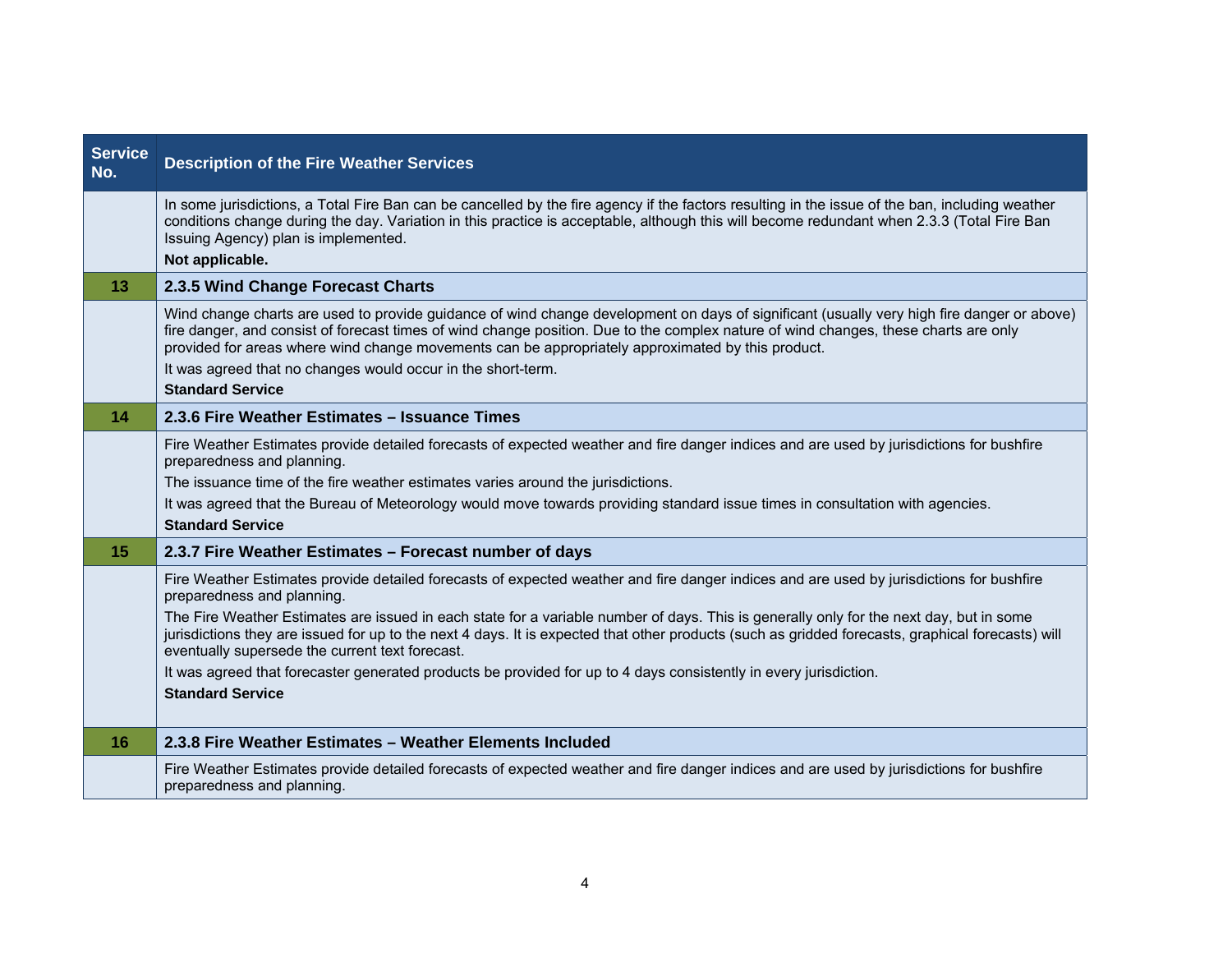| <b>Service</b><br>No. | <b>Description of the Fire Weather Services</b>                                                                                                                                                                                                                                                                                     |
|-----------------------|-------------------------------------------------------------------------------------------------------------------------------------------------------------------------------------------------------------------------------------------------------------------------------------------------------------------------------------|
|                       | There is a weather elements section which includes information on lightning, rainfall, wind speeds and atmospheric mixing heights, and each<br>jurisdiction currently receives different data in this section.                                                                                                                      |
|                       | It was agreed that the fire weather estimates contain a standard set of weather elements.<br><b>Standard Service</b>                                                                                                                                                                                                                |
| 17                    | 2.3.9 Fire Weather Estimates – Thresholds in Area Section                                                                                                                                                                                                                                                                           |
|                       | Fire Weather Estimates provide detailed forecasts of expected weather and fire danger indices and are used by jurisdictions for bushfire<br>preparedness and planning.                                                                                                                                                              |
|                       | There is an area data section of the fire weather estimates, which gives the percentage of district, start time, and number of hours above<br>certain fire danger index thresholds. The thresholds provided in each state vary considerably.                                                                                        |
|                       | There is a case for some variation due to climatology (i.e. in Tasmania), but other variations are not required given the volatility of the index<br>to small input changes. It was agreed that the thresholds be standardised to standard 4 levels where possibly, allowing only for acceptable<br>differences due to climatology. |
|                       | <b>Standard Service</b>                                                                                                                                                                                                                                                                                                             |
| 18                    | 2.3.10 Fire Weather Products - Amendment Criteria                                                                                                                                                                                                                                                                                   |
|                       | For historical and climatological reasons there are complex differences in criteria used to determine when amendments to fire weather<br>products are required. Having different Amendment Criteria makes it difficult for the Bureau of Meteorology to move staff between regions<br>and creates an additional training load.      |
|                       | It was agreed that the Bureau of Meteorology develop standard Amendment Criteria in consultation with jurisdictions.                                                                                                                                                                                                                |
|                       | <b>Standard Service</b>                                                                                                                                                                                                                                                                                                             |
| 19                    | 2.3.11 Fire Weather Outlook                                                                                                                                                                                                                                                                                                         |
|                       | The Fire Weather Outlook provides a brief description of the weather situation for each of the next 4 days. It was agreed that the provision of<br>these products cease following the 2014/15 season, as they have been superseded by grid and graphical services.<br><b>Standard Service (ceasing in 2015)</b>                     |
| 20                    | 2.3.12 Fire Weather Briefing                                                                                                                                                                                                                                                                                                        |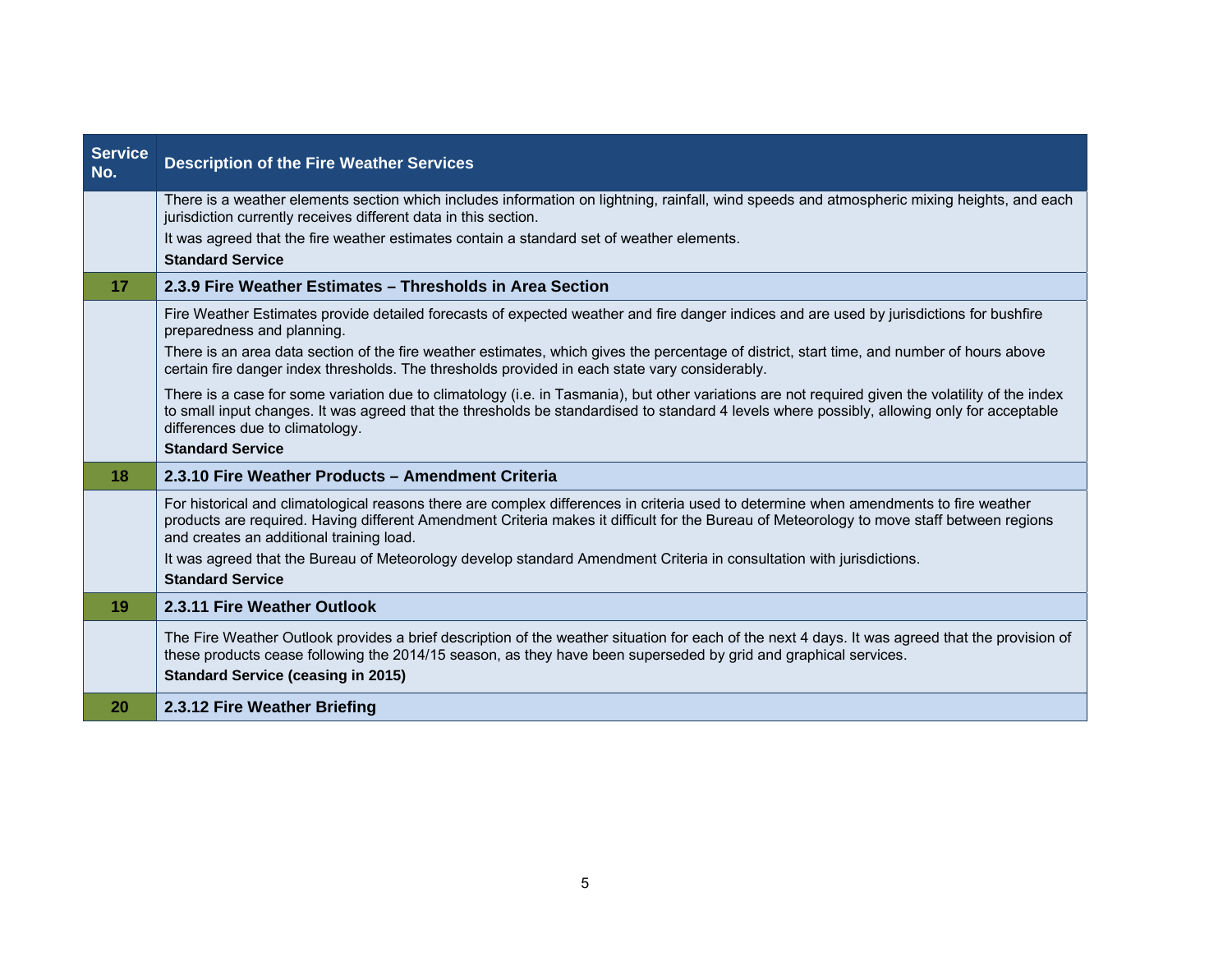| <b>Service</b><br>No. | <b>Description of the Fire Weather Services</b>                                                                                                                                                                                                                                                                                                                                                                                                                                                                                                                                                                                                                                                                   |
|-----------------------|-------------------------------------------------------------------------------------------------------------------------------------------------------------------------------------------------------------------------------------------------------------------------------------------------------------------------------------------------------------------------------------------------------------------------------------------------------------------------------------------------------------------------------------------------------------------------------------------------------------------------------------------------------------------------------------------------------------------|
|                       | The Fire Weather Briefing is currently provided in Victoria. It provides an update on the forecast for that day and any issues with<br>observational equipment.<br>It was agreed that this product be made a supplementary service.<br><b>Supplementary Service</b>                                                                                                                                                                                                                                                                                                                                                                                                                                               |
| 21                    | 2.3.13 Dangerous Fire Weather Advice                                                                                                                                                                                                                                                                                                                                                                                                                                                                                                                                                                                                                                                                              |
|                       | This product is a text description to give notice of upcoming weather which may produce dangerous fire conditions.<br>It was agreed that this product be made a supplementary service.<br><b>Supplementary Service</b>                                                                                                                                                                                                                                                                                                                                                                                                                                                                                            |
| 22                    | 2.3.14 Grid information - Australian Digital Forecast Database                                                                                                                                                                                                                                                                                                                                                                                                                                                                                                                                                                                                                                                    |
|                       | Gridded information provides access to all fire weather information on a 3 km or 6 km grid for 4 days and is provided through FTP access.<br>Fire weather grids are only available during the defined fire weather season. Some other grids (e.g. rainfall) may be available for other time<br>periods due to policies determined by other Bureau Programs.<br>It was agreed that this service be provided as the primary product for fire weather information, with 7 days of grids but year-round capability<br>will come in 2018. Some automation will be required outside of fire weather season, although forecasters will retain the ability to focus on<br>high impact weather.<br><b>Standard Service</b> |
| 23                    | 2.3.15 Fire Weather Images                                                                                                                                                                                                                                                                                                                                                                                                                                                                                                                                                                                                                                                                                        |
|                       | Images of fire danger indices are provided in each state. There is some variation in fuel types and thresholds used, but this is acceptable due<br>to variation in climate.<br><b>Standard Service</b>                                                                                                                                                                                                                                                                                                                                                                                                                                                                                                            |
| 24                    | 2.3.16 Fire Danger Ratings Product                                                                                                                                                                                                                                                                                                                                                                                                                                                                                                                                                                                                                                                                                |
|                       | The fire danger ratings product is a table displaying the forecast fire danger rating for each forecast district for the next 4 days. It is provided<br>as guidance to the jurisdiction for determining the official fire danger rating and the need for fire bans. It was agreed that this service be<br>provided in all jurisdictions as a standard service.<br><b>Standard Service</b>                                                                                                                                                                                                                                                                                                                         |
| 25                    | 2.3.17 Spot Fire Forecasts (12 to 30 hour forecast)                                                                                                                                                                                                                                                                                                                                                                                                                                                                                                                                                                                                                                                               |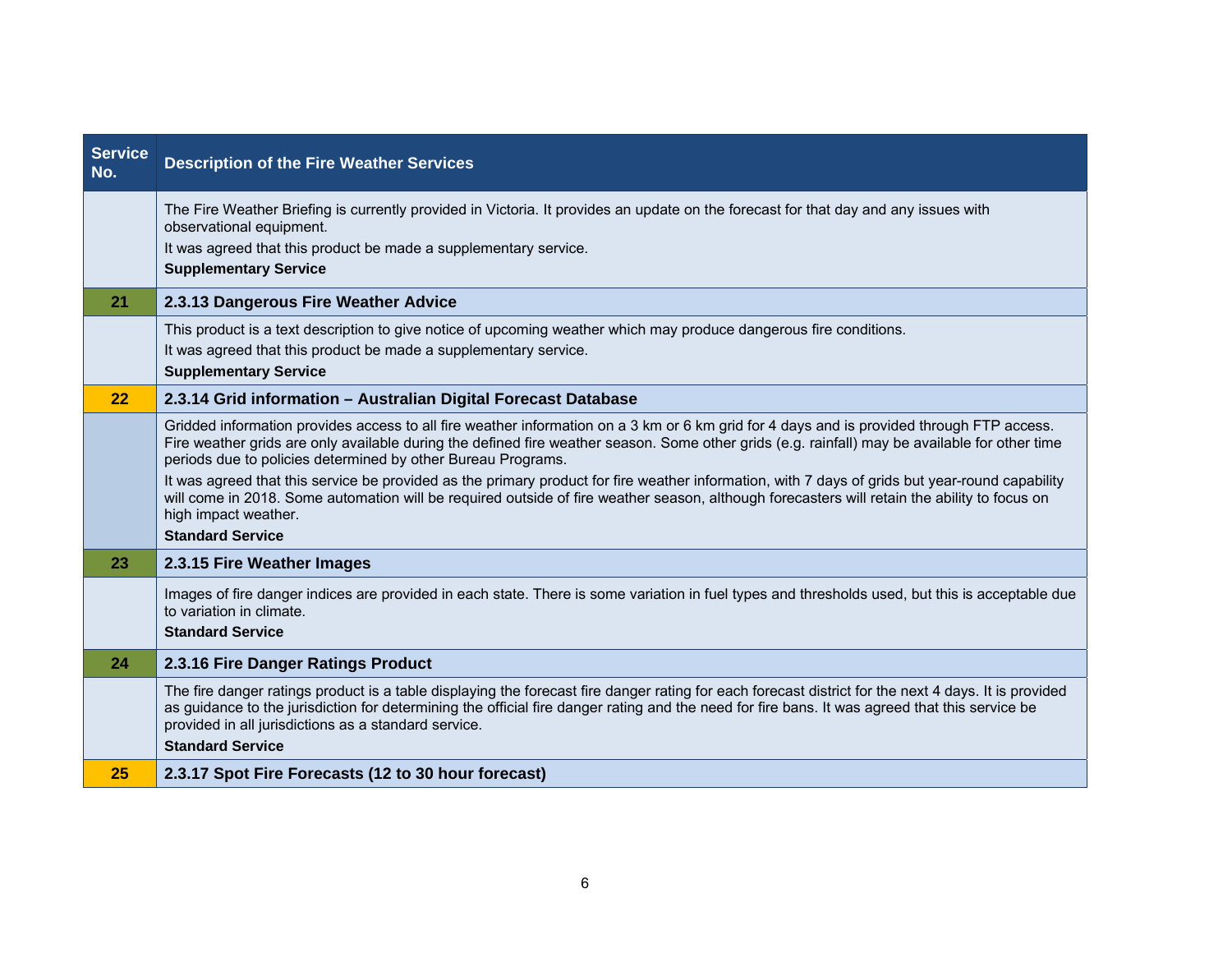| <b>Service</b><br>No. | <b>Description of the Fire Weather Services</b>                                                                                                                                                                                                                                                                                                                                                                                                                                                                                                                                |
|-----------------------|--------------------------------------------------------------------------------------------------------------------------------------------------------------------------------------------------------------------------------------------------------------------------------------------------------------------------------------------------------------------------------------------------------------------------------------------------------------------------------------------------------------------------------------------------------------------------------|
|                       | Spot fire forecasts are detailed forecasts provided for going wildfires.<br>There are some acceptable differences due to fuel type and climate, but it was agreed that some elements such as forecast length, outlook<br>information and maximum number of forecasts be standardised.<br><b>Standard Service</b>                                                                                                                                                                                                                                                               |
| 26                    | 2.3.18 Spot Fire Forecasts (4 day outlook product)                                                                                                                                                                                                                                                                                                                                                                                                                                                                                                                             |
|                       | This product provides forecast morning and afternoon weather conditions and fire danger indices for locations requested by fire agencies.                                                                                                                                                                                                                                                                                                                                                                                                                                      |
|                       | This is provided as a supplementary service to provide agencies assistance with prescribed burning or other longer term planning.<br>Supplementary Service (when used in support of prescribed burning)                                                                                                                                                                                                                                                                                                                                                                        |
|                       | <b>Section 2.4 Communication</b>                                                                                                                                                                                                                                                                                                                                                                                                                                                                                                                                               |
| <b>27</b>             | 2.4.1 Registered User Websites                                                                                                                                                                                                                                                                                                                                                                                                                                                                                                                                                 |
|                       | Registered User Websites were originally established to assist agencies in disseminating information to the Brigade level. A more<br>appropriate model is to provide fire weather information by a National Fire Weather Page to the wider community and for fire agencies to<br>disseminate more specific information (such as cost recovery products) and xml versions of products obtained by ftp using their Intranet.<br>It was agreed that the Bureau would develop a national fire weather page to replace current registered user websites.<br><b>Standard Service</b> |
| 28                    | 2.4.2 Rating Adjustment                                                                                                                                                                                                                                                                                                                                                                                                                                                                                                                                                        |
|                       | In some jurisdictions, the proposed fire danger rating provided by the Bureau (using criteria specified by agency) is adjusted by the fire<br>agency based on other factors (e.g. going fires, public holidays). This is acceptable as it remains the fire agencies responsibility to adjust the<br>rating based on other factors.<br><b>Standard Service</b>                                                                                                                                                                                                                  |
| 29                    | 2.4.3 Meetings                                                                                                                                                                                                                                                                                                                                                                                                                                                                                                                                                                 |
|                       | Routine pre and post season meetings are held to discuss the past season and requests for changes to services.<br><b>Standard Service</b>                                                                                                                                                                                                                                                                                                                                                                                                                                      |
|                       | <b>Section 2.5 Capability Development</b>                                                                                                                                                                                                                                                                                                                                                                                                                                                                                                                                      |
| 31                    | 2.5.1 Planned Burning Support                                                                                                                                                                                                                                                                                                                                                                                                                                                                                                                                                  |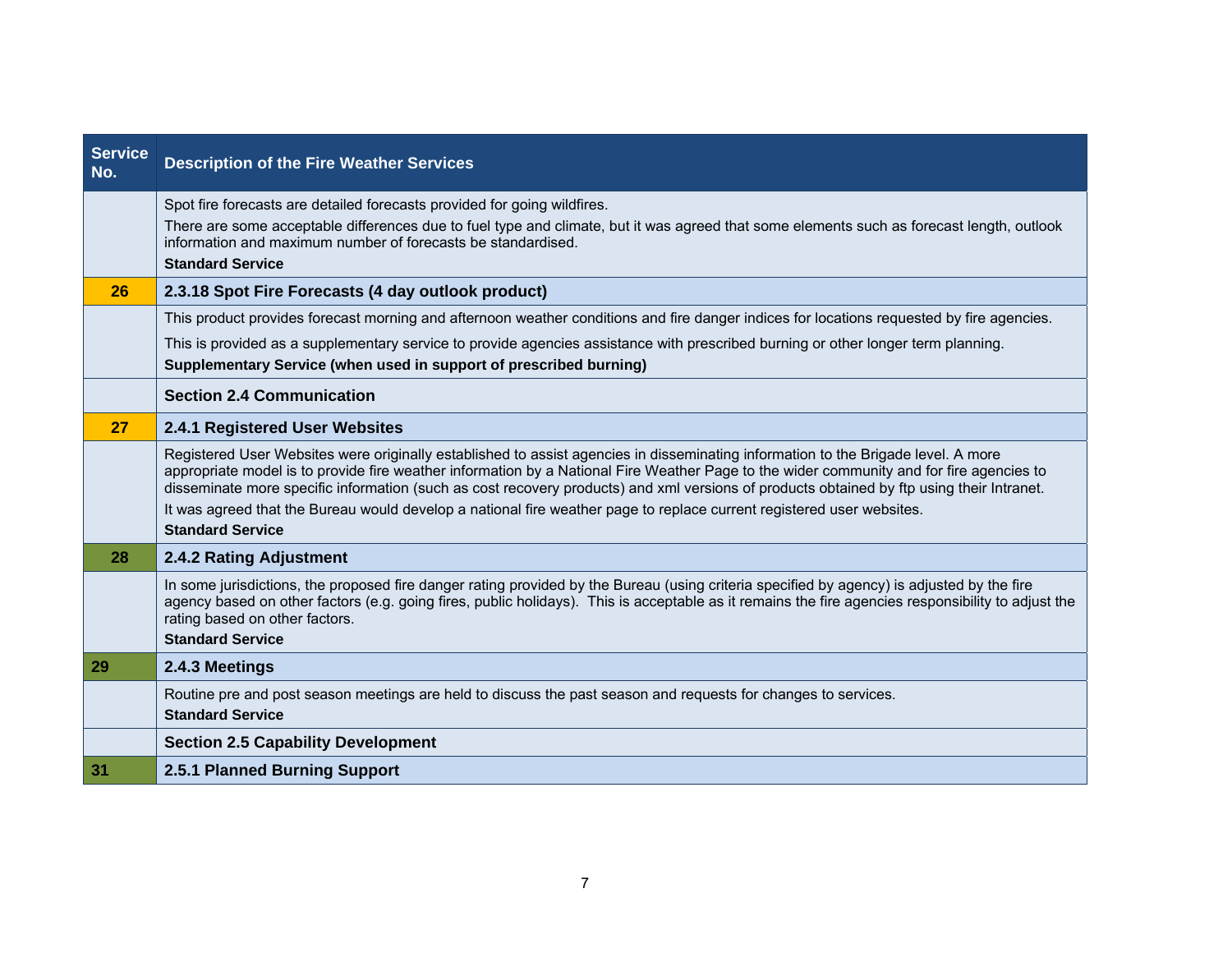| <b>Service</b><br>No. | <b>Description of the Fire Weather Services</b>                                                                                                                                                                                                                                                                                                                                                                                                                                                                                                                                                                                                                                                                                                                                                                                                                                                                                  |
|-----------------------|----------------------------------------------------------------------------------------------------------------------------------------------------------------------------------------------------------------------------------------------------------------------------------------------------------------------------------------------------------------------------------------------------------------------------------------------------------------------------------------------------------------------------------------------------------------------------------------------------------------------------------------------------------------------------------------------------------------------------------------------------------------------------------------------------------------------------------------------------------------------------------------------------------------------------------|
|                       | It is understood that planned or prescribed burning is a key deliverable of fire agencies. The provision of Spot Fire Weather forecasts and<br>other support of planned (or prescribed) burning programs is considered a cost-recovery activity. Some jurisdictions are using State Control<br>Centre meteorologists to provide this service on a cost recovery basis. Some agencies consider that the Commonwealth should provide<br>greater funding for prescribed burning programs as this is a Natural Hazard mitigation program, and that one method of Commonwealth<br>support is through the Bureau providing fire weather services for planned burning using its appropriations. Extending the Fire Weather<br>Season to cover the periods of planned burning would require significant extra staff resources. Hazard Services Forum agreed as a<br>supplementary service in April 2017.<br><b>Supplementary Service</b> |
| 32                    | 2.5.2 Exercise Support                                                                                                                                                                                                                                                                                                                                                                                                                                                                                                                                                                                                                                                                                                                                                                                                                                                                                                           |
|                       | Agencies do not generally need to develop mock exercises for wildfire response. There are occasional exercises in relation to Hazmat,<br>Counter Terrorism or Animal Health Emergencies. Except for minor involvement, services provided in support of these exercises should<br>generally be provided on a cost recovery basis.<br><b>Supplementary Service</b>                                                                                                                                                                                                                                                                                                                                                                                                                                                                                                                                                                 |
| 33                    | 2.5.3 Training                                                                                                                                                                                                                                                                                                                                                                                                                                                                                                                                                                                                                                                                                                                                                                                                                                                                                                                   |
|                       | The Bureau has historically provided fire weather training assistance to agencies. In recent years this training, when requested, has been<br>generally provided on a cost recovery basis to ensure that adequate resources are available. The agencies have raised the importance of<br>having a fire weather forecaster available to deliver the training, not just develop the curriculum or resources.<br><b>Supplementary Service</b>                                                                                                                                                                                                                                                                                                                                                                                                                                                                                       |
| 34                    | 2.5.4 Media Briefings                                                                                                                                                                                                                                                                                                                                                                                                                                                                                                                                                                                                                                                                                                                                                                                                                                                                                                            |
|                       | During major Severe Weather Events, including major bushfires, the Bureau provides media briefings under its Corporate Communications<br>Program. Out-posted forecasters in particular contribute through media briefings held at State Control or Coordination Centres. It is<br>understood that Bureau staff will only comment about the weather situation.<br><b>Standard Service</b>                                                                                                                                                                                                                                                                                                                                                                                                                                                                                                                                         |
| 35                    | 2.5.5 Major Campaign Field Deployment                                                                                                                                                                                                                                                                                                                                                                                                                                                                                                                                                                                                                                                                                                                                                                                                                                                                                            |
|                       | On rare occasions in the past the Bureau has deployed forecasters to the forward campaign incident management team to provide field<br>intelligence. This has not been provided for many years.<br>It was agreed that these services be provided as a supplementary service.                                                                                                                                                                                                                                                                                                                                                                                                                                                                                                                                                                                                                                                     |
|                       | <b>Supplementary Service</b>                                                                                                                                                                                                                                                                                                                                                                                                                                                                                                                                                                                                                                                                                                                                                                                                                                                                                                     |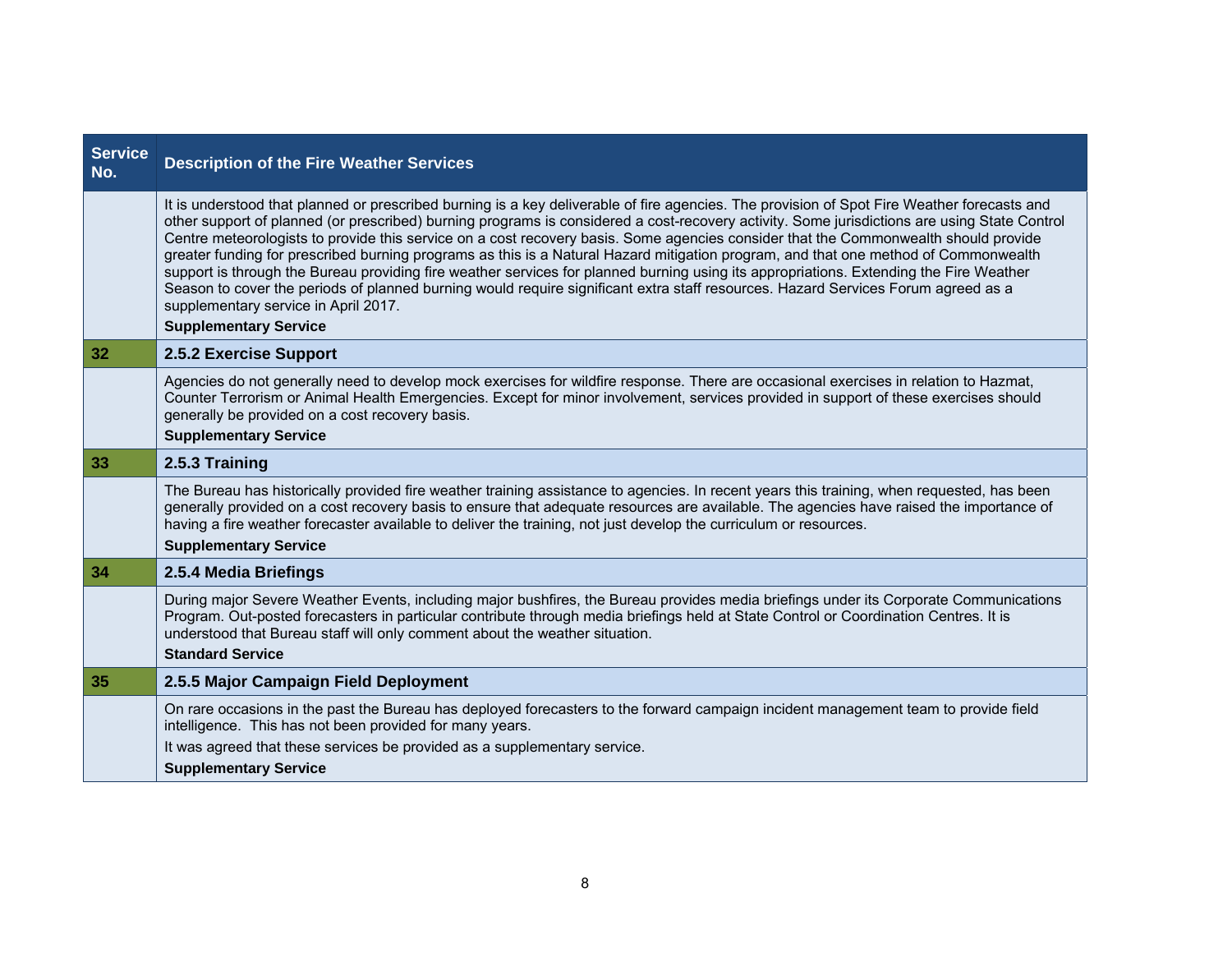| <b>Service</b><br>No. | <b>Description of the Fire Weather Services</b>                                                                                                                                                                                                                                                                                                                                                                                                                                                                                                                                                                                                                                                                                                                                                                                                                                                         |
|-----------------------|---------------------------------------------------------------------------------------------------------------------------------------------------------------------------------------------------------------------------------------------------------------------------------------------------------------------------------------------------------------------------------------------------------------------------------------------------------------------------------------------------------------------------------------------------------------------------------------------------------------------------------------------------------------------------------------------------------------------------------------------------------------------------------------------------------------------------------------------------------------------------------------------------------|
| 36                    | 2.5.6 Extended services (particularly extra BoM forecasters) to State Control Centres                                                                                                                                                                                                                                                                                                                                                                                                                                                                                                                                                                                                                                                                                                                                                                                                                   |
|                       | During significant campaign fires, additional forecasters may be requested by the jurisdictions to attend the State Control Centres (or the<br>Incident Management Team in the ACT). This could be to increase the hours of coverage of the out-posted forecaster position or to provide<br>an out-posted forecaster in regions where that service does not already exist. This is currently provided on a cost recovery basis due to the<br>significant costs the Bureau has in providing extra forecasting support to a region via surge capacity. However, as part of its standard service<br>the Bureau will make every effort to provide an additional liaison officer at State Control Centres during critical high level briefings when<br>requested by agencies for serious fires. These arrangements are currently in place and being activated by the Bureau.<br><b>Supplementary Service</b> |

# **Table 2B – Schedule of Fire Weather Services that are yet to be Nationally-Agreed**

| <b>Service</b><br>No. | Description of the Fire Weather Services that are yet to be determined                                                                                                                                                                                                                                            |
|-----------------------|-------------------------------------------------------------------------------------------------------------------------------------------------------------------------------------------------------------------------------------------------------------------------------------------------------------------|
|                       | Section 2.1 - Monitoring & Prediction                                                                                                                                                                                                                                                                             |
| 3 <sup>2</sup>        | 2.1.3 Forest Soil Dryness                                                                                                                                                                                                                                                                                         |
|                       | Variations exist as to the type of forest soil dryness indicator (known as KBDI or SDI index) that is used in the calculation of drought factor.<br>Neither measure provides a satisfactory solution, especially in areas of increased rainfall variability.<br>Standard or Supplementary Service not applicable. |
|                       | Section 2.2 – Interpretation                                                                                                                                                                                                                                                                                      |
| 6                     | 2.2.1 Forest Fire Danger Scale                                                                                                                                                                                                                                                                                    |
|                       | Consistency of wording for "Catastrophic" (Code Red is used in Victoria) is desirable, mainly for a consistent public message. For the<br>purposes of the Bureau providing agencies with suggested FDRs, national consistency in thresholds is desirable.<br>Standard or Supplementary Service not applicable.    |
| $\overline{7}$        | 2.2.2 Grassland Fire Danger Scale                                                                                                                                                                                                                                                                                 |
|                       | Consistency of wording for "Catastrophic" (Code Red is used in Victoria) is desirable, mainly for a consistent public message. For the<br>purposes of the Bureau providing agencies with suggested FDRs, national consistency in thresholds is desirable.<br>Standard or Supplementary Service not applicable.    |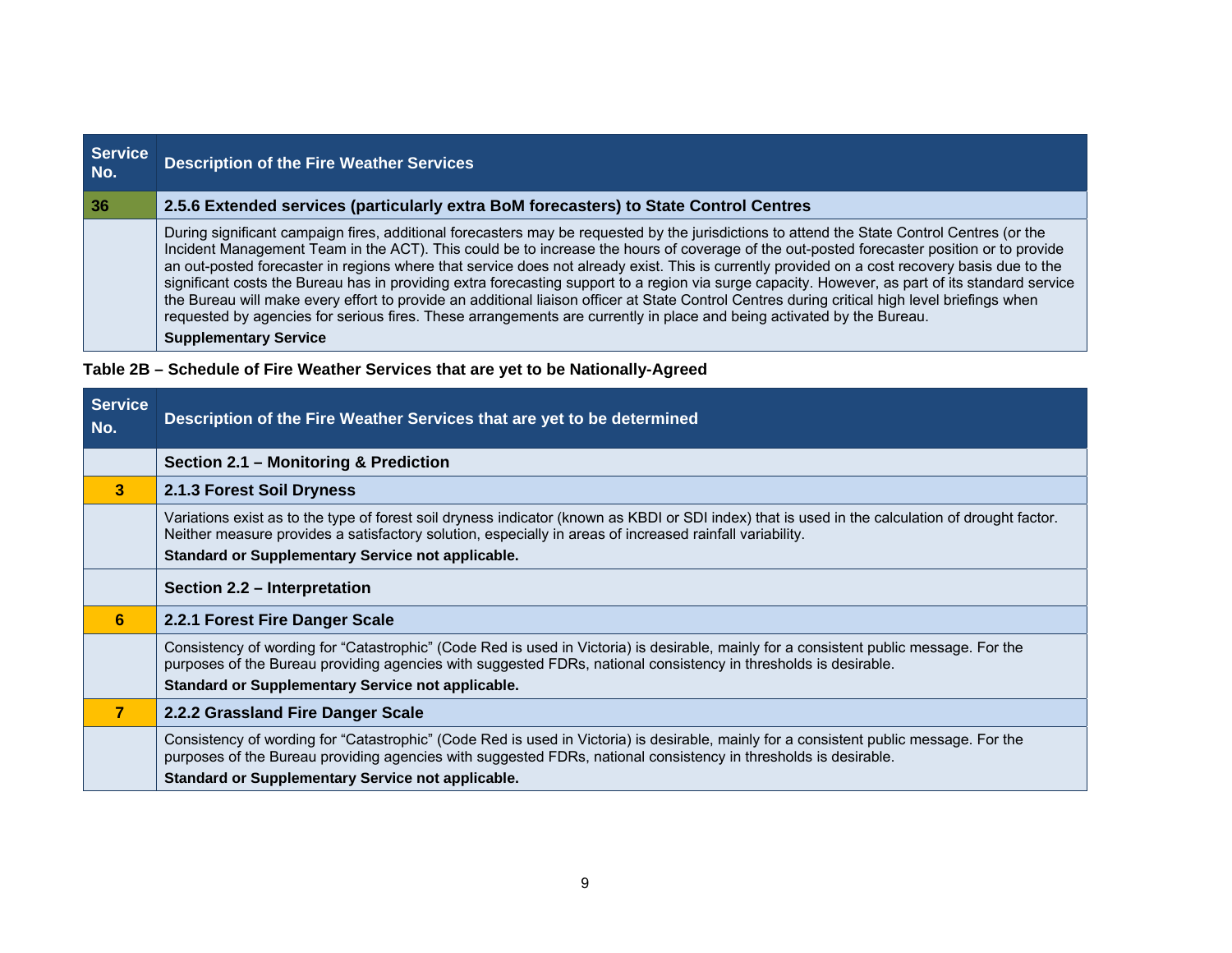| <b>Service</b><br>No. | Description of the Fire Weather Services that are yet to be determined                                                                                                                                                                                                                                                                                                                                                                                                                                                                                                                                                                                                                                                                                                            |
|-----------------------|-----------------------------------------------------------------------------------------------------------------------------------------------------------------------------------------------------------------------------------------------------------------------------------------------------------------------------------------------------------------------------------------------------------------------------------------------------------------------------------------------------------------------------------------------------------------------------------------------------------------------------------------------------------------------------------------------------------------------------------------------------------------------------------|
|                       | <b>Section 2.4 Communication</b>                                                                                                                                                                                                                                                                                                                                                                                                                                                                                                                                                                                                                                                                                                                                                  |
| 30                    | 2.4.4 Regular Briefings                                                                                                                                                                                                                                                                                                                                                                                                                                                                                                                                                                                                                                                                                                                                                           |
|                       | Regular briefings, on a continuous scheduled basis, are a way to provide agencies with information about the potential for significant fire<br>weather events up to a week in advance. These regular briefings are currently completed in one jurisdiction by fire weather forecasters, while<br>other jurisdictions include this service within the role of the out-posted forecaster, or on a cost recovery basis. It is proposed that these<br>dedicated services be provided on a cost recovery basis throughout, which are preferably part of the duties of an out-posted forecaster.<br>Standard Service if occasional briefing is required from available forecaster capacity or Supplementary Service if required on a<br>dedicated basis for an extended period of time. |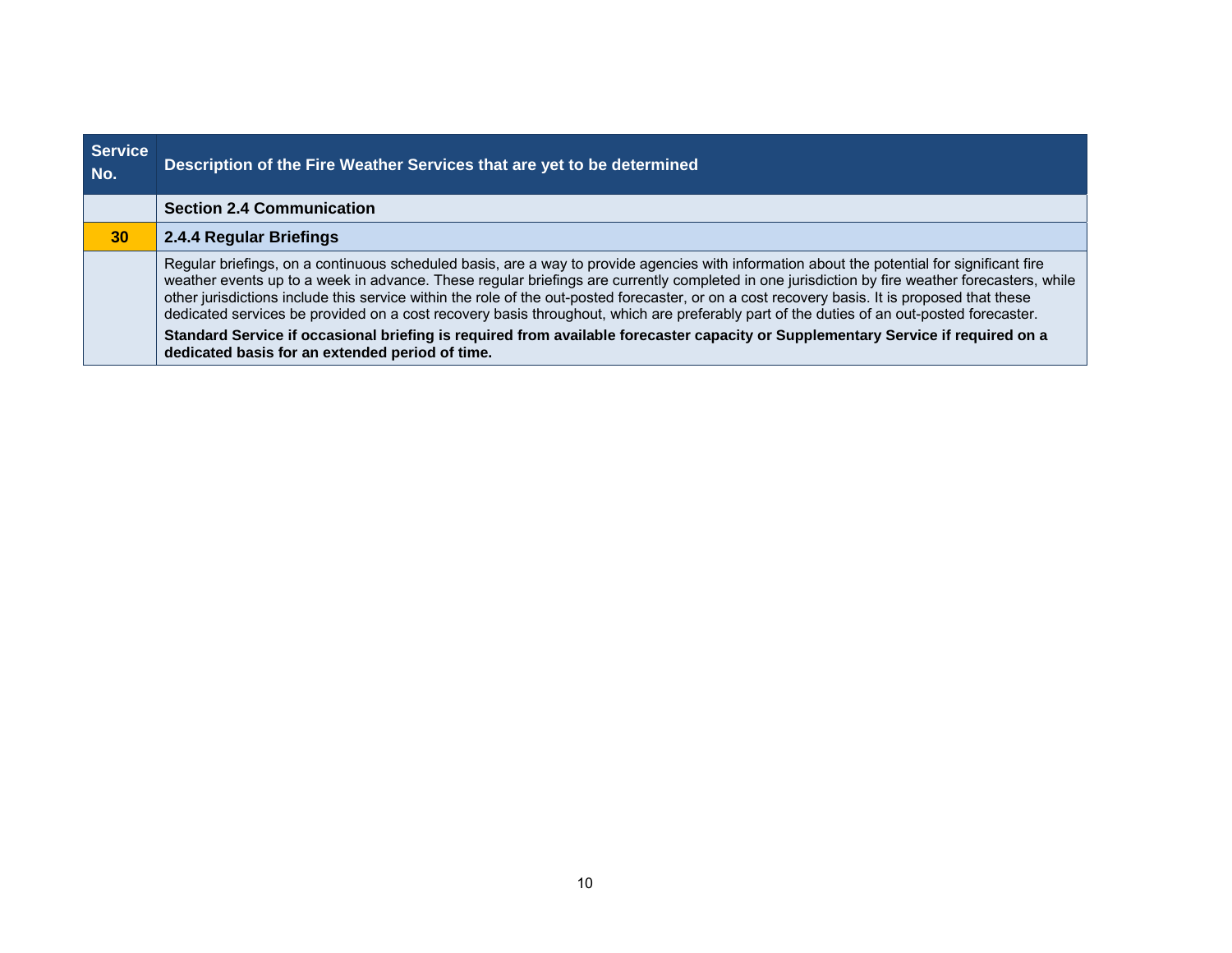## **Schedule 3 Schedule of Current Flood Services**

- **1 Definitions**
- 1.1 **Flash Flooding** means any Flooding of short duration with a relatively high peak discharge in which the time interval between the observable causative event and the Flood is less than six hours.
- 1.2 **Flood or Flooding** means the covering of normally dry land by water that has escaped or been released from the normal confines of:
	- (1) any lake, or any river, creek or other natural watercourse, whether or not altered or modified; or
	- (2) any reservoir, canal or dam,

The standard classifications used to describe three severity levels for Flooding, and which are set out in service level specifications applicable in each jurisdiction and accepted by all of the Flood Warning Consultative Committees as at the date of this Agreement, are:

- (i) Minor Flooding Causes inconvenience. Low-lying areas next to watercourses are inundated. Minor roads may be closed and low-level bridges submerged. In urban areas inundation may affect some backyards and buildings below the floor level as well as bicycle and pedestrian paths. In rural areas removal of stock and equipment may be required.
- (ii) Moderate Flooding In addition to the above, the area of inundation is more substantial. Main traffic routes may be affected. Some buildings may be affected above the floor level. Evacuation of flood affected areas may be required. In rural areas removal of stock is required.
- (iii) Major Flooding In addition to the above, extensive rural areas and/or urban areas are inundated. Many buildings may be affected above the floor level. Properties and towns are likely to be isolated and major rail and traffic routes closed. Evacuation of flood affected areas may be required. Utility services may be impacted.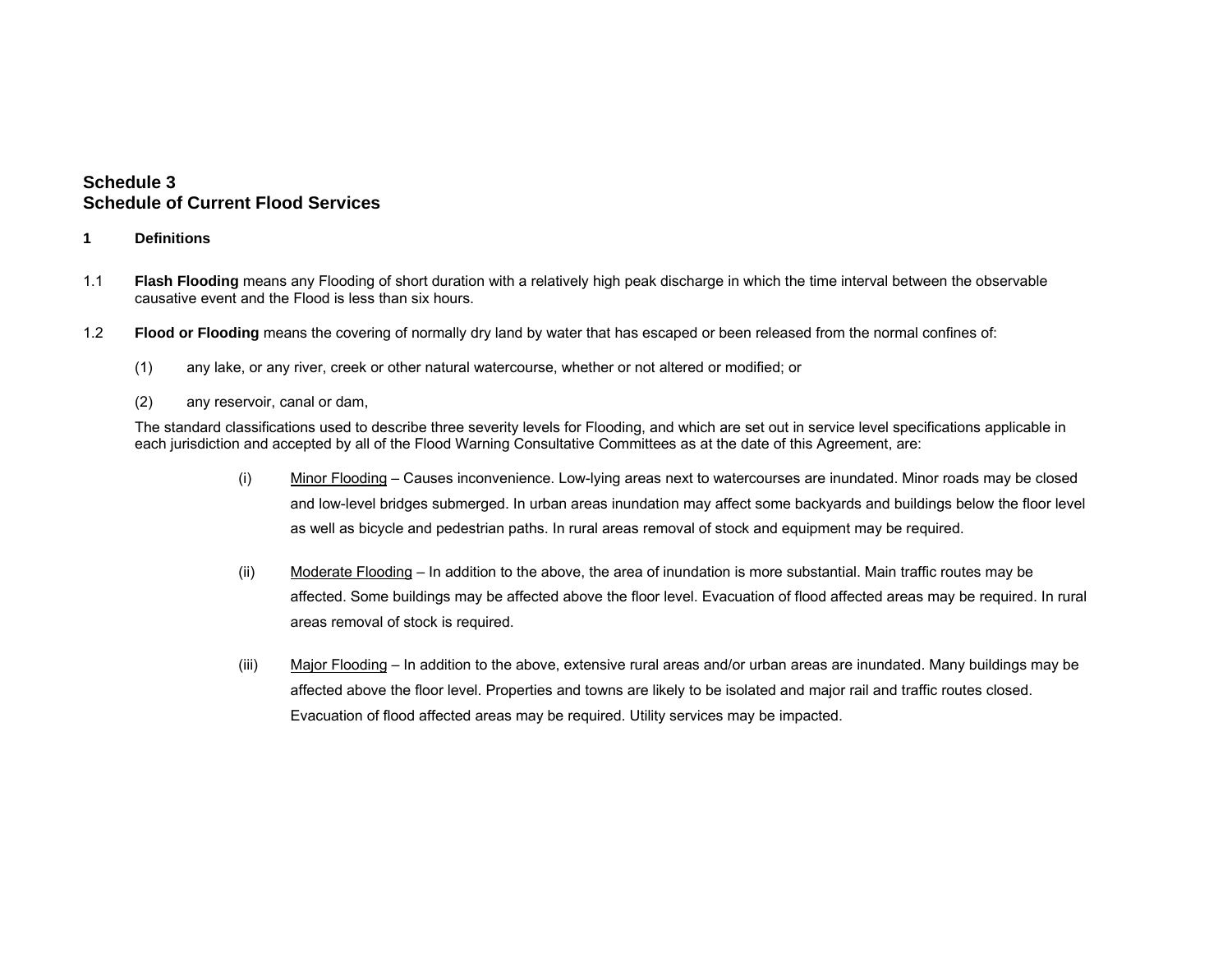#### **2. Riverine Flooding**

The Bureau has the responsibility for provision of forecasting and warning services for Riverine Flooding in all jurisdictions in Australia, except for:

- (1) the Port Phillip and Westernport catchments, Melbourne Water Corporation is currently responsible for flood forecasting and warning; and
- (2) the Lower Murray, the South Australian Department of Environment, Water and Natural Resources is currently responsible for flood forecasting and warning.

#### **3. Nationally-agreed services**

Table 3A below outlines those current Flood Services that are nationally-agreed by the ANZEMC Standardisation of Bureau of Meteorology (Hazards) Services Taskforce. A short description of these services, as well as whether it is a standard or supplementary service is also included. Table 3B outlines those Flood Services that require agreement on transitional arrangements, further review or an agreed national mechanism to achieve national consistency. The numbering shown below is consistent with the contents of the Action Plan for Flood Services contained within the ANZEMC Standardisation of Bureau of Meteorology Hazards Services Taskforce's Final Report.

#### **4. Status of all Hazard Services in Schedule 3 as at 22 January 2018.**

#### **Tables 3A and 3B - Column 1: Taskforce Service Reference Number**

**Orange: in progress. Green: completed.** 

| <b>SERVICES</b><br><b>SCHEDULE</b> | <b>TOTAL</b> | <b>AGREED</b><br>to Standardise | YET TO BE<br><b>AGREED</b><br>At 22/1/2018 | Service Number to be<br>agreed |
|------------------------------------|--------------|---------------------------------|--------------------------------------------|--------------------------------|
| <b>Flood Services</b>              | 46           | (Table 3A)<br>45                | (Table 3B)                                 |                                |
| (Schedule 3)                       |              | 38 Completed<br>7 In Progress   | In progress                                | Number 42 only                 |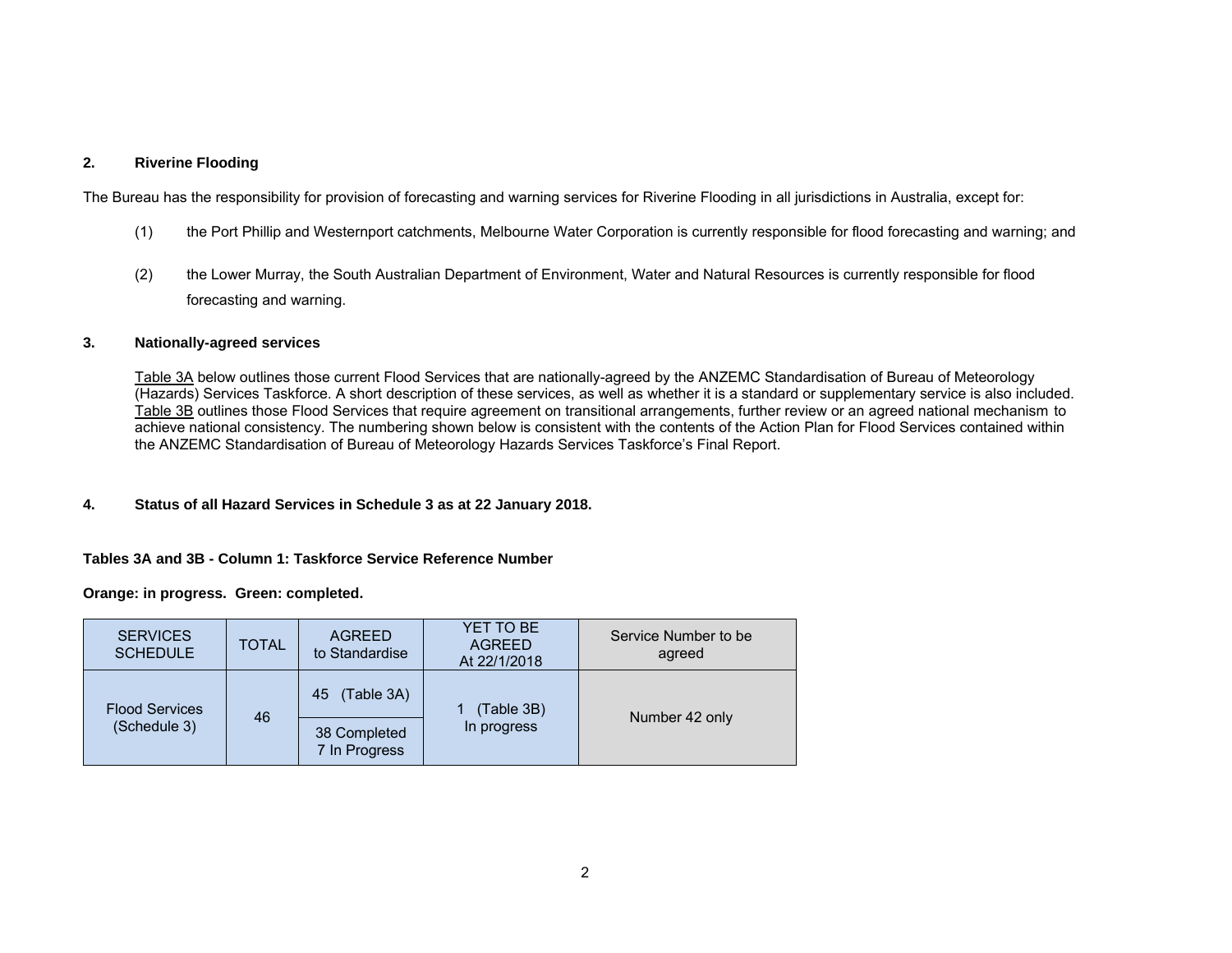# **Table 3A – Nationally-Agreed Current Flood Services**

| <b>Service</b><br>No. | <b>Description of the Flood Services</b>                                                                                                                                                                                                                                                                                                                                                                                                                                                                                                                                                                                            |
|-----------------------|-------------------------------------------------------------------------------------------------------------------------------------------------------------------------------------------------------------------------------------------------------------------------------------------------------------------------------------------------------------------------------------------------------------------------------------------------------------------------------------------------------------------------------------------------------------------------------------------------------------------------------------|
|                       | Section 2.1 - Monitoring & Prediction 1 (Data Networks)                                                                                                                                                                                                                                                                                                                                                                                                                                                                                                                                                                             |
| 37                    | 2.1.1 Number of sites in flood warning network (rain and river as at June 2012)                                                                                                                                                                                                                                                                                                                                                                                                                                                                                                                                                     |
|                       | The number of observation locations providing rainfall and river height data for the flood warning services, owned and operated by various<br>agencies including the Bureau.<br><b>Standard Service</b>                                                                                                                                                                                                                                                                                                                                                                                                                             |
| 38                    | 2.1.2 Bureau supports local council networks                                                                                                                                                                                                                                                                                                                                                                                                                                                                                                                                                                                        |
|                       | A local council network is one that has been installed and operated to fulfil a responsibility of that local council (such as flash flood warning)<br>or where the local council was fully funded to install the network through grant funding (Commonwealth or other). These networks require<br>regular maintenance, and upgrades. Some of these gauges, which are not owned by the Bureau, are currently maintained by the Bureau.                                                                                                                                                                                               |
|                       | A transition plan is to be agreed to and implemented with affected jurisdictions taking into account outcomes from current network reviews<br>(such as in Queensland and Victoria). The Bureau will continue current maintenance and support arrangements for non-Bureau owned<br>gauges on the basis that the transition of maintenance responsibility for these gauges from the Bureau to the gauge owners will be<br>completed by the end of 2018. The Bureau will continue to maintain gauges owned by it on an on-going basis unless specific gauges are<br>found to be surplus to flood forecasting and warning requirements. |
|                       | Standard Service for Bureau-owned gauges, Supplementary Service for gauges owned by other agencies if required.                                                                                                                                                                                                                                                                                                                                                                                                                                                                                                                     |
| 39                    | 2.1.3 Bureau owned and maintained river height sites                                                                                                                                                                                                                                                                                                                                                                                                                                                                                                                                                                                |
|                       | The number of river height observation locations which are owned and operated by the Bureau.<br><b>Standard Service</b>                                                                                                                                                                                                                                                                                                                                                                                                                                                                                                             |
| 40                    | 2.1.4 Network maintenance responsibility differences                                                                                                                                                                                                                                                                                                                                                                                                                                                                                                                                                                                |
|                       | The differences in maintenance responsibility have developed over a number of years to meet resourcing and other pressures of the past<br>and present. A national strategic flood warning infrastructure plan to be developed in collaboration with jurisdictions.                                                                                                                                                                                                                                                                                                                                                                  |
|                       | Standard Service for Bureau-owned gauges, Supplementary Service for gauges owned by other agencies if required.                                                                                                                                                                                                                                                                                                                                                                                                                                                                                                                     |
| 41                    | 2.1.5 External Key Data Providers                                                                                                                                                                                                                                                                                                                                                                                                                                                                                                                                                                                                   |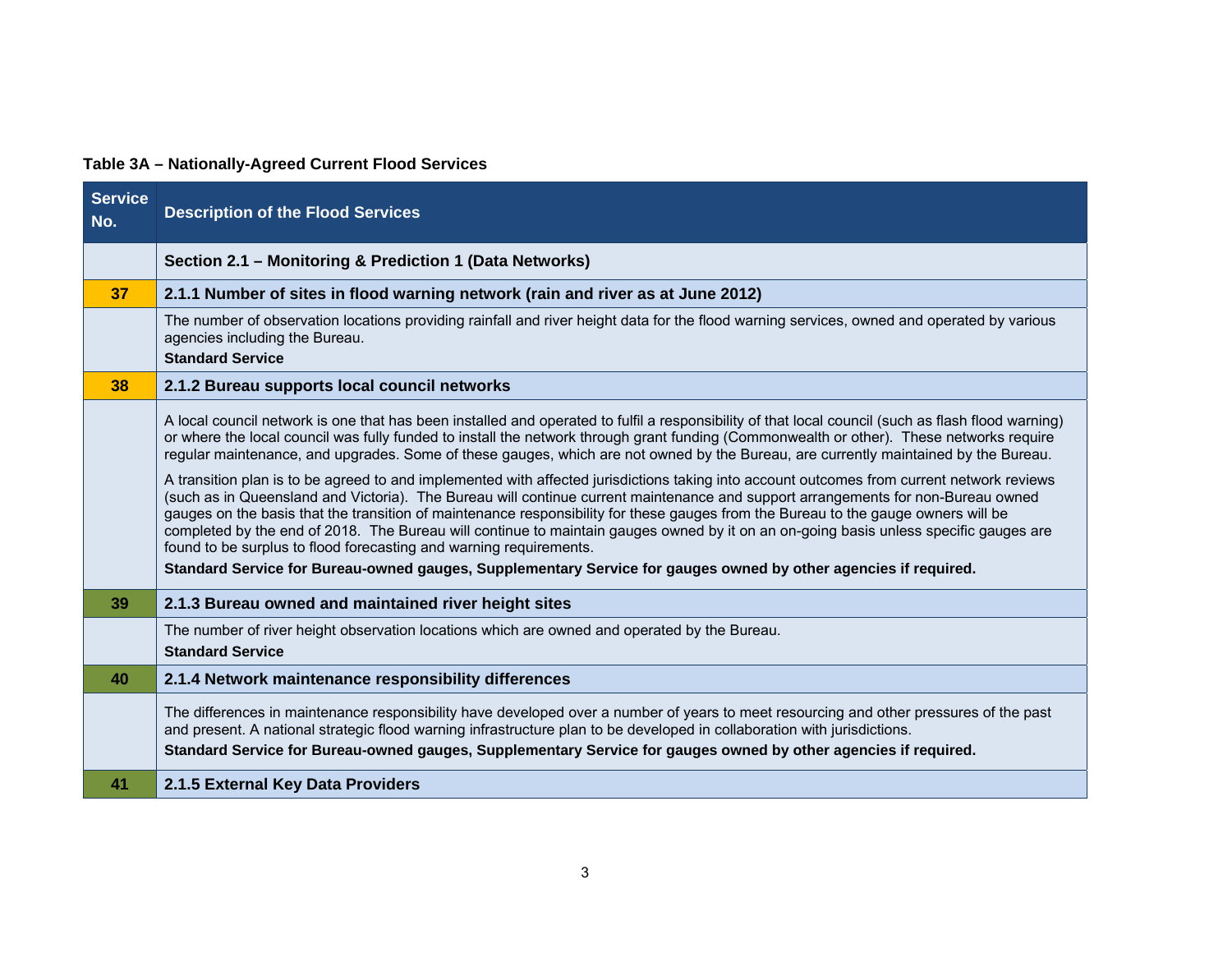| <b>Service</b><br>No. | <b>Description of the Flood Services</b>                                                                                                                                                                                                                                                                                                                                                                                                                                                                                                                                                           |
|-----------------------|----------------------------------------------------------------------------------------------------------------------------------------------------------------------------------------------------------------------------------------------------------------------------------------------------------------------------------------------------------------------------------------------------------------------------------------------------------------------------------------------------------------------------------------------------------------------------------------------------|
|                       | The data provided by external data providers play a critical role in the provision of the flood warning service. Such providers come from a<br>variety of backgrounds. A national strategic flood warning infrastructure plan to be developed in collaboration with jurisdictions. Coordination<br>of data sharing arrangements is an ongoing activity.<br><b>Standard Service</b>                                                                                                                                                                                                                 |
|                       | Section 2.2 - Monitoring & Prediction 2 (Prediction)                                                                                                                                                                                                                                                                                                                                                                                                                                                                                                                                               |
| 43                    | 2.2.2 Forecast rainfall provided for reservoir operations                                                                                                                                                                                                                                                                                                                                                                                                                                                                                                                                          |
|                       | Information provided to reservoir operators by the Bureau on expected forecast rainfall that will impact their operations.<br><b>Standard Service</b>                                                                                                                                                                                                                                                                                                                                                                                                                                              |
| 44                    | 2.2.3 Reservoir release strategies to assist Bureau forecasting at locations downstream of dams                                                                                                                                                                                                                                                                                                                                                                                                                                                                                                    |
|                       | The information provided by reservoir operators to the Bureau to assist with flood forecasting and warning for areas downstream of the<br>reservoirs. The prediction of flow being released is the responsibility of the reservoir operators.<br><b>Standard Service</b>                                                                                                                                                                                                                                                                                                                           |
|                       | <b>Section 2.3 Interpretation</b>                                                                                                                                                                                                                                                                                                                                                                                                                                                                                                                                                                  |
| 45                    | 2.3.1 Establishment of Flood Classifications                                                                                                                                                                                                                                                                                                                                                                                                                                                                                                                                                       |
|                       | The impact of flooding in an area is classified as minor, moderate or major according to an agreed definition in this schedule (Schedule 3,<br>clause 1.2) to enable the community to easily relate the severity of flooding.<br><b>Standard Service</b>                                                                                                                                                                                                                                                                                                                                           |
| 46                    | 2.3.2 Collection of Flood Intelligence to support interpretation                                                                                                                                                                                                                                                                                                                                                                                                                                                                                                                                   |
|                       | The term Flood Intelligence is used to collectively identify information such as flood behaviour and information on inundation levels of critical<br>infrastructure identified through sources such as flood risk studies and historical records. This Flood Intelligence is used to interpret river<br>height predictions and flood impacts. The Bureau uses Flood Intelligence in operations, for example prioritising efforts during widespread<br>flooding, minimising uncertainties in predictions around levees and contributing to better situational awareness.<br><b>Standard Service</b> |
| 47                    | 2.3.3 Bureau contribution to flood mapping studies                                                                                                                                                                                                                                                                                                                                                                                                                                                                                                                                                 |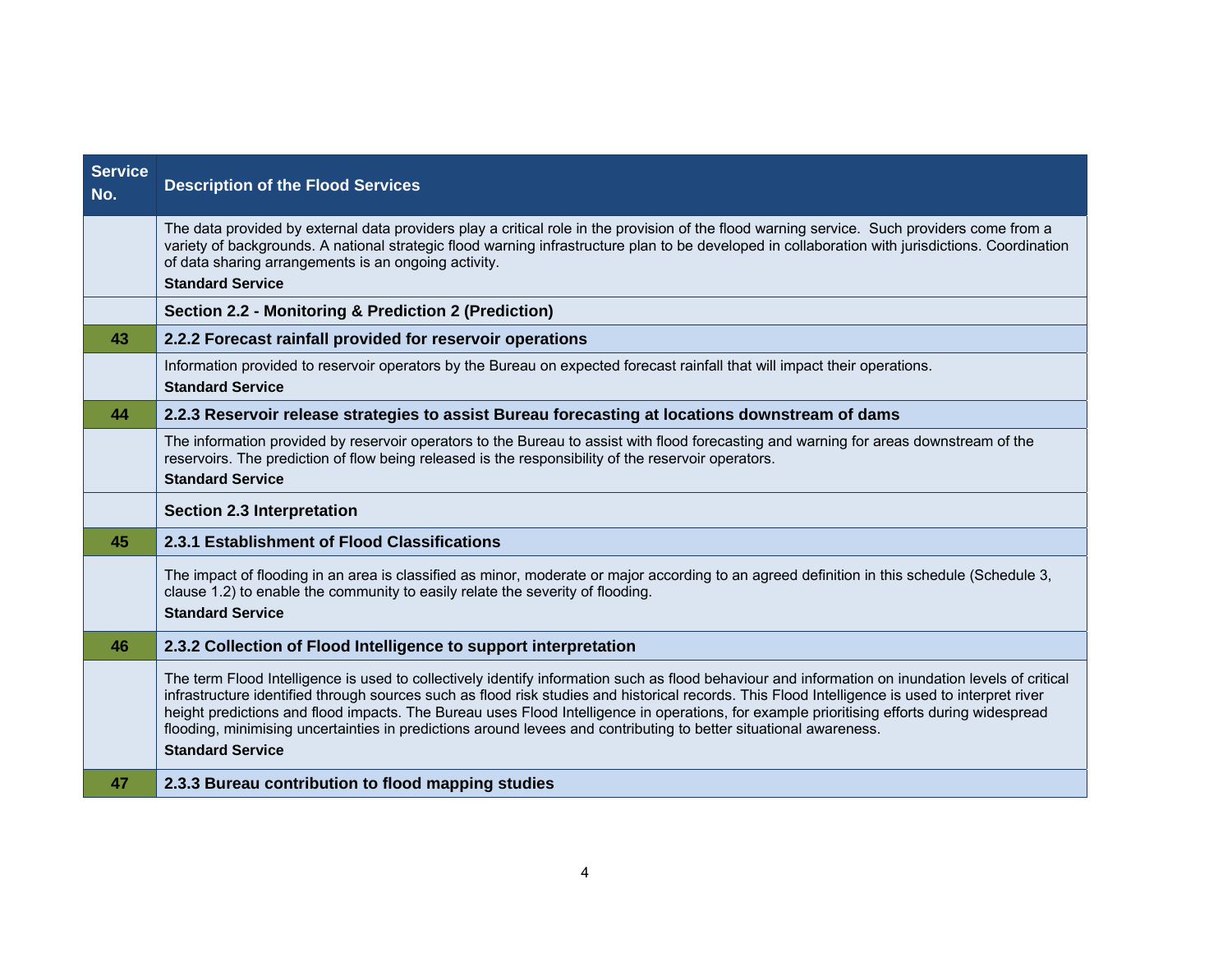| <b>Service</b><br>No. | <b>Description of the Flood Services</b>                                                                                                                                                                                                                                                                                                                     |
|-----------------------|--------------------------------------------------------------------------------------------------------------------------------------------------------------------------------------------------------------------------------------------------------------------------------------------------------------------------------------------------------------|
|                       | Bureau provides technical input into flood mapping studies, including on catchment hydrology and recorded historical flood behaviour. The<br>Bureau also provides design rainfall estimates to help estimate design floods for flood studies.<br><b>Standard Service</b>                                                                                     |
| 48                    | 2.3.4 Other agencies contribution to assist emergency services with local interpretation                                                                                                                                                                                                                                                                     |
|                       | While the emergency response agencies carry the prime responsibility of interpreting the Bureau flood forecasts into expected flood<br>behaviour using Flood Intelligence, other agencies such as Catchment Management Authorities and Water Authorities assist the emergency<br>services with their local knowledge of the area.<br><b>Standard Service</b> |
|                       | <b>Section 2.4 Message Construction 1 (Flood Watch)</b>                                                                                                                                                                                                                                                                                                      |
| 49                    | 2.4.1 Flood Watch - Covers all catchments including catchments without flood forecasting systems and data networks                                                                                                                                                                                                                                           |
|                       | Flood Watch is an early advice of increased flood risk over an area issued by the Bureau up to four days in advance of flooding using<br>forecast rainfall and an assessment of the catchment wetness.<br><b>Standard Service</b>                                                                                                                            |
| 50                    | 2.4.2 Purpose of Flood Watch                                                                                                                                                                                                                                                                                                                                 |
|                       | The primary purpose of a Flood Watch advice is to provide early advice that a risk of flooding exists to specific communities and the relevant<br>emergency services organisations.<br><b>Standard Service</b>                                                                                                                                               |
| 51                    | 2.4.3 Issuing criteria for a Flood Watch                                                                                                                                                                                                                                                                                                                     |
|                       | A Flood Watch is issued when hydrological and meteorological guidance indicates that minor flooding is possible and/or when guidance<br>indicates an increased risk of flooding causing impacts, in consultation with stakeholders as required.<br><b>Standard Service</b>                                                                                   |
|                       | <b>Section 2.5 Message Construction 2 (Flood Warnings)</b>                                                                                                                                                                                                                                                                                                   |
| 52                    | 2.5.1 Flood Warnings                                                                                                                                                                                                                                                                                                                                         |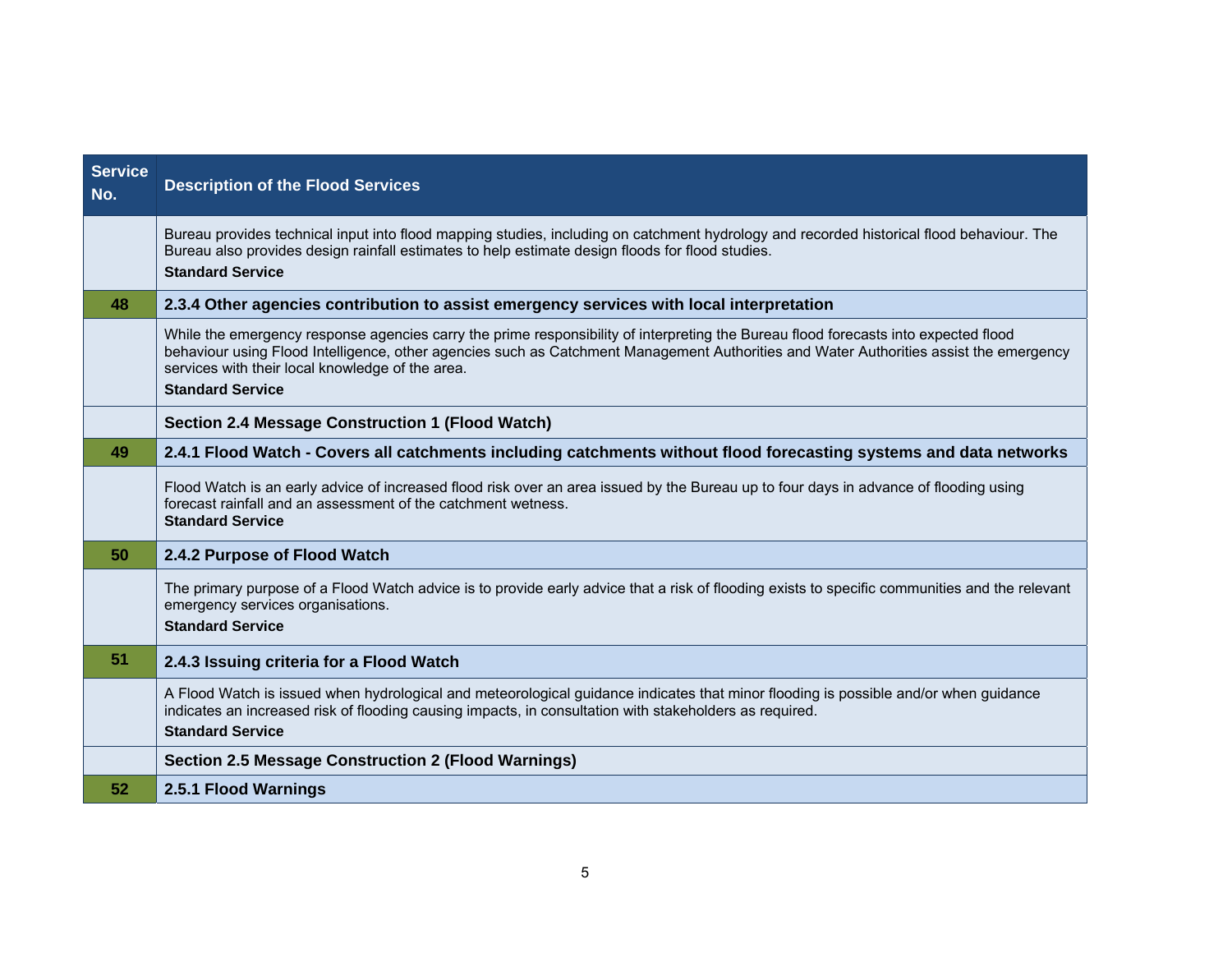| <b>Service</b><br>No. | <b>Description of the Flood Services</b>                                                                                                                                                                                                                                                                                                                                                                                                                                                                                                    |
|-----------------------|---------------------------------------------------------------------------------------------------------------------------------------------------------------------------------------------------------------------------------------------------------------------------------------------------------------------------------------------------------------------------------------------------------------------------------------------------------------------------------------------------------------------------------------------|
|                       | Flood warnings are issued when flooding at a forecast location is expected or occurring in a river catchment where the Bureau offers a Flood<br>Warning service.<br><b>Standard Service</b>                                                                                                                                                                                                                                                                                                                                                 |
| 53                    | 2.5.2 Number of basins with flood warning service                                                                                                                                                                                                                                                                                                                                                                                                                                                                                           |
|                       | The extent of the flood warning service has grown over a number of years and the number of basins covered by this service varies according<br>to the understanding of flood risk of the areas and availability of observed rainfall and river level data.<br><b>Standard Service</b>                                                                                                                                                                                                                                                        |
| 54                    | 2.5.3 Quick response riverine catchments with time to peak of less than 6hrs                                                                                                                                                                                                                                                                                                                                                                                                                                                                |
|                       | The Bureau's flood warning service is targeted at riverine flooding with response times of more than six hours. Where response times are<br>less than 6 hours, weather and technical guidance services are provided in accordance with clause 6.5 (3) of the IGA.<br>Weather and technical guidance provided as Standard Service                                                                                                                                                                                                            |
| 55                    | 2.5.4 Flash floods caused by overland flow                                                                                                                                                                                                                                                                                                                                                                                                                                                                                                  |
|                       | Flooding from overland flow occurs mainly in urban areas which do not have well-defined flow paths. On urbanised impermeable surfaces<br>rainfall runs off like a sheet across the area, in contrast to flow along a well-defined river network. While the responsibility for Flash Flood<br>warnings rests with States, Territories and local Governments, the Bureau provides a range of weather and technical guidance services as<br>outlined in the IGA clause 6.5 (3).<br>Weather and technical guidance provided as Standard Service |
| 56                    | 2.5.5 Use of Standard Emergency Warning Signal (SEWS) for significant events                                                                                                                                                                                                                                                                                                                                                                                                                                                                |
|                       | State Emergency Warning Signal (SEWS) is a distinctive audio signal that alerts the community to the broadcast of an urgent safety<br>message relating to a major emergency/disaster. There are small differences in the way this service is applied in each jurisdiction.<br><b>Standard Service</b>                                                                                                                                                                                                                                       |
| 57                    | 2.5.6 Number of "forecast locations" for which forecasts are provided                                                                                                                                                                                                                                                                                                                                                                                                                                                                       |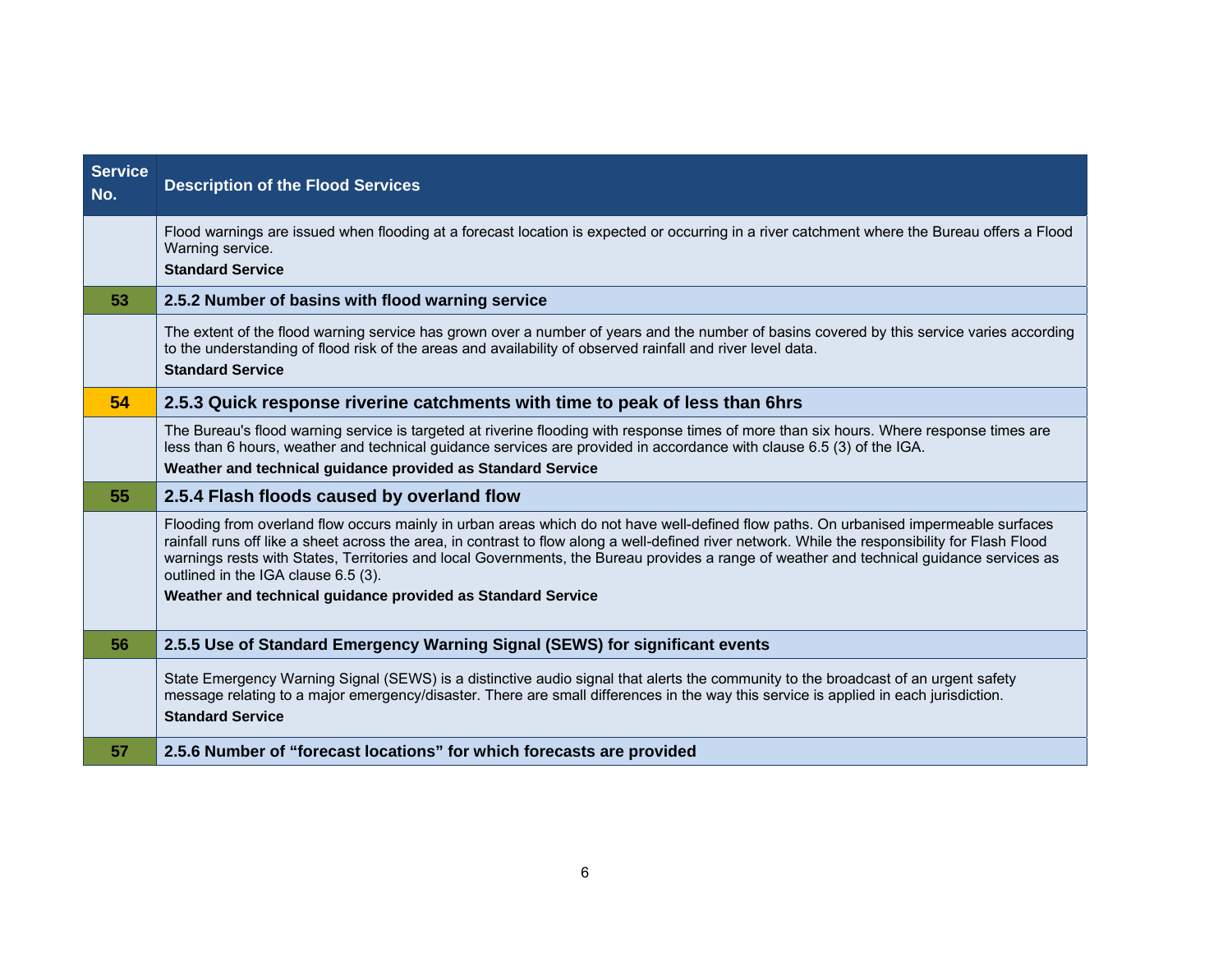| <b>Service</b><br>No. | <b>Description of the Flood Services</b>                                                                                                                                                                                                                                                                     |
|-----------------------|--------------------------------------------------------------------------------------------------------------------------------------------------------------------------------------------------------------------------------------------------------------------------------------------------------------|
|                       | Forecast location is a location for which the Bureau provides a forecast of future water level either as the class of flood that is predicted<br>(minor, moderate or major) or as a level and class.<br><b>Standard Service</b>                                                                              |
| 58                    | 2.5.7 Number of "information locations" for which current flood class level are provided                                                                                                                                                                                                                     |
|                       | Information location is a non-forecast location at which flood classifications are defined and observations of water level data are provided.<br><b>Standard Service</b>                                                                                                                                     |
| 59                    | 2.5.8 Number of "data locations" for which only the data is provided                                                                                                                                                                                                                                         |
|                       | Data location is a location for which just the observed water level data is provided. Flood classifications are not available for these locations<br>and forecasts of future water level are not produced.<br><b>Standard Service</b>                                                                        |
| 60                    | 2.5.9 The Bureau Flood Warning Centre operates 24 hours a day as standard during coastal river floods                                                                                                                                                                                                        |
|                       | The Bureau Flood Warning Centres (FWC) are activated and staffed during flood events only. The Centres operate 24 hours a day on an as<br>required basis. Coastal river flooding is typically fast changing and may require continuous operation of the FWC once flooding starts.<br><b>Standard Service</b> |
| 61                    | 2.5.10 Update frequency                                                                                                                                                                                                                                                                                      |
|                       | Flood Warnings are updated at an appropriate frequency to the catchment and flood severity, as defined in the Bureau's Service Level<br>Specification.<br><b>Standard Service</b>                                                                                                                            |
|                       | <b>Section 2.6 Message Construction 3 (Alert Products)</b>                                                                                                                                                                                                                                                   |
| 62                    | 2.6.1 Automated alert products for early warning                                                                                                                                                                                                                                                             |
|                       | Using observations of rainfall and river height, alerting of a previously defined recipient can be done by using automated systems.<br><b>Standard Service</b>                                                                                                                                               |
| 63                    | 2.6.2 Seasonal flood risk                                                                                                                                                                                                                                                                                    |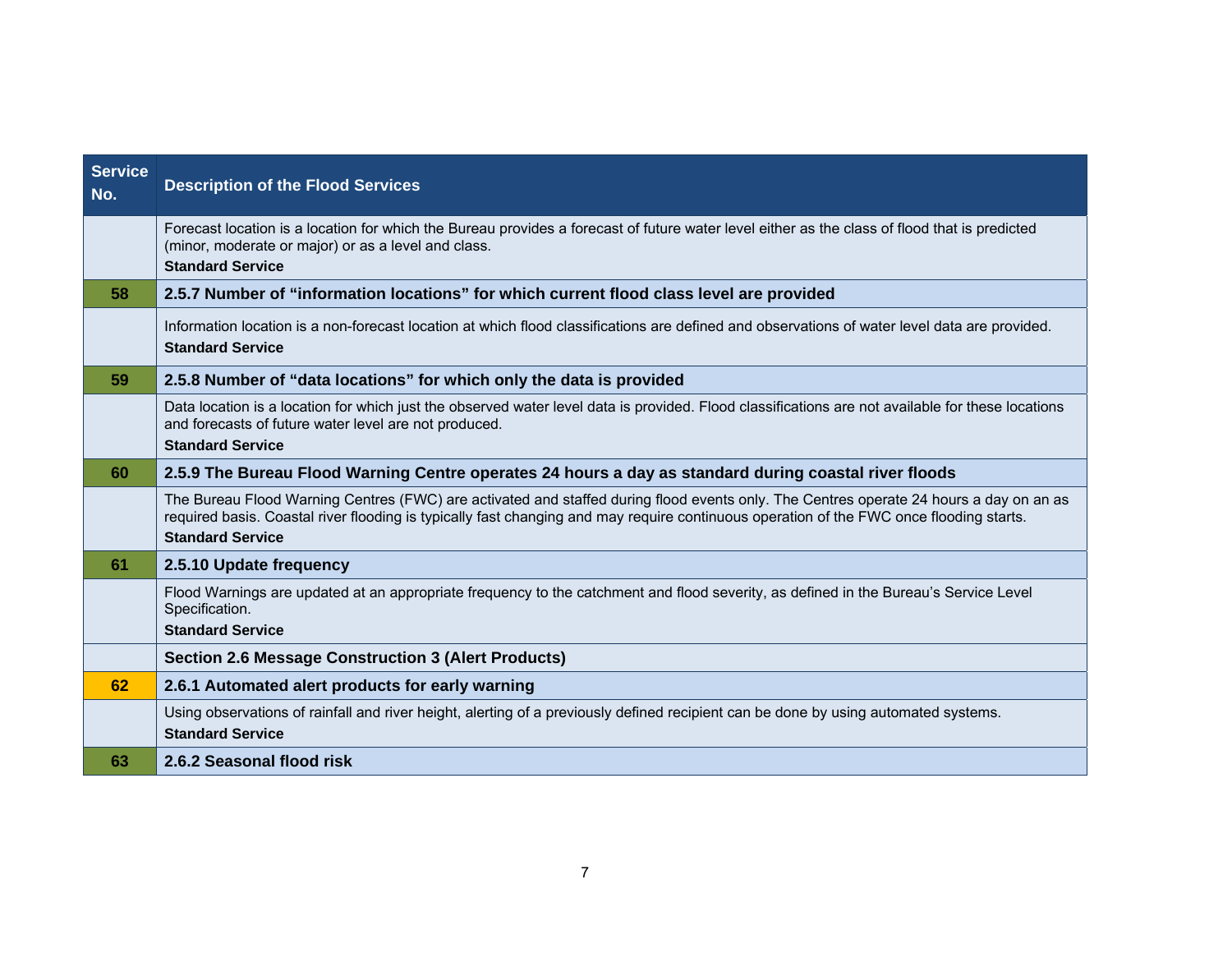| <b>Service</b><br>No. | <b>Description of the Flood Services</b>                                                                                                                                                                                             |
|-----------------------|--------------------------------------------------------------------------------------------------------------------------------------------------------------------------------------------------------------------------------------|
|                       | The understanding of future flood risk at a seasonal scale (one to three months) that can be used by Emergency Services Agencies to<br>plan ahead.<br><b>Standard Service</b>                                                        |
| 64                    | 2.6.3 Flood scenarios                                                                                                                                                                                                                |
|                       | A hypothetical scenario of potential for future flooding carried out one to two days ahead of expected flooding, for mainly significant flood<br>events using meteorological and hydrological conditions.<br><b>Standard Service</b> |
| 65                    | 2.6.4 Regularly updated outlook and longer term products                                                                                                                                                                             |
|                       | The Bureau provides early advice on potential for flooding at a longer scale than seasonal outlooks, possibly for the next six to twelve<br>months using climatic indicators and modelling.<br><b>Standard Service</b>               |
|                       | Section 2.7 Communication 1 (Recipients of Bureau Products)                                                                                                                                                                          |
| 66                    | <b>2.7.1 Local Councils</b>                                                                                                                                                                                                          |
|                       | Local Councils are key recipients of Bureau products helping them to carry out their statutory obligations.<br><b>Standard Service</b>                                                                                               |
| 67                    | 2.7.2 Emergency Services (including Police, Fire Brigade etc.)                                                                                                                                                                       |
|                       | Emergency Services are the key clients of the Bureau, with the Bureau providing key information to support them to carry out flood<br>emergency operations.<br><b>Standard Service</b>                                               |
| 68                    | 2.7.3 State/Territory Water Agencies                                                                                                                                                                                                 |
|                       | The Bureau products provide very useful and sometimes essential information to State/Territory water agencies to support them with their<br>water and flood management functions.<br><b>Standard Service</b>                         |
| 69                    | 2.7.4 Water Authorities                                                                                                                                                                                                              |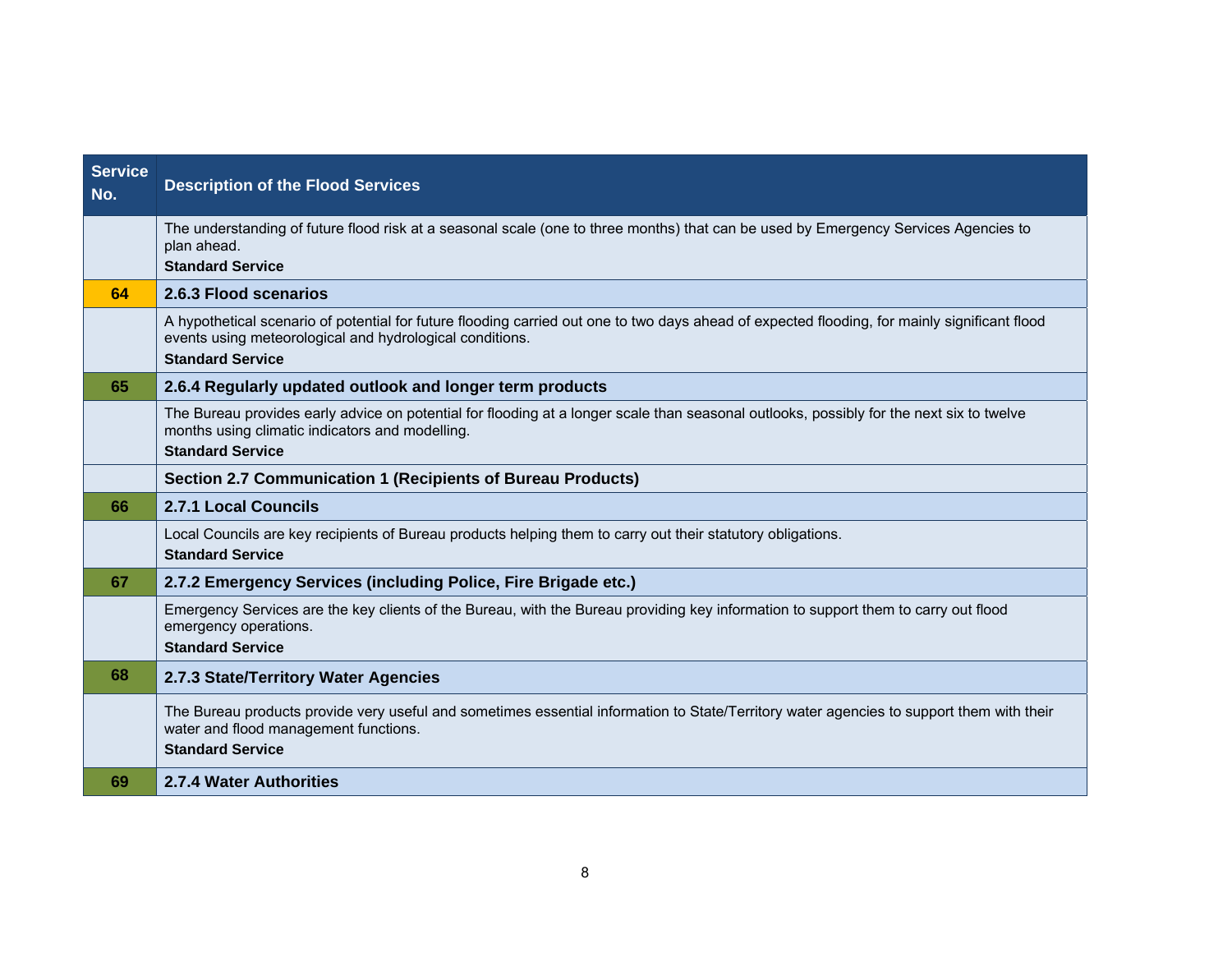| <b>Service</b><br>No. | <b>Description of the Flood Services</b>                                                                                                                                                                                                                  |
|-----------------------|-----------------------------------------------------------------------------------------------------------------------------------------------------------------------------------------------------------------------------------------------------------|
|                       | The Bureau products provide useful and sometimes essential information to water authorities (such as Catchment Management Authorities)<br>who operate locally to support them with their water and flood management functions.<br><b>Standard Service</b> |
| 70                    | <b>2.7.5 Media</b>                                                                                                                                                                                                                                        |
|                       | The media plays a key role in disseminating information from the Bureau to the community.<br><b>Standard Service</b>                                                                                                                                      |
| 71                    | 2.7.6 Community (through the web)                                                                                                                                                                                                                         |
|                       | The community directly accesses the Bureau's products and services through the web.<br><b>Standard Service</b>                                                                                                                                            |
| 72                    | 2.7.7 Users using registered user websites                                                                                                                                                                                                                |
|                       | The Bureau provides special access to registered users of certain products that are of special significance to them and unavailable to the<br>public.<br><b>Standard Service</b>                                                                          |
|                       | 2.8 Communication 2 (Dealing with the media)                                                                                                                                                                                                              |
| 73                    | 2.8.1 All warnings sent to media and other agencies                                                                                                                                                                                                       |
|                       | The warnings are disseminated to the media and designated agencies for further distribution.<br><b>Standard Service</b>                                                                                                                                   |
| 74                    | 2.8.2 Bureau hydrologists provide media interviews during floods                                                                                                                                                                                          |
|                       | The media requests access to technical specialists to provide technical insight into developing flood situations.<br><b>Standard Service</b>                                                                                                              |
|                       | 2.9 Communication 3 (Additional Briefings)                                                                                                                                                                                                                |
| 75                    | 2.9.1 Primary emergency management agency liaison during events                                                                                                                                                                                           |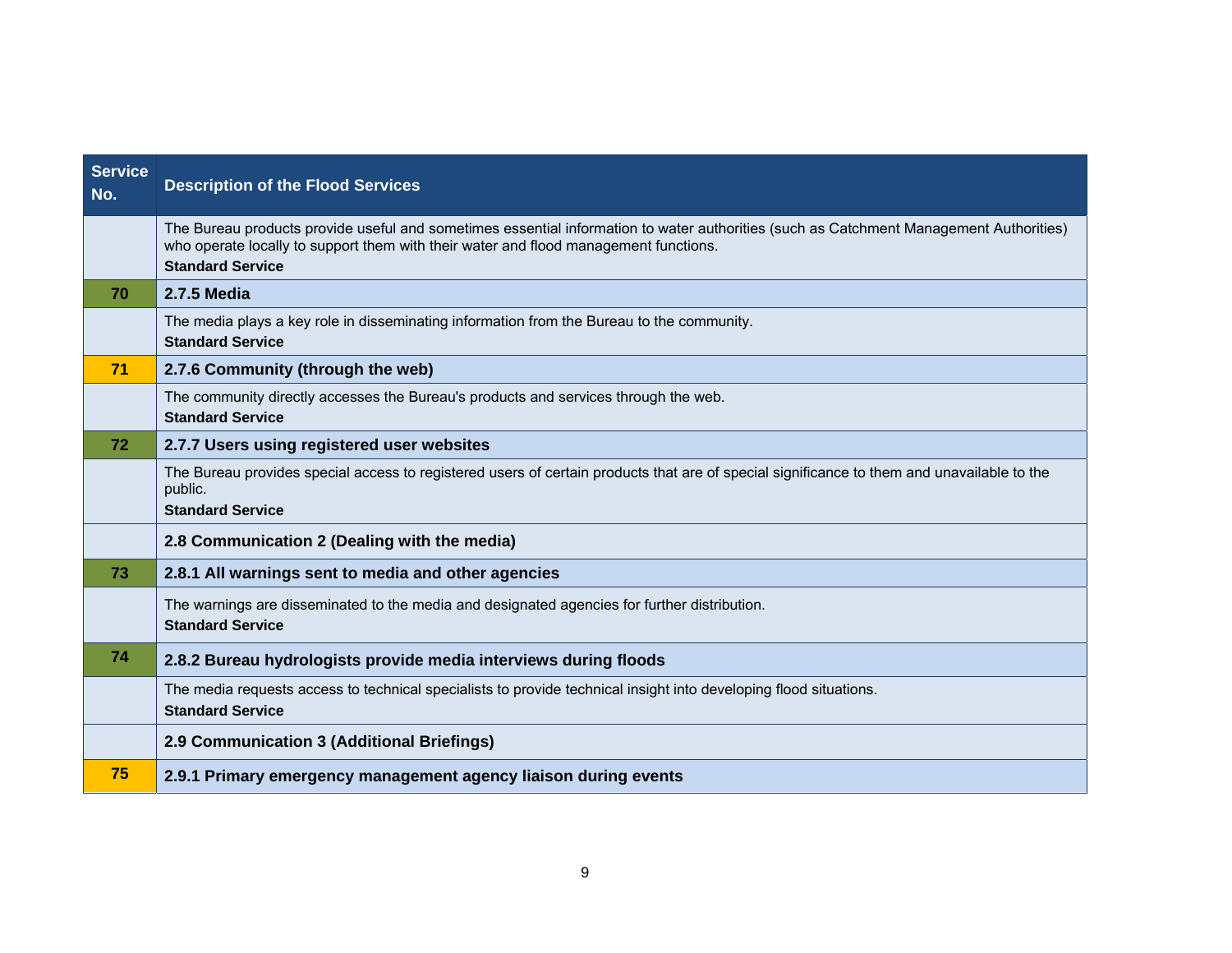| <b>Service</b><br>No. | <b>Description of the Flood Services</b>                                                                                                                                                                                                                                                                                                                                                              |
|-----------------------|-------------------------------------------------------------------------------------------------------------------------------------------------------------------------------------------------------------------------------------------------------------------------------------------------------------------------------------------------------------------------------------------------------|
|                       | The Bureau provides information directly to emergency management agencies in several ways: answering direct telephone queries,<br>participating in teleconferences, attending briefings, etc.<br><b>Standard Service</b>                                                                                                                                                                              |
| 76                    | 2.9.2 Media Briefings                                                                                                                                                                                                                                                                                                                                                                                 |
|                       | During significant flood events the Bureau provides media briefings using its Corporate Communications Program. In addition, out-posted<br>forecasters in particular contribute through media briefings held at State Control or Coordination Centres. It is understood that Bureau staff<br>will only comment about the weather and flood situation in a technical sense.<br><b>Standard Service</b> |
| 77                    | 2.9.3 Government Briefings                                                                                                                                                                                                                                                                                                                                                                            |
|                       | The Bureau provides briefings to Government using agreed protocols as required through national office, including to the Australian<br>Government Crisis Coordination Centre.<br><b>Standard Service</b>                                                                                                                                                                                              |
| 78                    | 2.9.4 Bureau flood staff contribute to State control or emergency coordination centres                                                                                                                                                                                                                                                                                                                |
|                       | The Bureau provides technical input to State Control or emergency centres. Bureau's hydrology-flood staff provide phone, video and in-<br>person briefings as required.<br><b>Standard Service</b>                                                                                                                                                                                                    |
|                       | 2.10 Protective Behaviour                                                                                                                                                                                                                                                                                                                                                                             |
| 79                    | 2.10.1 Roadshows to support pre-season preparation, including participation in industry events                                                                                                                                                                                                                                                                                                        |
|                       | The Bureau participates in roadshows arranged by emergency services to raise the awareness of future flood risk at the start of wet season<br>and provides information on relevant operations and products of Bureau flood warning services.<br><b>Standard Service</b>                                                                                                                               |
| 80                    | 2.10.2 Contributes to simulation exercises and training                                                                                                                                                                                                                                                                                                                                               |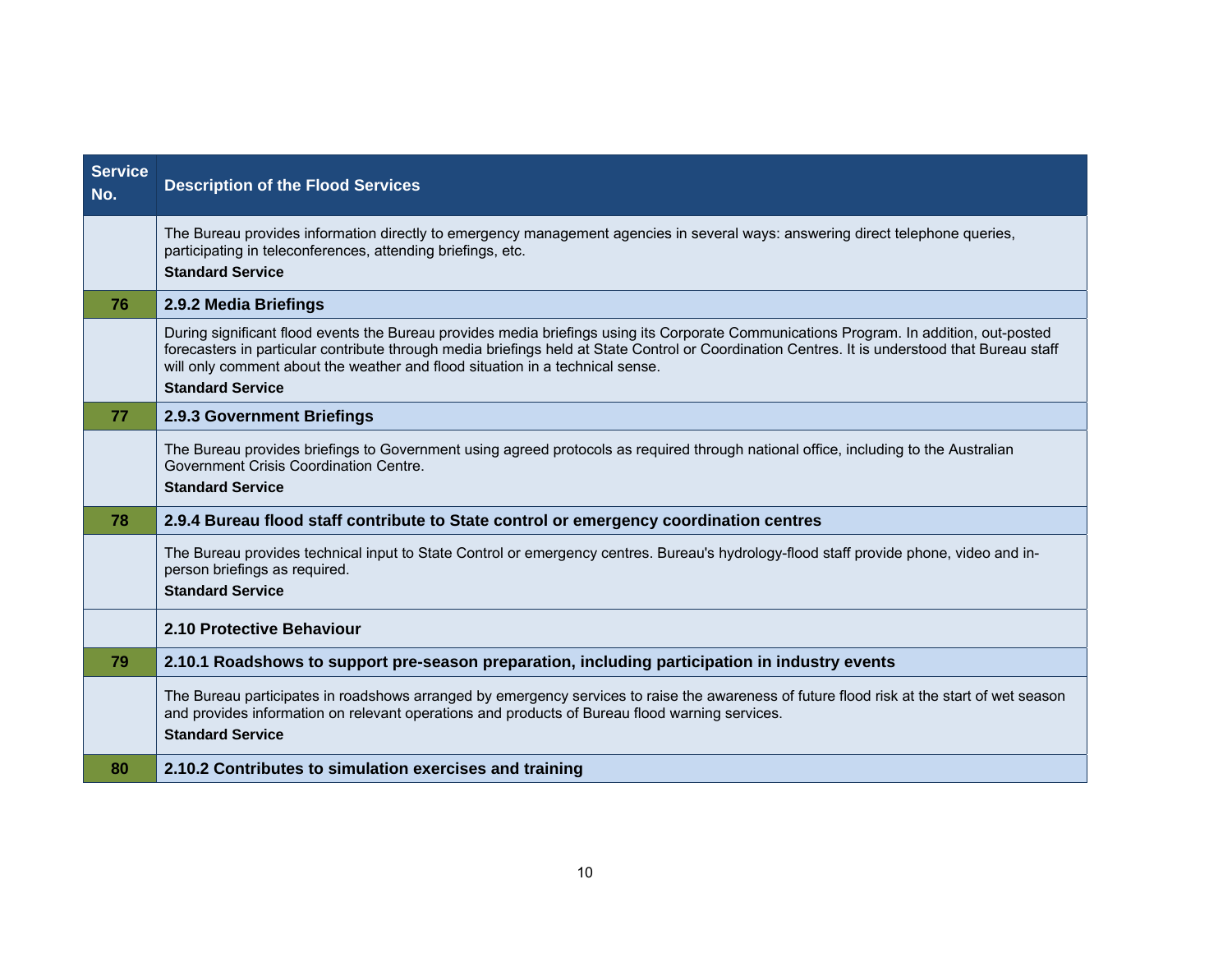| <b>Service</b><br>No. | <b>Description of the Flood Services</b>                                                                                                                                                                                                                                                                                            |
|-----------------------|-------------------------------------------------------------------------------------------------------------------------------------------------------------------------------------------------------------------------------------------------------------------------------------------------------------------------------------|
|                       | The Bureau provides technical input to carry out flood simulation designed to test processes and systems carried out by response agencies.<br><b>Standard Service</b>                                                                                                                                                               |
| 81                    | 2.10.3 Flood awareness material                                                                                                                                                                                                                                                                                                     |
|                       | The Bureau contributes to the development of awareness material. They could be in the form of pamphlets, web sites, brochures or<br>booklets. For example, the Bureau supported the Emergency Management Australia in the development of the booklet, "What to do,<br>before, during and after a flood".<br><b>Standard Service</b> |
|                       | 2.11 Review (of the Total Flood Warning System performance)                                                                                                                                                                                                                                                                         |
| 82                    | 2.11.1 Contribution to reviews of flood warning systems and post flood activities                                                                                                                                                                                                                                                   |
|                       | At the request of emergency services, the Bureau participates in community debriefs, flood event reviews, surveys of the community, etc.<br><b>Standard Service</b>                                                                                                                                                                 |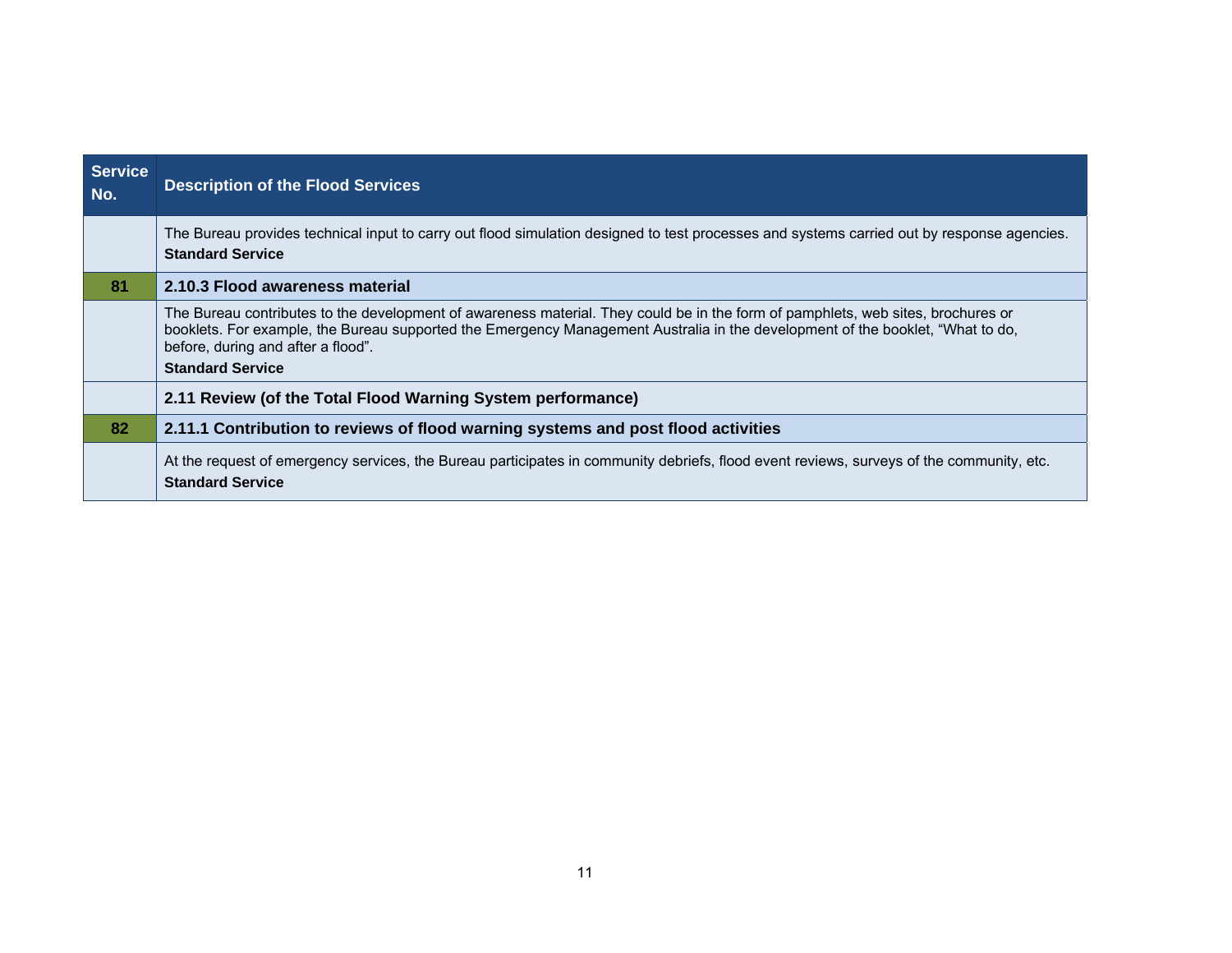# **Table 3B – Flood Services that are yet to be fully agreed**

| <b>Service</b><br>No. | Description of the Flood Services that are yet to be determined                                                                                                                                                                                                                                                                                                                                                                                                                                |
|-----------------------|------------------------------------------------------------------------------------------------------------------------------------------------------------------------------------------------------------------------------------------------------------------------------------------------------------------------------------------------------------------------------------------------------------------------------------------------------------------------------------------------|
|                       | Section 2.2 - Monitoring & Prediction 2 (Prediction)                                                                                                                                                                                                                                                                                                                                                                                                                                           |
| 42                    | 2.2.1 Number of basins for which prediction is carried out                                                                                                                                                                                                                                                                                                                                                                                                                                     |
|                       | The Bureau provides flood forecasts over a number of basins making the best assessment of the relevant meteorological and hydrological<br>conditions using a defined methodology. The flood forecasting services for the Port Phillip and Westernport catchments and the Lower<br>Murray to be reviewed with key stakeholders including the Emergency Services, as referenced in the IGA clause 6.4 and Schedule 3 clause<br>2.1.<br><b>Standard or Supplementary Service to be determined</b> |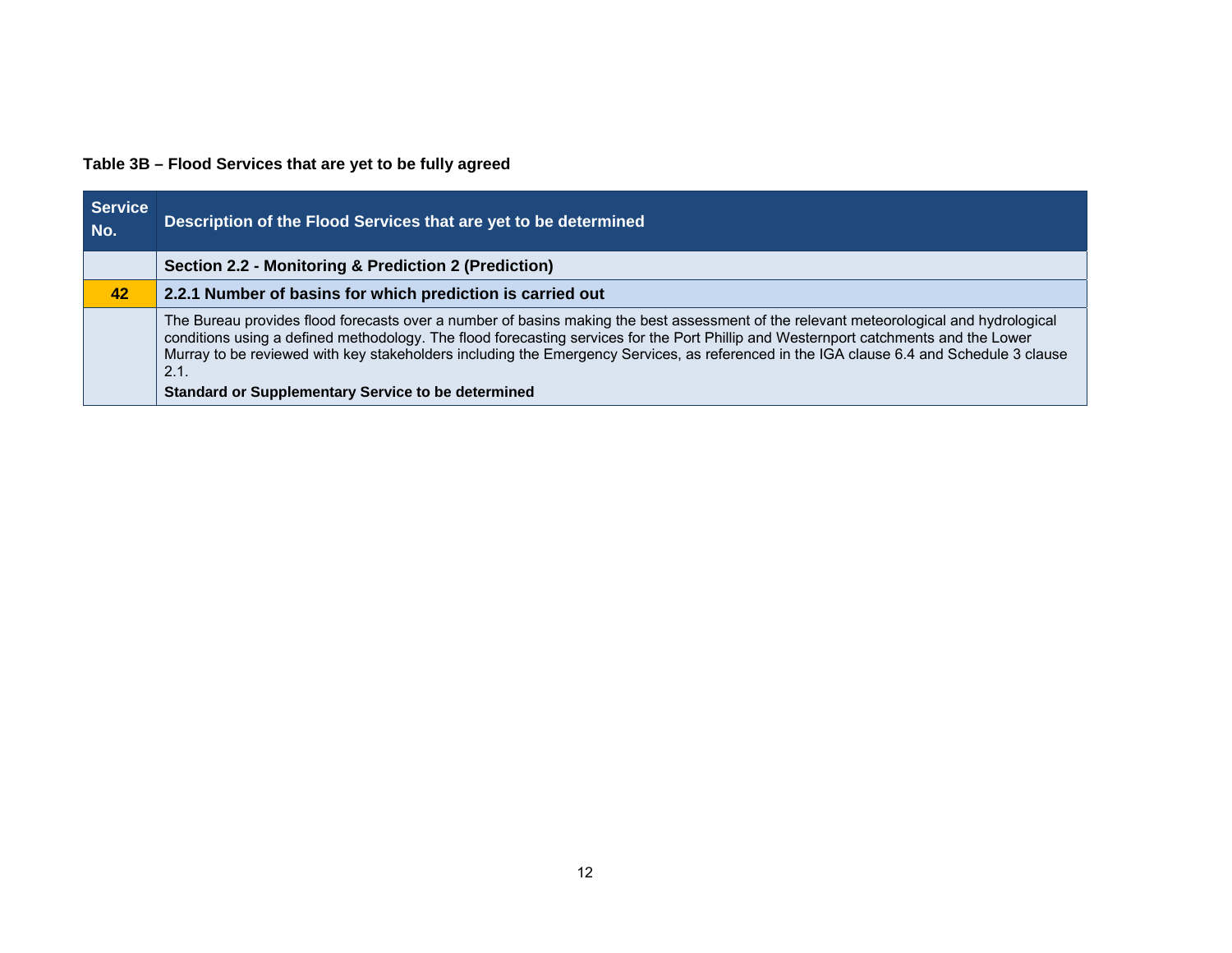## **Schedule 4 Schedule of Current Extreme Weather and Hazard Impact Event Services**

- **1 Definitions**
- 1.1 **Extreme Weather and Hazard Impact Event** means any or all of the following:
	- (1) tropical cyclone,
	- (2) severe weather (including severe thunderstorms), being:
		- a. severe weather including damaging/destructive winds, heavy rainfall conducive to Flash Flooding, blizzards, damaging/dangerous surf and storm tides; or
		- b. severe thunderstorms including tornados, damaging/destructive winds, heavy rainfall conducive to Flash Flooding and large hail.
		- c. tsunami, being generated primarily by undersea earthquakes, which may cause dangerous currents, surges and waves in the marine environment, and also potentially dangerous inundation of low-lying coastal areas for larger events;
		- d. an event giving rise to the need for an agricultural warning to support decision-making by the agricultural sector, such as livestock and crop warnings; and
		- e. other extreme weather and hazard impact events, including haze/air quality, extreme heat, road hazards, hazmat incidents, biosecurity incidents and pandemic.

The technical details of these events will be defined by the Bureau in consultation with the Hazards Services Forum and the States and Territories.

1.2 **Marine Wind** means wind hazardous to mariners in our coastal waters.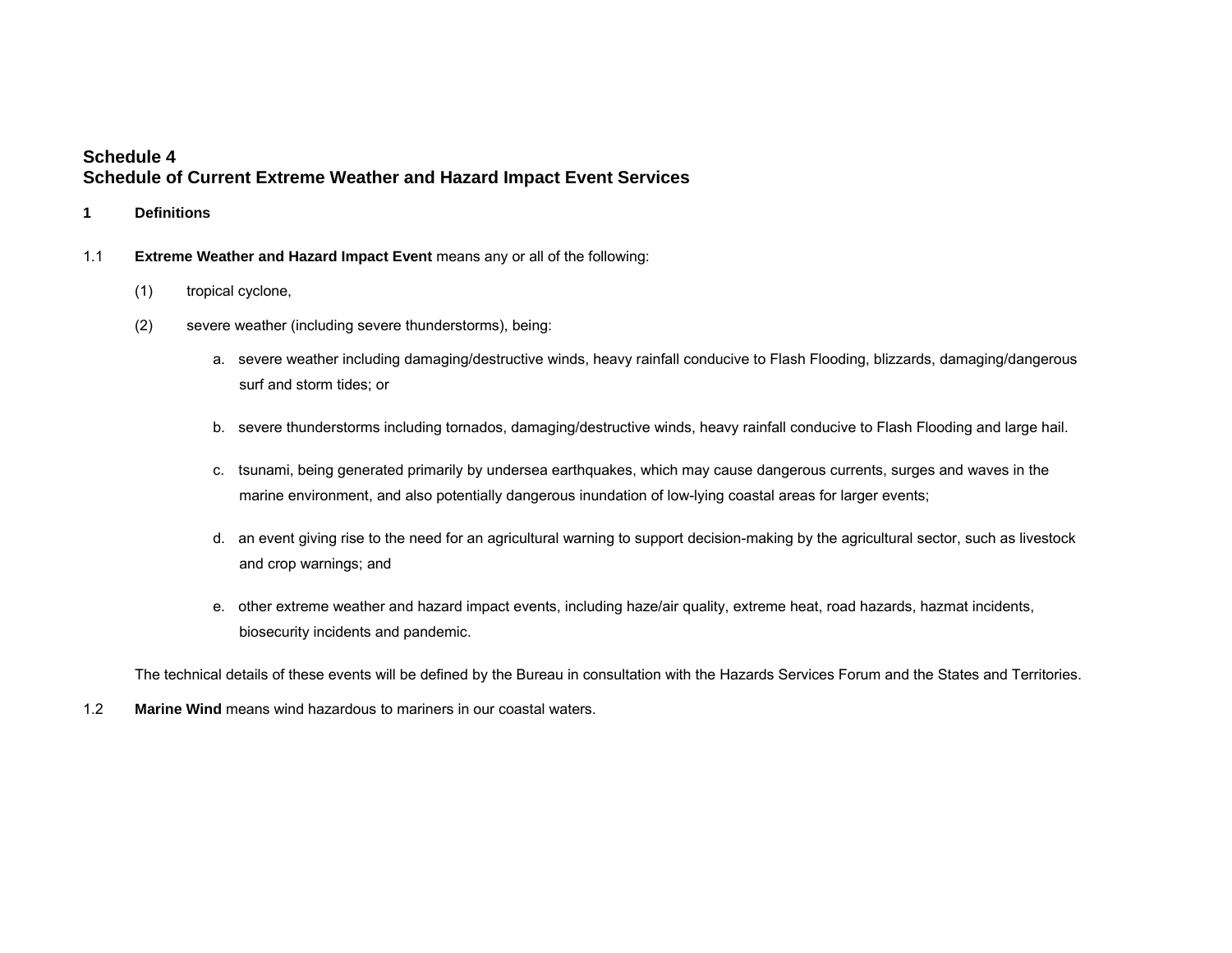#### **2 Nationally-agreed services**

Table 4A below outlines those current Extreme Weather and High Impact Event services that are nationally-agreed by the ANZEMC Standardisation of Bureau of Meteorology Hazards Services Taskforce. A short description of these services, as well as whether it is a standard or supplementary service is also included. Some of these agreed services are subject to planned future changes that are detailed in the separate detailed Extreme Weather Products Overview

- 2.1 The numbering shown below is consistent with the contents of the Action Plan for Extreme Weather and High Impact Events contained within the ANZEMC Standardisation of Bureau of Meteorology Hazards Services Taskforce's Final Report.
- **3. Status of all Hazard Services in Schedule 4 as at 22 January 2018.**

#### **Tables 4A and 4B - Column 1: Taskforce Service Reference Number**

**Orange: in progress. Green: completed.** 

| <b>SERVICES</b><br><b>SCHEDULE</b>                                    | <b>TOTAL</b> | <b>AGREED</b><br>to Standardise | YET TO BE<br><b>AGREED</b><br>At 22/1/2018 | Service Number to be<br>agreed |
|-----------------------------------------------------------------------|--------------|---------------------------------|--------------------------------------------|--------------------------------|
| <b>Extreme Weather</b><br>and Hazard Impact<br>Events<br>(Schedule 4) | 48           | (Table 4A)<br>48                | 0                                          | 0                              |
|                                                                       |              | 29 Completed<br>19 In Progress  |                                            |                                |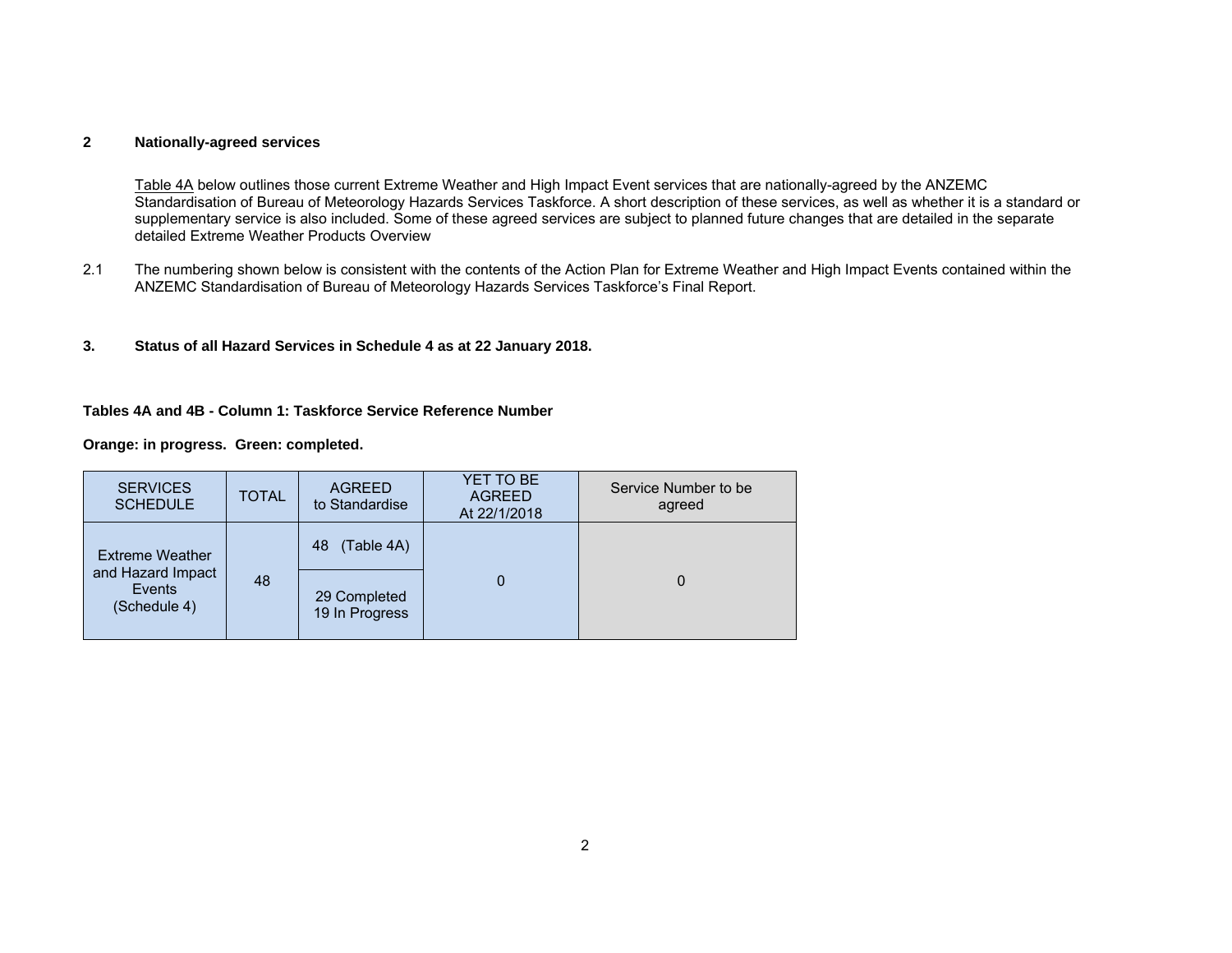**Table 4A – Nationally-Agreed Current Extreme Weather and Hazard Impact Event Services** 

| <b>Service</b><br>No. | Updated Description of the Extreme Weather and Hazard Impact Event Services                                                                                                                                                                                                                                                                                                              |
|-----------------------|------------------------------------------------------------------------------------------------------------------------------------------------------------------------------------------------------------------------------------------------------------------------------------------------------------------------------------------------------------------------------------------|
|                       | 2. Products                                                                                                                                                                                                                                                                                                                                                                              |
|                       | Section 2.1 - Tropical Cyclone                                                                                                                                                                                                                                                                                                                                                           |
| 83                    | 2.1.1 Tropical Cyclone Seasonal Outlook                                                                                                                                                                                                                                                                                                                                                  |
|                       | The seasonal cyclone outlook gives a probabilistic overview of the forthcoming season based on climate indicators like El Niño-Southern<br>Oscillation and the Indian Ocean Dipole. The season is rated for above, near or below average numbers of systems.<br><b>Standard Service</b>                                                                                                  |
| 84                    | 2.1.2 Tropical Cyclone Outlook                                                                                                                                                                                                                                                                                                                                                           |
|                       | The Tropical Cyclone Outlook provides probabilities for the formation of cyclones in each zone. The outlook provides likelihoods for days 1,<br>2 & 3 as well as a statement on conditions out to day 7.<br><b>Standard Service</b>                                                                                                                                                      |
| 85                    | 2.1.3 Tropical Cyclone Information Bulletin                                                                                                                                                                                                                                                                                                                                              |
|                       | The Tropical Cyclone Information Bulletin provides information on cyclones that are within the Australian area of responsibility, but do not<br>represent a threat to coast or island communities within the next 48 hours. These products may be issued up to 24 hours prior to a tropical<br>cyclone forming.<br><b>Standard Service</b>                                               |
| 86                    | 2.1.4 Tropical Cyclone Advice - Content                                                                                                                                                                                                                                                                                                                                                  |
|                       | A Tropical Cyclone Advice is activated when a tropical cyclone is expected to cause gales in coast or island communities within the next 48<br>hours. This product contains watch and warning messages. The watch message is related to areas under threat within 48 hours but beyond<br>24 hours. The warning message is related to threats within 24 hours.<br><b>Standard Service</b> |
| 87                    | 2.1.5 Tropical Cyclone Advice - Wind Threshold Trigger                                                                                                                                                                                                                                                                                                                                   |
|                       | The trigger to issue a Tropical Cyclone Advice is based on wind strength and amount of time before affecting land areas.<br><b>Standard Service</b>                                                                                                                                                                                                                                      |
| 88                    | 2.1.6 Tropical Cyclone Advice - Update Frequency                                                                                                                                                                                                                                                                                                                                         |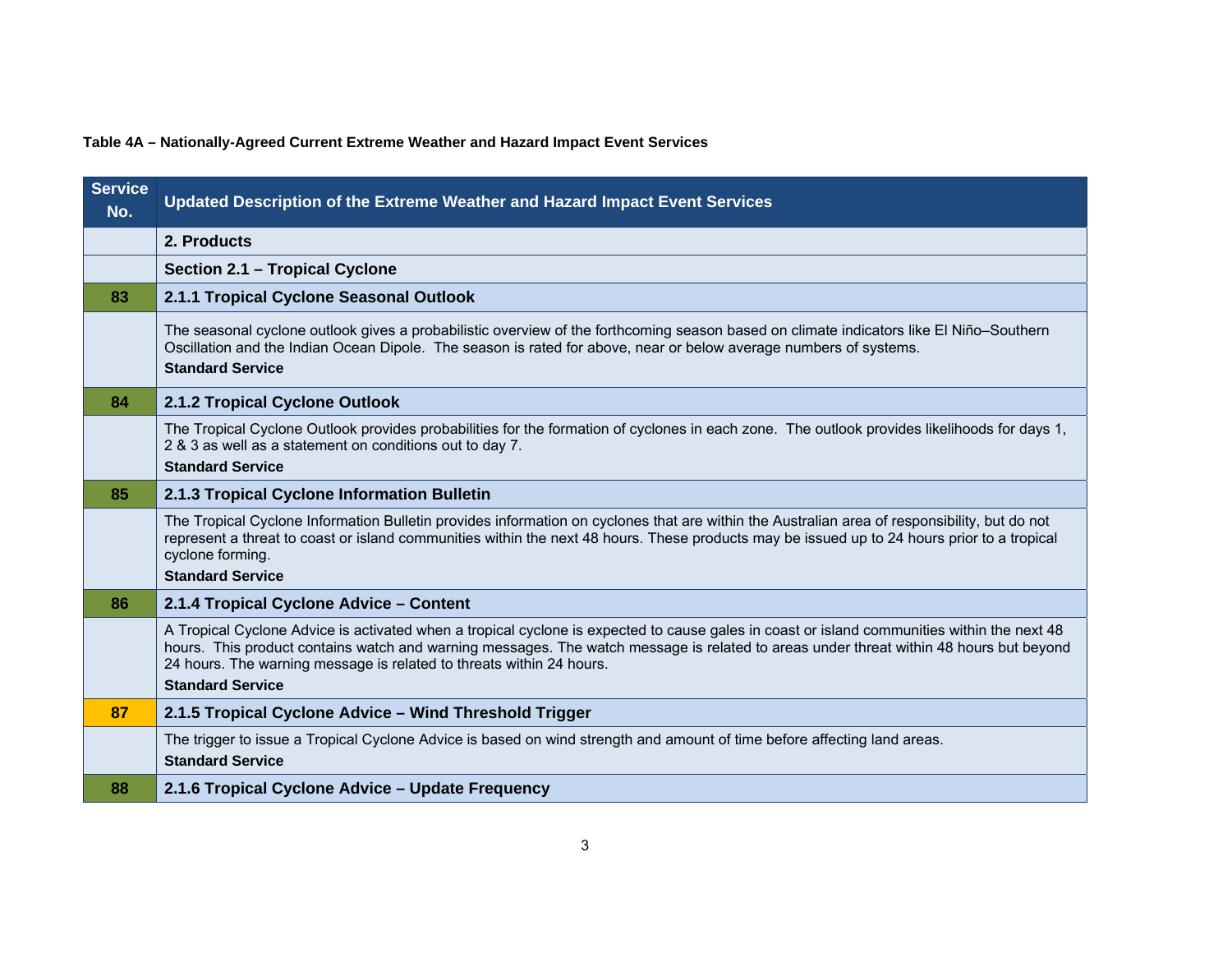| <b>Service</b><br>No. | Updated Description of the Extreme Weather and Hazard Impact Event Services                                                                                                                                                                                                                                                                                                                                                                                   |
|-----------------------|---------------------------------------------------------------------------------------------------------------------------------------------------------------------------------------------------------------------------------------------------------------------------------------------------------------------------------------------------------------------------------------------------------------------------------------------------------------|
|                       | Tropical Cyclone Advices will be updated at following frequencies:                                                                                                                                                                                                                                                                                                                                                                                            |
|                       | • Containing watch only $-6$ hourly                                                                                                                                                                                                                                                                                                                                                                                                                           |
|                       | Containing warning - at least 3 hourly<br>$\bullet$                                                                                                                                                                                                                                                                                                                                                                                                           |
|                       | Coastal Crossing – hourly within 6 hours of crossing for Cat-2 and above.<br>$\bullet$                                                                                                                                                                                                                                                                                                                                                                        |
|                       | There will always be an advice issued as any system crosses the coast or if an unexpected development occurs.                                                                                                                                                                                                                                                                                                                                                 |
|                       | <b>Standard Service</b>                                                                                                                                                                                                                                                                                                                                                                                                                                       |
| 89                    | 2.1.7 Tropical Cyclone Forecast Track Map                                                                                                                                                                                                                                                                                                                                                                                                                     |
|                       | The Tropical Cyclone Forecast Track Map provides a graphical outlook of the tropical cyclone threat over the coming 72 hours.<br><b>Standard Service</b>                                                                                                                                                                                                                                                                                                      |
| 90                    | 2.1.8 Tropical Cyclone Technical Bulletin                                                                                                                                                                                                                                                                                                                                                                                                                     |
|                       | These bulletins provide technical data relating to the tropical cyclone presented in a formatted text file for users wishing to automatically<br>ingest information into their systems.<br><b>Standard Service</b>                                                                                                                                                                                                                                            |
| 91                    | 2.1.9 Tropical Cyclone Storm Surge Advice/Warning                                                                                                                                                                                                                                                                                                                                                                                                             |
|                       | These products are provided by the respective Tropical Cyclone Warning Centres to provide more detailed forecasts of possible storm surge<br>generated by a coastal tropical cyclone. Each Region has a different methodology in calculating and presenting the data. This is partly<br>through agreements to meet State and Territory operations and partly due to differing technologies available to the Bureau in each region.<br><b>Standard Service</b> |
|                       | Section 2.2 - Thunderstorm                                                                                                                                                                                                                                                                                                                                                                                                                                    |
| 92                    | 2.2.1 Severe Thunderstorm Warning: Cell Based                                                                                                                                                                                                                                                                                                                                                                                                                 |
|                       | A warning service that provides rapid-update warnings for severe thunderstorms detected by radar in defined major population centres. It<br>includes text and also graphics showing individual thunderstorm cells and their forecast movement.<br><b>Standard Service</b>                                                                                                                                                                                     |
| 93                    | 2.2.2 Severe Thunderstorm Warning: State Based                                                                                                                                                                                                                                                                                                                                                                                                                |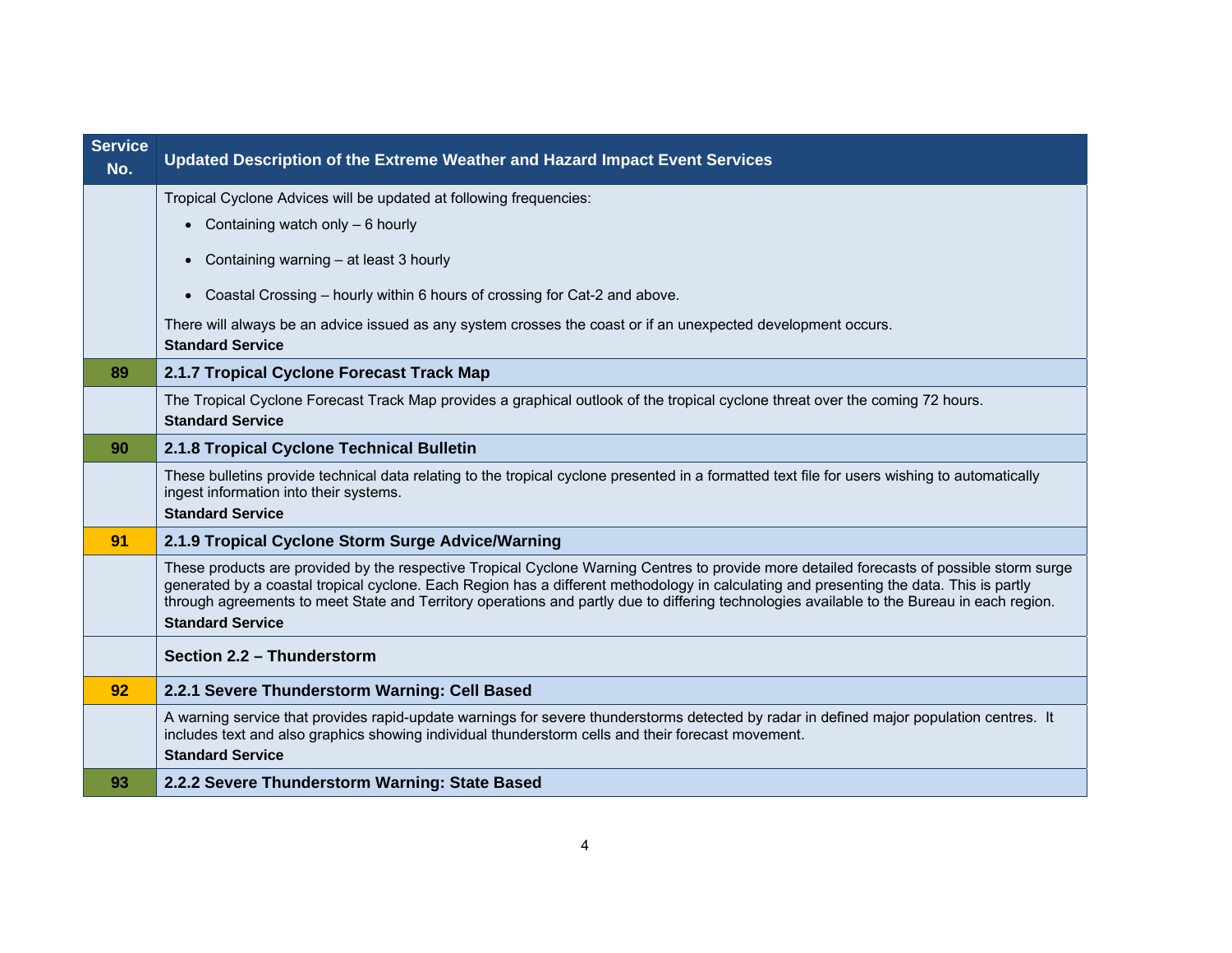| <b>Service</b><br>No. | Updated Description of the Extreme Weather and Hazard Impact Event Services                                                                                                                                                                                                                                                                                                                 |
|-----------------------|---------------------------------------------------------------------------------------------------------------------------------------------------------------------------------------------------------------------------------------------------------------------------------------------------------------------------------------------------------------------------------------------|
|                       | A warning service that provides a general warning for the threat of severe thunderstorms across the whole State/Territory. Graphical content<br>is provided in all jurisdictions.<br><b>Standard Service</b>                                                                                                                                                                                |
| 94                    | 2.2.3 Thunderstorm Outlook                                                                                                                                                                                                                                                                                                                                                                  |
|                       | A 2 day outlook for thunderstorms issued for Emergency Services Agencies in some jurisdictions. These contain text and graphic content.<br><b>Standard Service</b>                                                                                                                                                                                                                          |
|                       | Section 2.3 - Generic Severe Weather Warning                                                                                                                                                                                                                                                                                                                                                |
| 95                    | 2.3.1 Severe Weather Warning - Content                                                                                                                                                                                                                                                                                                                                                      |
|                       | A text and graphic based warning that covers a number of land-based severe weather phenomena which are not the direct consequence of<br>thunderstorms. These include severe wind gusts, land gales, blizzards, heavy rainfall, damaging waves or dangerous surf and broad-scale<br>storm surge. The scope of phenomena does vary between States and Territories.<br><b>Standard Service</b> |
| 96                    | 2.3.2 Severe Weather Warning - Wind Threshold                                                                                                                                                                                                                                                                                                                                               |
|                       | The standard wind threshold for Severe Weather Warning is > 34 knots average wind or > 48 knots wind gusts. Some variations exist due to<br>climatological differences. For example, thresholds for mountain peaks could be different due to more commonly experiencing strong winds.<br><b>Standard Service</b>                                                                            |
| 97                    | 2.3.3 Severe Weather Warning - Damaging waves or dangerous surf                                                                                                                                                                                                                                                                                                                             |
|                       | The threat of damage to coastal infrastructure or dangerous surf conditions is provided in the severe weather warning for a limited number of<br>jurisdictions.<br><b>Standard Service</b>                                                                                                                                                                                                  |
| 98                    | 2.3.4 Severe Weather Warning - Abnormally High Tides                                                                                                                                                                                                                                                                                                                                        |
|                       | The threat of abnormally high tides liable to cause some coastal inundation is provided in the severe weather warning for a limited number of<br>jurisdictions. A detailed service providing forecast tide levels at three specific locations is provided in South Australia (see section 2.7.3).                                                                                           |
|                       | Standard Service (Severe Weather Warning) Supplementary Service (detailed forecast heights for specific locations)                                                                                                                                                                                                                                                                          |
|                       | <b>Section 2.4 - Tsunami</b>                                                                                                                                                                                                                                                                                                                                                                |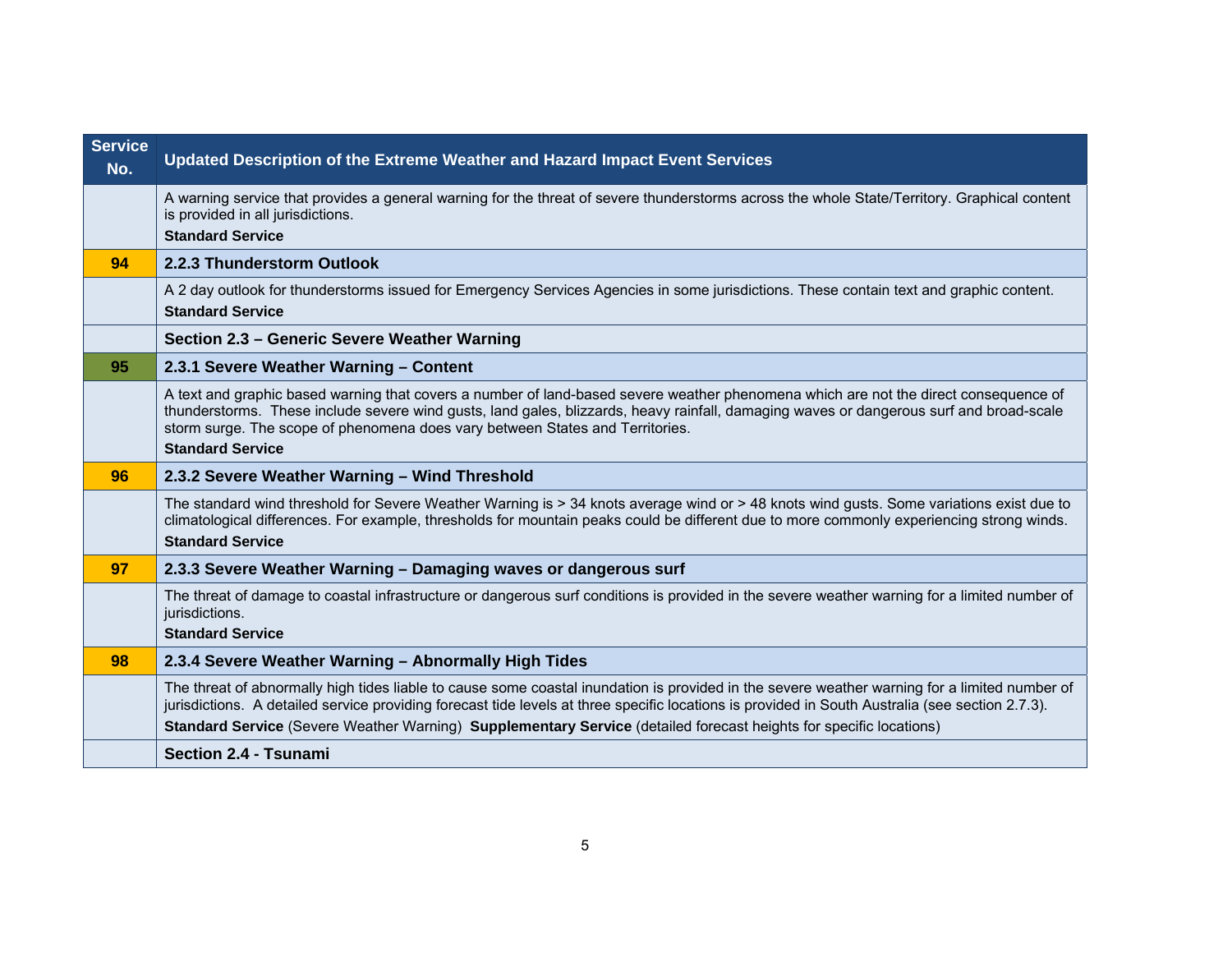| <b>Service</b><br>No. | Updated Description of the Extreme Weather and Hazard Impact Event Services                                                                                                  |
|-----------------------|------------------------------------------------------------------------------------------------------------------------------------------------------------------------------|
|                       | The tsunami warning service provides warnings for three types of threat scenarios in the event of a significant earthquake or disturbance<br>under the ocean:<br>• No Threat |
|                       | <b>Marine Threat</b><br>$\bullet$                                                                                                                                            |
|                       | <b>Land Threat</b><br>$\bullet$                                                                                                                                              |
|                       | The service is managed from the Bureau of Meteorology National Operations Centre, with the Regions providing an on-forwarded service to<br>their jurisdiction (if affected). |
| 99                    | 2.4.1 National No Threat Bulletin                                                                                                                                            |
|                       | Message provided when significant earthquake occurs, but there is no tsunami threat to Australia generated.<br><b>Standard Service</b>                                       |
| 100                   | 2.4.2 National Watch Bulletin                                                                                                                                                |
|                       | Message provided after earthquake has occurred - pending confirmation of tsunami genesis.<br><b>Standard Service</b>                                                         |
| 101                   | 2.4.3 State/Territory Tsunami Warning                                                                                                                                        |
|                       | To advise the community that a tsunami threat does exist and to advise them of the level of threat and action they should take.<br><b>Standard Service</b>                   |
| 102                   | 2.4.4 National Tsunami Warning Summary                                                                                                                                       |
|                       | National summary of tsunami warnings current for Emergency Services Agencies and the media.<br><b>Standard Service</b>                                                       |
| 103                   | 2.4.5 National Tsunami Event Summary                                                                                                                                         |
|                       | To provide the public, media, emergency authorities and government with summary information that can be used in post-event analysis<br><b>Standard Service</b>               |
|                       | Section 2.5 - Marine Weather                                                                                                                                                 |
| 104                   | 2.5.1 Ocean Wind Warning                                                                                                                                                     |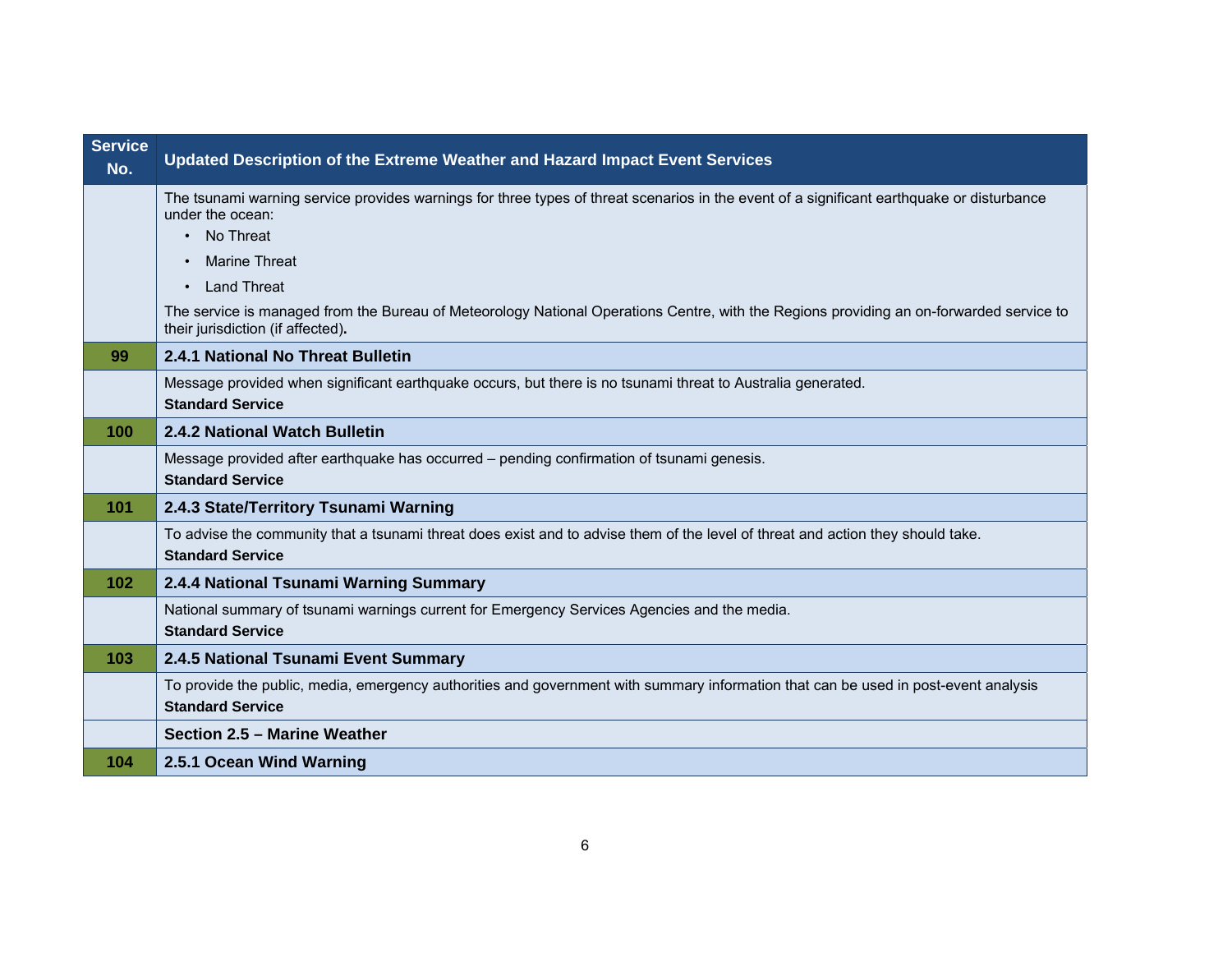| <b>Service</b><br>No. | Updated Description of the Extreme Weather and Hazard Impact Event Services                                                                                                                                                                                                 |
|-----------------------|-----------------------------------------------------------------------------------------------------------------------------------------------------------------------------------------------------------------------------------------------------------------------------|
|                       | These are wind warnings for high seas that are within Australia's area of responsibility. These are now all prepared centrally, except for<br>tropical cyclones where the warning is prepared by the respective Tropical Cyclone Warning Centre.<br><b>Standard Service</b> |
| 105                   | 2.5.2 Coastal Wind Warning Summary                                                                                                                                                                                                                                          |
|                       | These are (mean) wind and wave warnings for Australian coastal waters. The warning detail is embedded in the forecast product, with a<br>warnings summary provided in tandem to simply flag the areas affected by the hazard.<br><b>Standard Service</b>                    |
| 106                   | 2.5.3 Local Waters Warning Threshold                                                                                                                                                                                                                                        |
|                       | Warnings for some local waters are issued at a lower threshold of 20 knots rather than the standard 25 knots. This only occurs in Tasmania.<br>All thresholds to be set to 25 knots.<br><b>Standard Service</b>                                                             |
| 107                   | 2.5.4 Squall warning for marine areas                                                                                                                                                                                                                                       |
|                       | A squall warning is issued for Port Phillip and Western Port. This is a product only provided in Victoria and covers localised squalls that may<br>affect small boat users in the bays.<br><b>Standard Service</b>                                                          |
| 108                   | 2.5.5 Hazardous surf                                                                                                                                                                                                                                                        |
|                       | In conditions of a large surf that is dangerous to public in the surf zone, a statement is included in some forecasts to advise of these<br>conditions. This only occurs in Queensland and New South Wales.<br><b>Standard Service</b>                                      |
|                       | Section 2.6 - Agricultural Weather                                                                                                                                                                                                                                          |
| 109                   | 2.6.1 Sheep Graziers Advice                                                                                                                                                                                                                                                 |
|                       | These are advices or warnings of adverse conditions hazardous to young lambs and newly shorn sheep.<br><b>Standard Service</b>                                                                                                                                              |
| 110                   | 2.6.2 Crop Damage                                                                                                                                                                                                                                                           |
|                       | These are warnings of conditions (other than frost) conducive to specific crop damage (by disease or direct physical damage).<br><b>Standard Service</b>                                                                                                                    |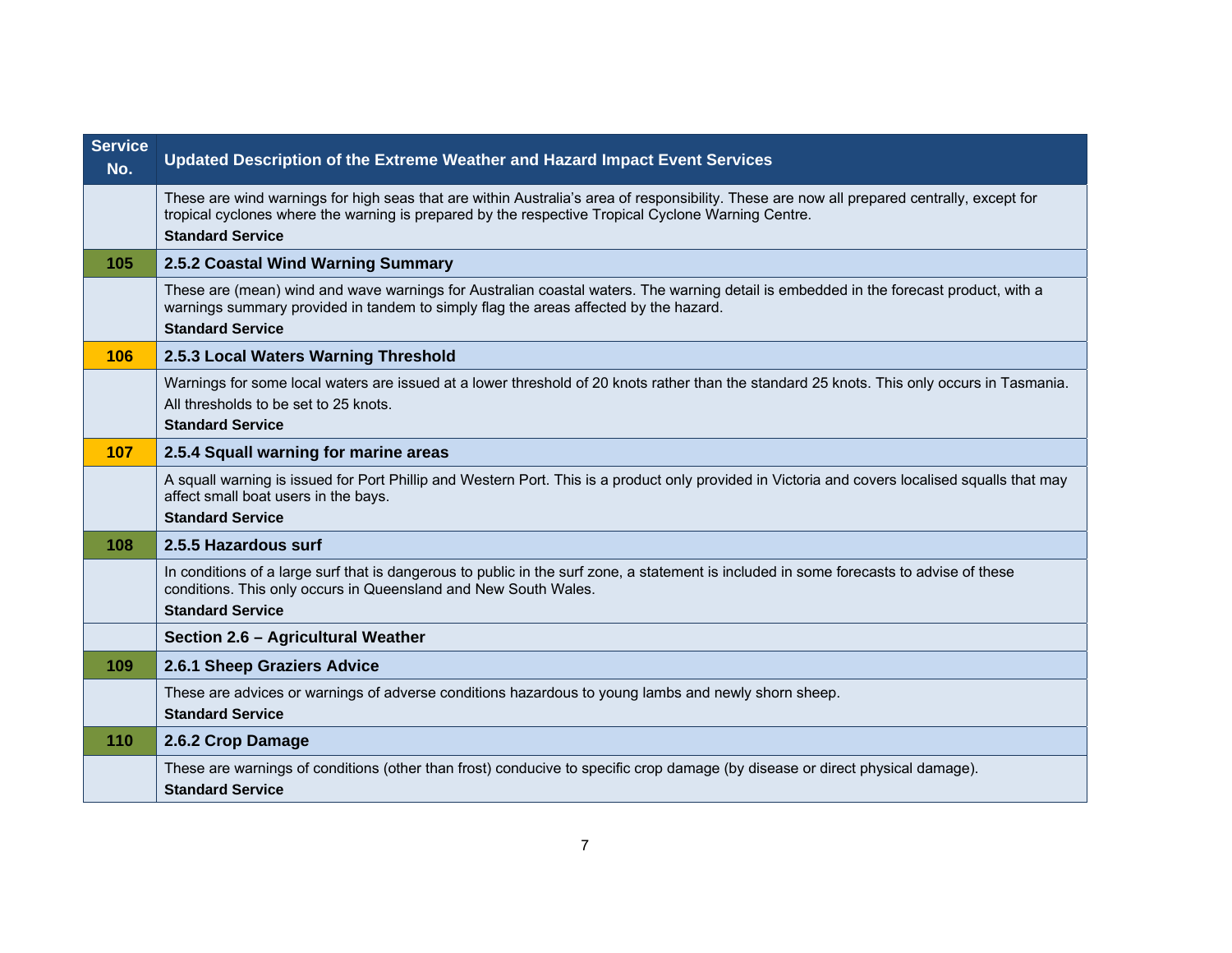| <b>Service</b><br>No. | Updated Description of the Extreme Weather and Hazard Impact Event Services                                                                                                                                                                                                                                                                                                                                                                                             |
|-----------------------|-------------------------------------------------------------------------------------------------------------------------------------------------------------------------------------------------------------------------------------------------------------------------------------------------------------------------------------------------------------------------------------------------------------------------------------------------------------------------|
| 111                   | 2.6.3 Frost Warning                                                                                                                                                                                                                                                                                                                                                                                                                                                     |
|                       | These are advices or warnings of surface frost threat in the southern states.<br><b>Standard Service</b>                                                                                                                                                                                                                                                                                                                                                                |
|                       | Section 2.7 - Assorted other hazard services                                                                                                                                                                                                                                                                                                                                                                                                                            |
| 112                   | 2.7.1 Road Weather Alert                                                                                                                                                                                                                                                                                                                                                                                                                                                |
|                       | These are warnings for unusually hazardous weather conditions for road users (fog, ice, light rain on greasy roads, gusty winds, very heavy<br>rain, etc). They are generally only issued for capital cities - with a focus on rush-hour.<br><b>Standard Service</b>                                                                                                                                                                                                    |
| 113                   | 2.7.2 Bushwalkers' Alert                                                                                                                                                                                                                                                                                                                                                                                                                                                |
|                       | This product is only produced in Tasmania. This warning is for weather conditions that may be hazardous to bushwalkers in the Tasmanian<br>wilderness.<br><b>Standard Service</b>                                                                                                                                                                                                                                                                                       |
| 114                   | 2.7.3 Storm Surge (Non-Tropical Cyclone) Advice                                                                                                                                                                                                                                                                                                                                                                                                                         |
|                       | A non-tropical cyclone storm surge service that is outside the scope of the Severe Weather Warning is provided in South Australia for specific<br>clients and is for three defined harbour locations near Adelaide.<br><b>Supplementary Service</b>                                                                                                                                                                                                                     |
| 115                   | 2.7.4 Grid Services                                                                                                                                                                                                                                                                                                                                                                                                                                                     |
|                       | The Australian Digital Forecast Database provides gridded forecast information across Australia.<br><b>Standard Service</b>                                                                                                                                                                                                                                                                                                                                             |
| 116                   | 2.7.5 Health Threats and High-Impact events affecting Agriculture (including Haze/Air Quality)                                                                                                                                                                                                                                                                                                                                                                          |
|                       | There are a number of rare, high impact threats for which protocols may exist or ad-hoc arrangements are implemented in the event of<br>occurrence. These mainly relate to incidents that may result in the spread of pathogens, noxious gases or other such threats. These are<br>generally managed outside the scope of the general Bureau services with other agencies managing action plans. Such events would include:<br>Foot & Mouth Disease outbreak or similar |
|                       | Radioactive threat due to accident or terrorist threat<br>$\bullet$                                                                                                                                                                                                                                                                                                                                                                                                     |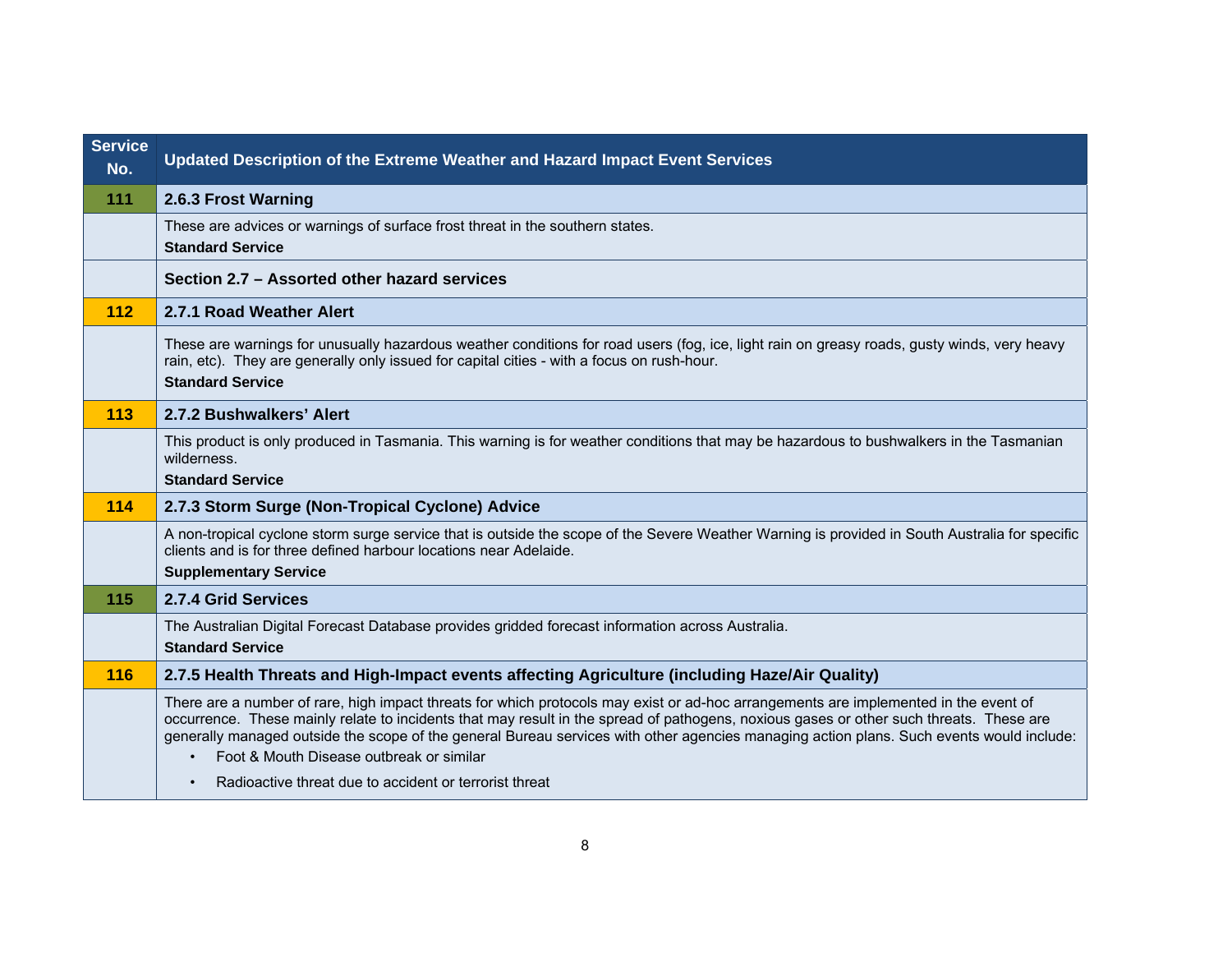| <b>Service</b><br>No. | Updated Description of the Extreme Weather and Hazard Impact Event Services                                                                                                                                                                                                                           |
|-----------------------|-------------------------------------------------------------------------------------------------------------------------------------------------------------------------------------------------------------------------------------------------------------------------------------------------------|
|                       | Biological threat due to accident or terrorist threat<br>$\bullet$                                                                                                                                                                                                                                    |
|                       | Locust Plague                                                                                                                                                                                                                                                                                         |
|                       | Bird Flu outbreak or similar                                                                                                                                                                                                                                                                          |
|                       | Major atmospheric contamination from chemical fire, spills or similar<br>$\bullet$                                                                                                                                                                                                                    |
|                       | Major environmental contamination (water or land) from chemical spill                                                                                                                                                                                                                                 |
|                       | Animal health directives do exist for some regions.                                                                                                                                                                                                                                                   |
|                       | Standard Service for current support level or supplementary partnerships for expanded services                                                                                                                                                                                                        |
| 117                   | 2.7.6 Extreme Heat                                                                                                                                                                                                                                                                                    |
|                       | A new pilot heatwave service was introduced for Australia for the 2013/14 season. The service is produced centrally and consists of a<br>national map of heatwave threat. This is now running as a routine service.                                                                                   |
|                       | <b>Standard Service</b>                                                                                                                                                                                                                                                                               |
|                       | 3. Communication                                                                                                                                                                                                                                                                                      |
| 118                   | <b>Section 3.1 Media</b>                                                                                                                                                                                                                                                                              |
|                       | Specific policies on media services for extreme weather were not covered in this standardisation process as it was out of scope.<br>No action required.                                                                                                                                               |
|                       | Section 3.2 - High Impact Alerts                                                                                                                                                                                                                                                                      |
| 119                   | 3.2.1 Standard Emergency Warning Signal (SEWS)                                                                                                                                                                                                                                                        |
|                       | State Emergency Warning Signal (SEWS) is a distinctive audio signal that alerts the community to the broadcast of an urgent safety<br>message relating to a major emergency/disaster. There are small differences in the way this service is applied in each jurisdiction.<br><b>Standard Service</b> |
| 120                   | 3.2.2 Automated Alerts Messaging                                                                                                                                                                                                                                                                      |
|                       | Automatic alerts messaging involves the automated calling of all telephones in the affected area. This is generally only reserved for the most<br>serious events - and is authorised by the state jurisdictional authority.<br>N/A                                                                    |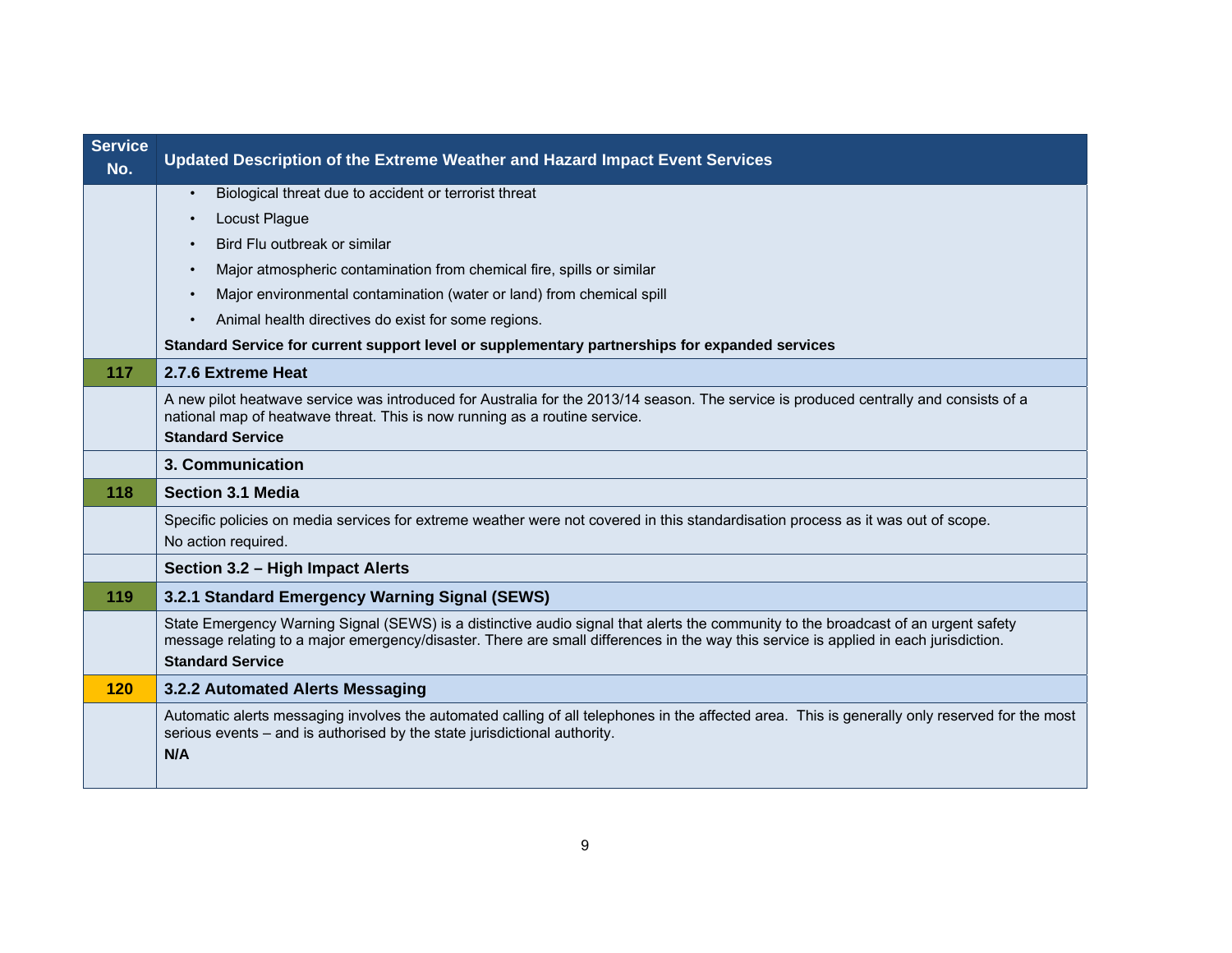| <b>Service</b><br>No. | Updated Description of the Extreme Weather and Hazard Impact Event Services                                                                                                                                                                                                                                                                                                                                                                                 |
|-----------------------|-------------------------------------------------------------------------------------------------------------------------------------------------------------------------------------------------------------------------------------------------------------------------------------------------------------------------------------------------------------------------------------------------------------------------------------------------------------|
|                       |                                                                                                                                                                                                                                                                                                                                                                                                                                                             |
|                       | Section 3.3 - Operational ES Liaison                                                                                                                                                                                                                                                                                                                                                                                                                        |
| 121                   | 3.3.1 Pre-season brief                                                                                                                                                                                                                                                                                                                                                                                                                                      |
|                       | Briefings provided by the Bureau to relevant agencies and community groups before the commencement of the new season, generally based<br>on seasonal forecasts produced by the Bureau's National Climate Centre.<br><b>Standard Service</b>                                                                                                                                                                                                                 |
| 122                   | 3.3.2 Event briefings                                                                                                                                                                                                                                                                                                                                                                                                                                       |
|                       | During major severe weather events including major bushfires, the Bureau provides media briefings under its Corporate Communications<br>Program. Out-posted forecasters in particular contribute through media briefings held at State Control or Coordination Centres.<br>Standard Service. Supplementary service for dedicated and extended off-site briefings, usually by out-posted forecasters.                                                        |
| 123                   | 3.3.3 Permanent out-posting Arrangements                                                                                                                                                                                                                                                                                                                                                                                                                    |
|                       | Permanent posting of Bureau personnel with a state operations centre (paid for by the state Emergency Services Agency).<br><b>Supplementary Service</b>                                                                                                                                                                                                                                                                                                     |
| 124                   | 3.3.4 Temporary out-posting Arrangements                                                                                                                                                                                                                                                                                                                                                                                                                    |
|                       | Arrangements where Bureau personnel may be semi-permanently posted at a state operations centre during a defined major event.<br><b>Standard Service</b>                                                                                                                                                                                                                                                                                                    |
| 125                   | 3.3.5 Training                                                                                                                                                                                                                                                                                                                                                                                                                                              |
|                       | Training on severe weather has been provided in some regions. This is generally provided as a supplementary service on a request basis or<br>by the permanent out-posted forecaster.<br><b>Supplementary Service</b>                                                                                                                                                                                                                                        |
| 131                   | 3.3.6 Data Services                                                                                                                                                                                                                                                                                                                                                                                                                                         |
|                       | Data services include ADFD, FTP and GIS services such as web mapping services. Formalisation of services levels and arrangements is<br>required including access agreements. This was not captured by the standardisation project, however it has been identified that<br>standardisation of data services is required to manage the high demand for changes to these services. The Bureau will provide a<br>recommendation to members as soon as possible. |
|                       | Standard or Supplementary Service to be determined                                                                                                                                                                                                                                                                                                                                                                                                          |